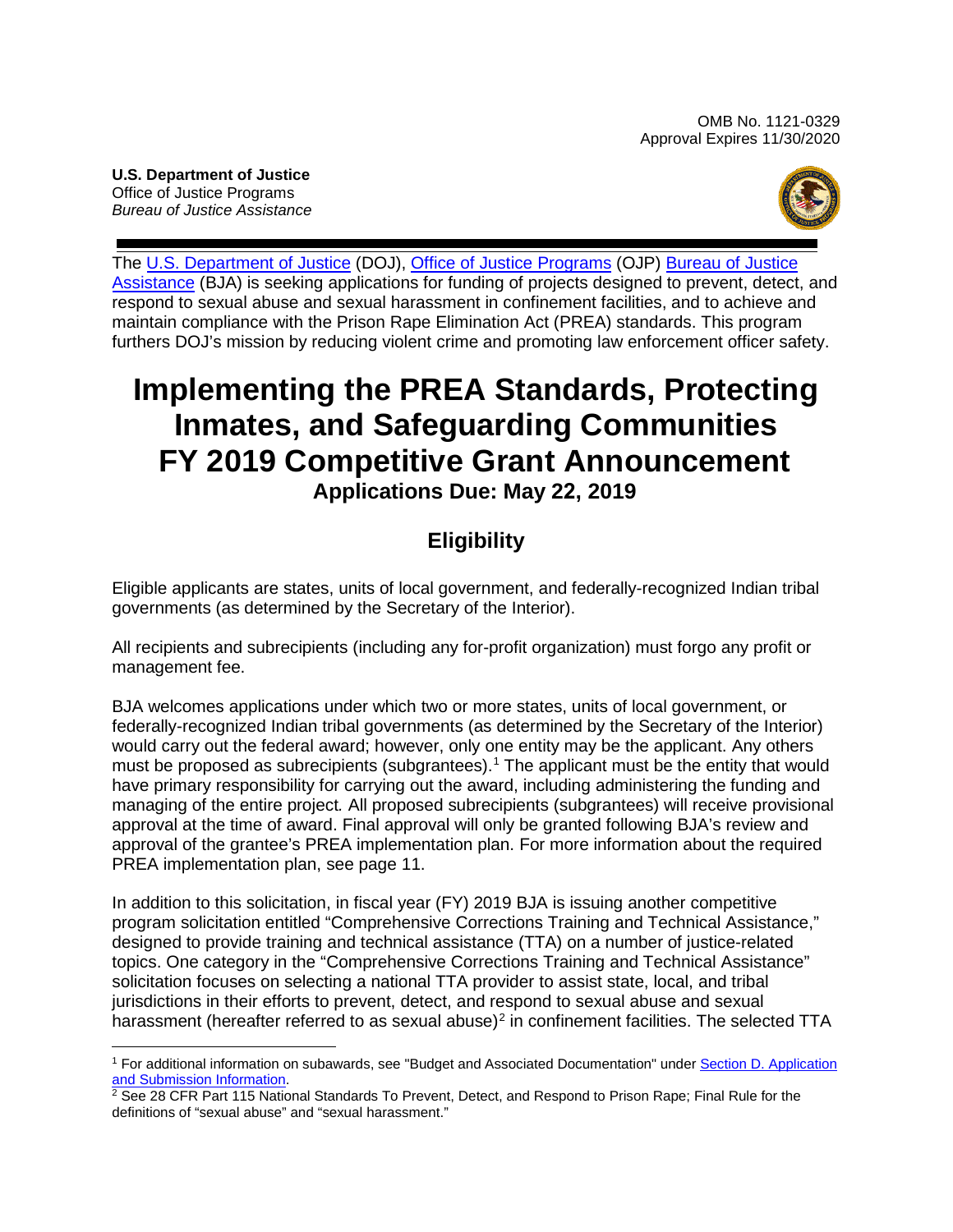provider will deliver PREA-specific strategic support and assistance to the applicants funded Assistance solicitation are not eligible to be subrecipients for awards made under this grant announcement. under this solicitation. To prevent potential conflicts of interest, recipients and subrecipients of funding under categories 3 and 4 of the Comprehensive Corrections Training and Technical

 availability of funding. BJA may elect to fund applications submitted under this FY 2019 solicitation in future fiscal years, dependent on, among other considerations, the merit of the applications and the

## **Deadline**

Applicants must register with Grants.gov at<https://www.grants.gov/web/grants/register.html> prior to submitting an application. All applications are due by 11:59 p.m. eastern time on May 22, 2019.

To be considered timely, an application must be submitted by the application deadline using Grants.gov, and the applicant must have received a validation message from Grants.gov that indicates successful and timely submission. OJP urges applicants to submit applications at least 72 hours prior to the application due date, to allow time for the applicant to receive validation messages or rejection notifications from Grants.gov, and to correct in a timely fashion any problems that may have caused a rejection notification.

OJP encourages all applicants to read this [Important Notice: Applying for Grants in Grants.gov.](https://ojp.gov/funding/Apply/Grants-govInfo.htm)

For additional information, see [How To Apply](#page-25-0) in Section [D. Application and Submission](#page-13-0)  [Information.](#page-13-0)

# **Contact Information**

For technical assistance with submitting an application, contact the Grants.gov Customer Support Hotline at 800–518–4726, 606–545–5035, at [https://www.grants.gov/web/grants/support.html,](https://www.grants.gov/web/grants/support.html) or at [support@grants.gov.](mailto:support@grants.gov) The Grants.gov Support Hotline operates 24 hours a day, 7 days a week, except on federal holidays.

An applicant that experiences unforeseen Grants.gov technical issues beyond its control that prevent it from submitting its application by the deadline must email the contact identified below **within 24 hours after the application deadline** to request approval to submit its application after the deadline. Additional information on reporting technical issues appears under "Experiencing Unforeseen Grants.gov Technical Issues" in the [How To Apply](#page-25-0) section.

For assistance with any unforeseen Grants.gov technical issues beyond an applicant's control that prevent it from submitting its application by the deadline, or any other requirement of this solicitation, contact the National Criminal Justice Reference Service (NCJRS) Response Center: toll-free at 800–851–3420; via TTY at 301–240–6310 (hearing impaired only); email [grants@ncjrs.gov;](mailto:grants@ncjrs.gov) fax to 301–240–5830; or web chat at [https://webcontact.ncjrs.gov/ncjchat/chat.jsp.](https://webcontact.ncjrs.gov/ncjchat/chat.jsp) The NCJRS Response Center hours of operation are 10:00 a.m. to 6:00 p.m. eastern time, Monday through Friday, and 10:00 a.m. to 8:00 p.m. eastern time on the solicitation close date.

> Grants.gov number assigned to this solicitation: BJA-2019-15245 Release date: March 13, 2019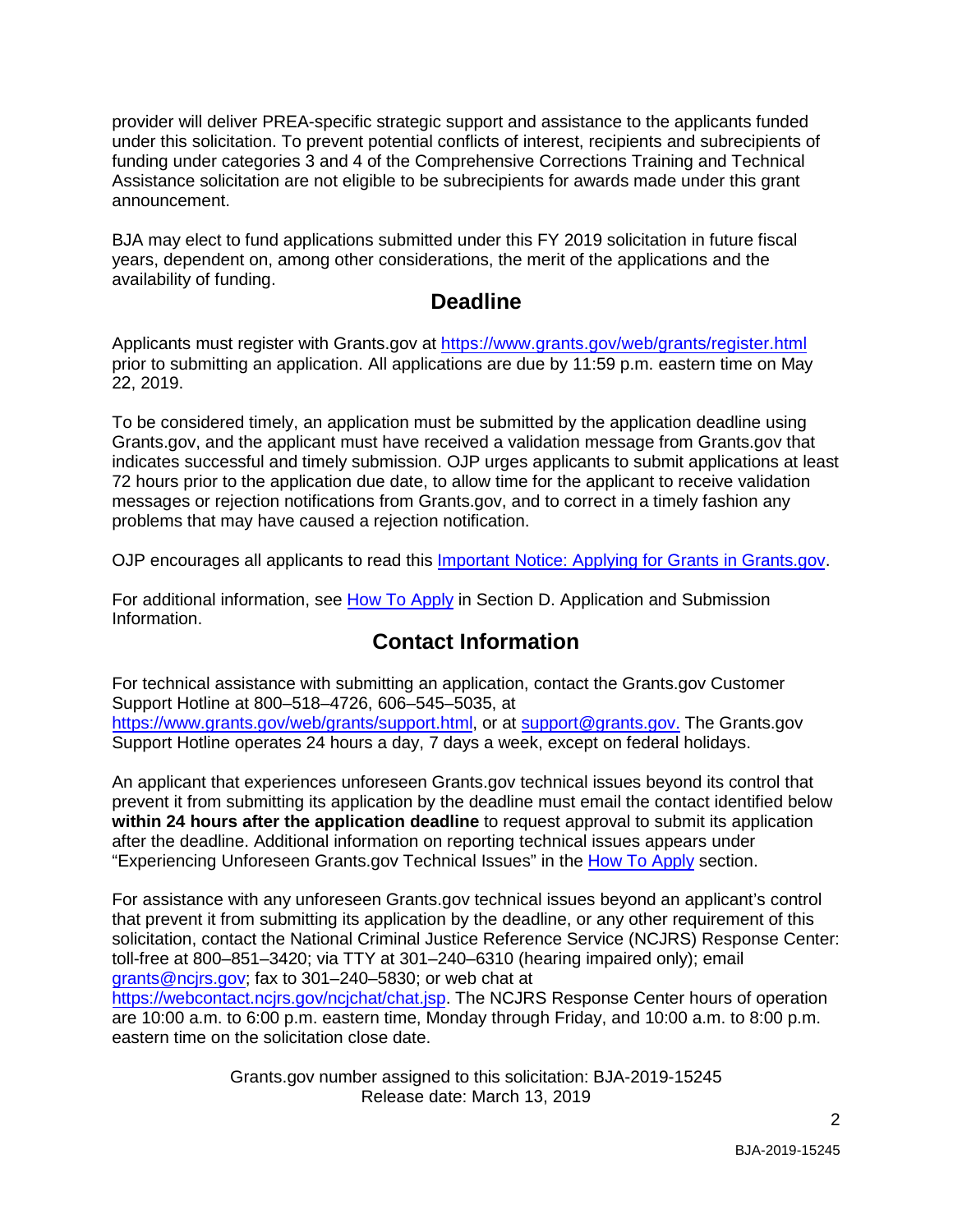# **Contents**

| Limitation on Use of Award Funds for Employee Compensation; Waiver 12          |  |
|--------------------------------------------------------------------------------|--|
| Prior Approval, Planning, and Reporting of Conference/Meeting/Training Costs13 |  |
|                                                                                |  |
|                                                                                |  |
|                                                                                |  |
|                                                                                |  |
|                                                                                |  |
|                                                                                |  |
|                                                                                |  |
|                                                                                |  |
|                                                                                |  |
|                                                                                |  |
|                                                                                |  |
| General Information about Post-Federal Award Reporting Requirements 34         |  |
|                                                                                |  |
|                                                                                |  |
| Freedom of Information Act and Privacy Act (5 U.S.C. 552 and 5 U.S.C. 552a)34  |  |
|                                                                                |  |
|                                                                                |  |

 $\mathbf{3}$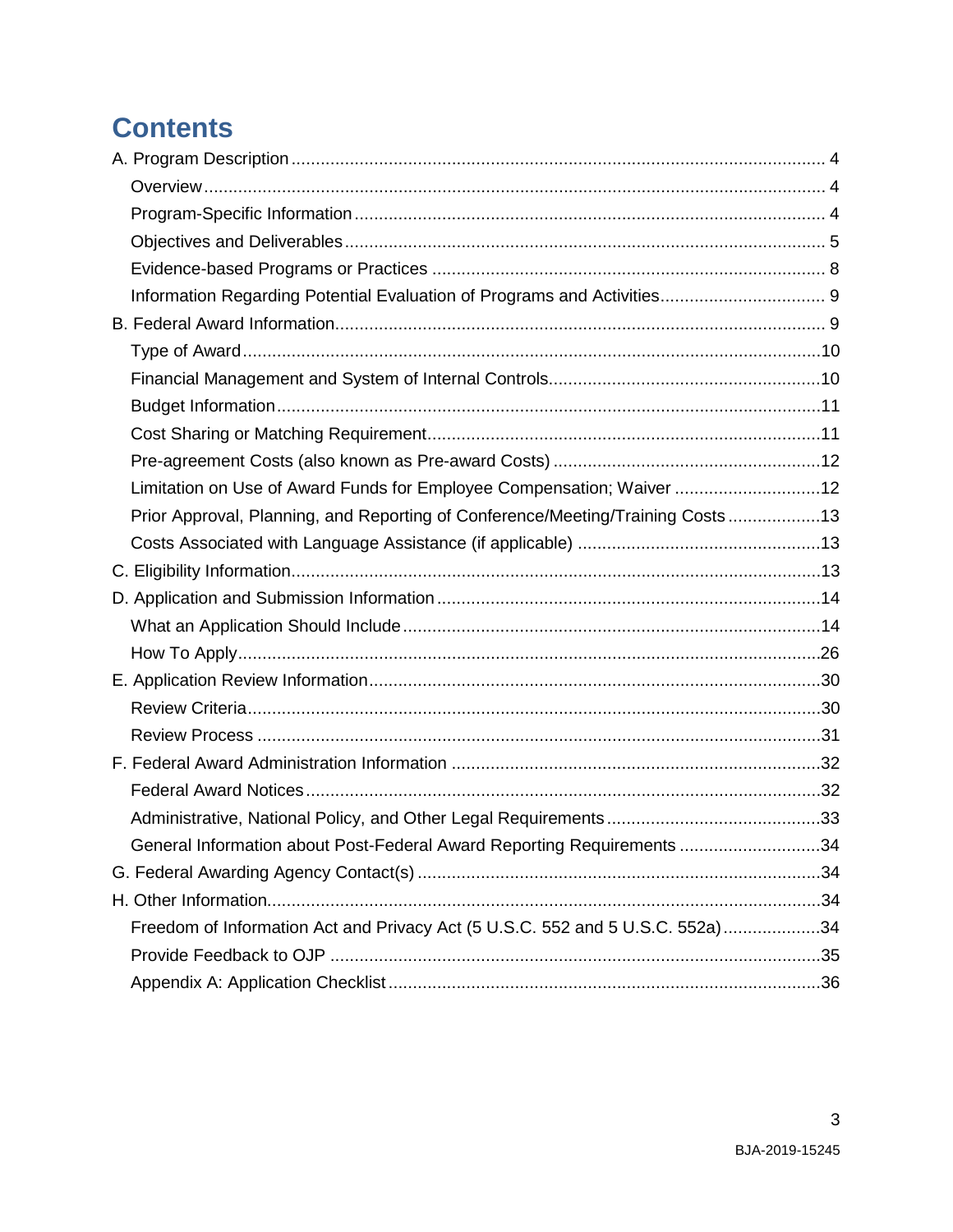# **Implementing the PREA Standards, Protecting Inmates, and Safeguarding Communities CFDA # 16.735**

# <span id="page-3-0"></span>**A. Program Description**

## <span id="page-3-1"></span>**Overview**

The Prison Rape Elimination Act (PREA) directs DOJ to provide grants to jurisdictions and agencies nationwide to "protect inmates and safeguard communities." This program responds to this statutory obligation by:

- Supporting efforts in state, local, and tribal jurisdictions to prevent, detect, and respond to sexual abuse in confinement facilities covered by the PREA standards.<sup>[3](#page-3-2)</sup>
- Promoting comprehensive implementation of the standards.
- Enhancing community safety by decreasing the likelihood that inmates, residents, and detainees are sexually victimized in confinement facilities prior to release.

Efforts funded under this solicitation also support DOJ priorities by enhancing law enforcement officer safety. Reductions in prison rape create safer work environments for staff members in adult prisons and jails, juvenile confinement facilities, police lock-ups, community confinement facilities, and tribal detention and correctional facilities. Many of these staff members are sworn law enforcement officers.

#### **Statutory Authority**

Awards under this solicitation will be made under statutory authority provided by the Prison Rape Elimination Act, 34 USC 30305.

Additional authority for awards made under this solicitation is provided by a the Consolidated Appropriations Act, 2019, Pub. L. No. 116-6, 133 Stat 13, 112.

## **Program-Specific Information**

September 2018 marked the 15<sup>th</sup> anniversary of the enactment of PREA. PREA states that "Prison rape endangers the public safety by making brutalized inmates more likely to commit crimes when they are released," and compels states to address sexual abuse in confinement.

In FY 2013, the Bureau of Justice Statistics (BJS) issued findings from 2011-2012 surveys of jail and prison inmates about incidences of sexual victimization in confinement. [4](#page-3-3) It found that four percent of state and federal prison inmates and 3.2 percent of jail inmates within the United States reported experiencing one or more incidents of sexual victimization by another inmate or facility staff in the past 12 months or since admission to the facility.<sup>[5](#page-3-4)</sup> In juvenile facilities, the numbers were even more troubling. An estimated 9.5 percent of youths in state juvenile facilities

 $\overline{a}$ 

<span id="page-3-2"></span><sup>&</sup>lt;sup>3</sup> The work to be supported under this PREA Grant Program focuses exclusively on the implemention of the PREA standards. Other federal agencies, including the Department of Homeland Security (DHS) and the Department of Health and Human Services (HHS), enforce PREA standards. However, this program *does not* address PREA implementation in facilities under the jurisdiction of DHS and HHS. For more information regarding the PREA-related efforts of DHS and HHS, applicants should contact those agencies directly.

<span id="page-3-3"></span><sup>4</sup> See BJS, Sexual Victimization in Prisons and Jails Reported by Inmates, 2011–12 (May 2013).

<span id="page-3-4"></span><sup>5</sup> See id., page 6.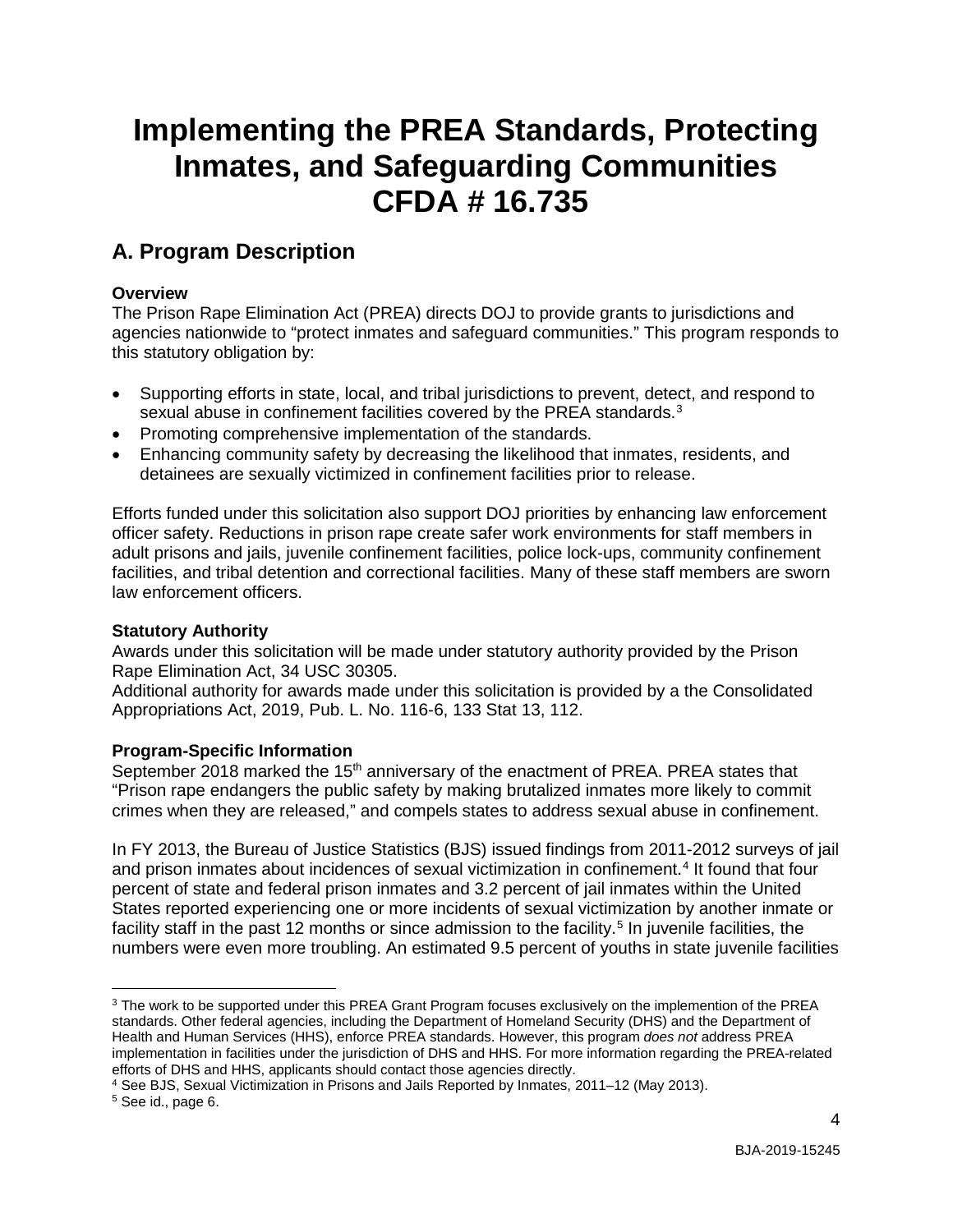and state contract facilities (representing 1,720 youth nationwide) reported experiencing one or more incidents of sexual victimization by another youth or staff member in the past 12 months or since admission.<sup>[6](#page-4-1)</sup>

On June 20, 2012, DOJ published the [Final Rule](https://www.gpo.gov/fdsys/pkg/FR-2012-06-20/pdf/2012-12427.pdf) formally creating National Standards to Prevent, Detect, and Respond to Prison Rape (PREA standards), as required by PREA. The standards apply to adult prisons and jails, juvenile confinement facilities, police lock-ups, and community confinement facilities. The standards, which took effect on August 20, 2012, seek to prevent sexual abuse and to reduce the harm that it causes.

## <span id="page-4-0"></span>**Objectives and Deliverables**

The purpose of the PREA Grant Program is to assist confinement facilities and the agencies that oversee them in implementing prevention, identification, and response mechanisms that reduce the incidence of sexual abuse in these facilities, and to promote compliance with the PREA standards.

The program's objectives are to:

- 1. Reduce sexual abuse in confinement facilities.
- 2. Increase staff capacity for preventing sexual abuse in confinement facilities.
- 3. Promote integration of the PREA standards into the day-to-day operations and cultures of confinement facilities.
- 4. Identify and document innovations and promising practices in order to inform similar efforts across the nation.
- 5. Create cultures of "zero tolerance" for sexual abuse in confinement facilities.

To achieve these objectives, BJA expects grantees to produce measurable outcomes that promote compliance with the PREA standards.

BJA strongly encourages all eligible agencies to submit applications, regardless of how much progress they have made in addressing sexual abuse in their facilities and in implementing the PREA standards. Funding can be used effectively by agencies that are in full compliance with the standards and aim to develop strategies to maintain ongoing compliance; or by agencies initiating efforts to achieve compliance for the first time.

Required program deliverables are:

- 1. A comprehensive, individualized PREA implementation plan that will guide the grantee's PREA-related activities. Plans must be finalized during the first six months of approval of the grant budget and be supported, in close consultation with BJA, by a TTA lead/coach. For more information about the PREA implementation plan, see page 11. The support to be provided by TTA leads/coaches is described on page 8.
- 2. Agency- and facility-specific PREA implementation strategies designed to generate progress in preventing, detecting, and responding to sexual abuse, and in complying with the PREA standards.

<span id="page-4-1"></span> $\overline{a}$ <sup>6</sup> See BJS, Sexual Victimization in Juvenile Facilities Reported by Youth, 2008–09 (January 2010), pages 1, 4. This total includes the cross-sectional number covered in BJS surveys plus the number of estimated victims released in the 12 months prior to the survey. It includes adjudicated/committed youth only. For methodology, see Initial Regulatory Impact Analysis (IRIA), page 9, available a[t www.ojp.gov/programs/pdfs/prea\\_nprm\\_iria.pdf.](http://www.ojp.gov/programs/pdfs/prea_nprm_iria.pdf)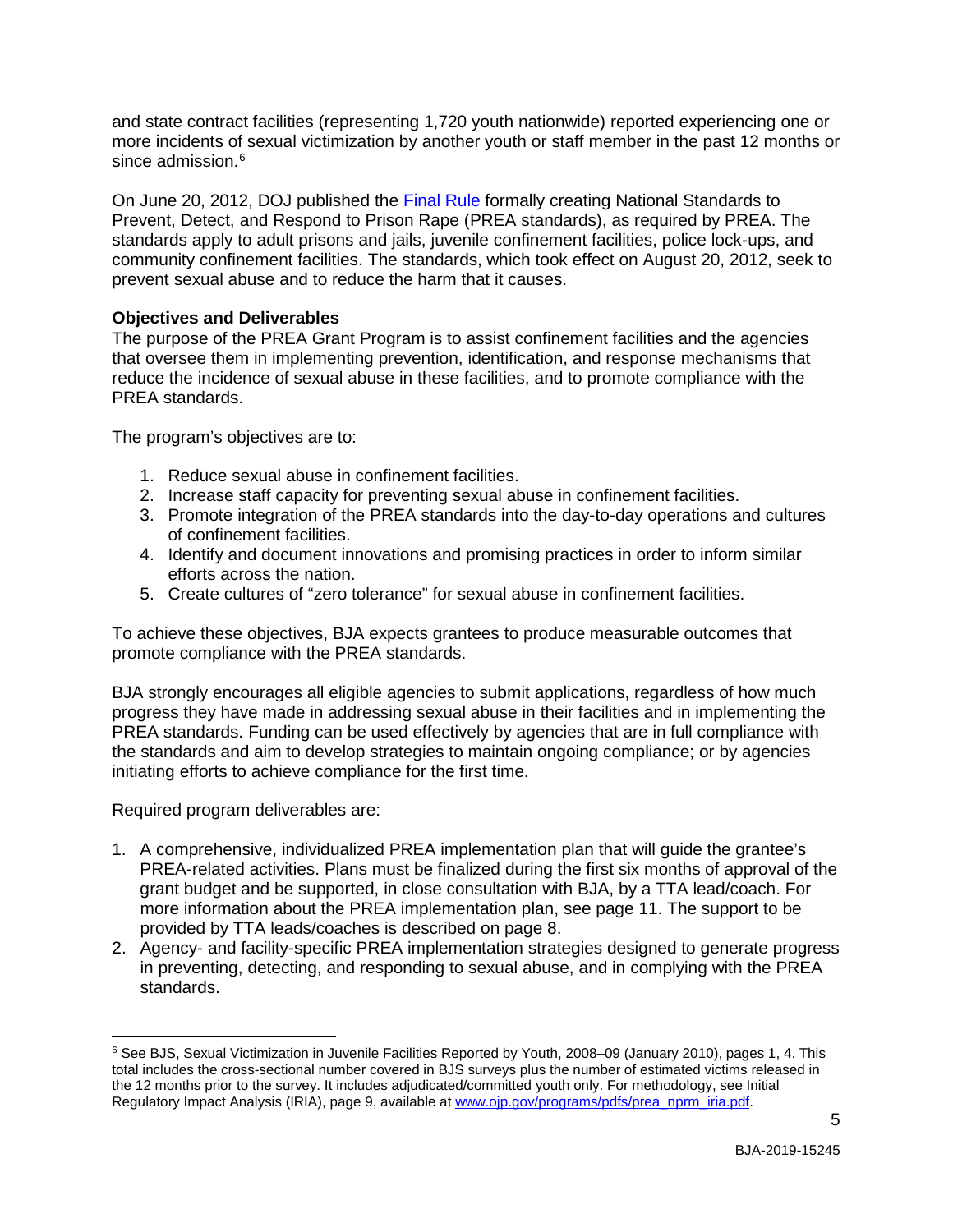- 3. A sustainability plan, developed in conjunction with the TTA lead/coach, which ensures that the BJA-funded PREA strategies and activities continue after the grant period ends.
- 4. Documentation, developed in conjunction with the TTA lead/coach, of innovative and promising work accomplished during the grant period, which will be made publicly available. Examples include written memoranda, webinars, and presentations conducted at professional conferences and other events.

The following are examples of activities that are allowable uses of PREA grant program funds, respond to the PREA standards, and may be included in implementation plans:

- 1. Strategies to promote and institutionalize agency and facility staff buy-in for new policies, procedures, and practices that address sexual abuse.
- 2. Designation of staff positions responsible for PREA implementation.
- 3. Facility-specific staffing plans to reduce the likelihood of sexual abuse that result from examining current staffing levels and patterns, the sizes and compositions of inmate/resident/detainee populations, and the physical layouts of facilities.
- 4. Methods to report sexual abuse when it occurs in confinement facilities.
- 5. Intake, screening, and classification processes designed to identify potential sexual abuse victims and perpetrators, and to make housing, placement, and programming decisions in response.
- 6. Inmate/Detainee/Resident education programs on topics such as available sexual abuse reporting mechanisms and services available to victims.
- 7. Sexual abuse response protocols which include protections for victims and ensure prompt, thorough, and objective investigations of all allegations.
- 8. Electronic inmate/detainee/resident management systems designed to track abusers and victims effectively.
- 9. Formal partnerships between confinement agencies/facilities and community-based organizations such as rape crisis centers and sexual abuse coalitions, intended to provide services and support to victims.
- 10. Victim-centered approaches at the agency and/or facility levels designed to address the needs of sexual abuse victims effectively.
- 11. Efforts to prevent and address secondary trauma among agency and/or facility staff members.
- 12. Agency/facility staff training on preventing, detecting, and responding to sexual abuse, and building skills necessary to achieve PREA implementation.
- 13. Strategies to increase collaboration between confinement agencies/facilities, and prosecutors and the courts to increase the likelihood that sexual abuse that occurs in confinement is successfully prosecuted.
- 14. Agency-wide plans to collect, analyze, and report data about sexual abuse in confinement facilities covered by the PREA standards.
- 15. Processes that leverage technology to improve efforts to prevent, detect, and respond to sexual abuse (e.g., incident mapping technologies to identify locations within confinement facilities where inmates/residents/detainees and staff members are vulnerable, and taking steps to mitigate these vulnerabilities).
- 16. Plans to purchase "limited" equipment and/or supplies (using less than 40 percent of the total federal award amount) that are necessary to prevent, detect, or respond to sexual abuse. $<sup>7</sup>$  $<sup>7</sup>$  $<sup>7</sup>$ </sup>

 $\overline{a}$ 

<span id="page-5-0"></span> $7$  Applicants proposing to use federal funds on equipment and/or supplies must thoroughly describe how these expenditures are part of a larger, comprehensive PREA implementation strategy.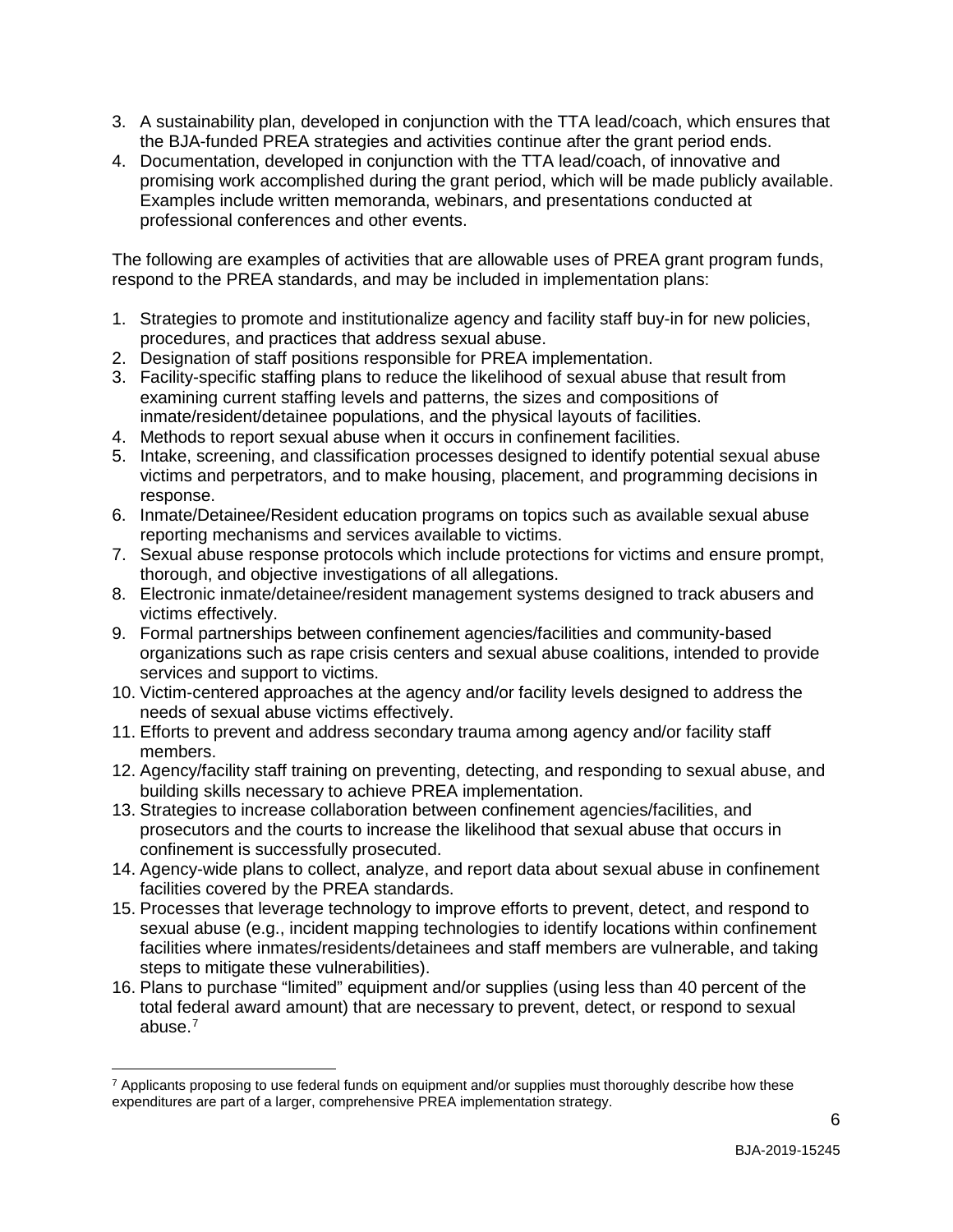- 17. Analyses of confinement facility blueprints to identify vulnerable areas and implement strategies, which implement technology such as concealed video, alterations to facility layouts, and data analysis, in order to better protect inmates/residents/detainees, and staff.
- 18. Actions related to conducting PREA audits, such as preparing for audits, carrying out mock or practice audits, selecting and entering into contracts/agreements with DOJ-certified PREA auditors, and covering the costs associated with audits and corrective action plans.

All audits funded under this grant program must be high quality, objective, comprehensive, and reliable, and must comply with DOJ's auditing requirements in the [PREA Auditor](https://www.prearesourcecenter.org/node/5341)  [Handbook.](https://www.prearesourcecenter.org/node/5341)

Consistent with the objectives and deliverables listed above, applicants must in their proposals:

- 1. Demonstrate that they have begun to examine and prioritize their PREA implementation needs and challenges, and to identify strategies to address them.
- 2. Commit to working closely throughout the grant period with BJA and an assigned TTA lead/coach. As described above, during the first six months of the grant period, grantees' focus will be the finalization of a comprehensive PREA implementation plan .
- 3. Submit a letter or letters on official letterhead that demonstrate the commitment of agency leadership to work toward realizing the goals of this program. For example, a local or county-based agency must include a letter of commitment from the director or administrator of that agency.
- 4. Identify a project coordinator to manage the day-to-day work of the project. The project coordinator should work for the agency that is seeking support under this solicitation. Examples of project coordinators are agency-level PREA coordinators and facility-level PREA compliance managers.

## **Priority Considerations**

Priority consideration will be given to applications that:

- 1. Address specific findings in BJS reports $<sup>8</sup>$  $<sup>8</sup>$  $<sup>8</sup>$  or other available data that describe the</sup> characteristics of sexual abuse in applicant facilities, such as variations in victimization rates among sub-populations of inmates/residents/detainees and contextual circumstances surrounding victimization and the dynamics of sexual abuse. Applicants may also focus on confinement facilities that demonstrate high rates of sexual abuse, based on data reported annually to BJS, or other data that suggest past problems with sexual abuse within the facility.
- 2. Target one or more PREA standards that applicants have found to be particularly challenging to implement. Applicants must explain why the targeted standard(s) have been difficult to implement, what steps they have taken to date to comply with them, and how the funding will help them to overcome those challenges.
- 3. Propose to conduct a comprehensive review of sexual abuse investigation policies, procedures, and practices in confinement facilities to:
	- Identify gaps and challenges related to the investigative process;
	- Implement needed enhancements; and
	- Work collaboratively with courts and prosecutors to increase the number of cases of sexual abuse in confinement facilities that are referred for prosecution and successfully prosecuted.

<span id="page-6-0"></span> $\overline{a}$ <sup>8</sup> See: [https://www.bjs.gov/index.cfm?ty=tp&tid=20.](https://www.bjs.gov/index.cfm?ty=tp&tid=20)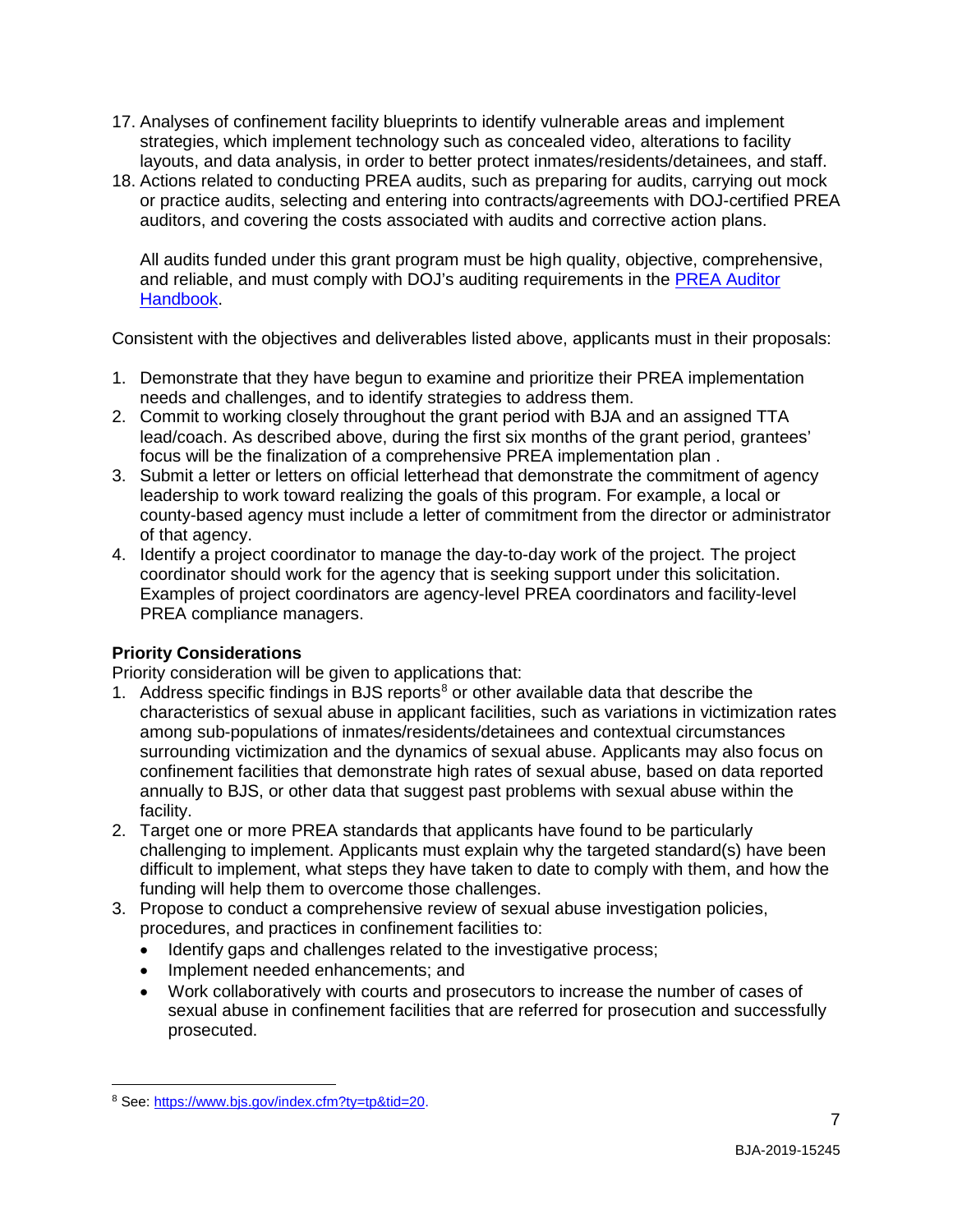Applicants that are interested in addressing this priority consideration should describe how they will work with BJA and the selected TTA lead/coach to share relevant lessons and outcomes from their efforts with others.

- 4. Recognize that successful PREA implementation requires the involvement of numerous internal and external stakeholders, and aim to implement a collaborative approach engaging them. Applicants must explain the steps they have taken to include multiple stakeholders in their PREA compliance efforts, and identify new stakeholders for future PREA work.
- 5. Put forward highly innovative, replicable strategies that promote sexual safety in confinement facilities, and serve PREA's purpose to safeguard communities and DOJ's priority to reduce violent crime. One example is recent efforts by agencies to significantly reduce or stop the practice of confining youthful inmates in adult facilities. This practice may result in compliance with PREA's Youthful Inmate Standard and confinement and management strategies for youthful inmates that support crime reduction.

Applicants that address one or more of the priority considerations above must clearly identify them in the proposal.

#### **Strategic Support and Assistance to Grantees Selected under this Solicitation**

As noted above, applicants selected for funding under this solicitation will, throughout the grant period, receive strategic support and assistance from a TTA lead/coach with expertise related to PREA implementation. The TTA leads/coaches will represent an external national organization, or team of such organizations, that is selected competitively by BJA in FY 2019. During the first six months of the project, the TTA leaders/coaches will work on- and off-site with grantees to finalize their comprehensive PREA implementation plans.

The TTA lead/coach will also work with the PREA grantees to leverage resources available through the **National PREA Resource Center (PRC)**. The PRC serves as a clearinghouse for current information related to PREA implementation.

#### <span id="page-7-0"></span>**Evidence-based Programs or Practices**

OJP strongly emphasizes the use of data and evidence in policy making and program development in criminal justice, juvenile justice, and crime victim services. OJP is committed to:

- Improving the quantity and quality of evidence OJP generates.
- Integrating evidence into program, practice, and policy decisions within OJP and the field.
- Improving the translation of evidence into practice.

OJP considers programs and practices to be evidence-based when their effectiveness has been demonstrated by causal evidence, generally obtained through one or more outcome evaluations. Causal evidence documents a relationship between an activity or intervention (including technology) and its intended outcome, including measuring the direction and size of a change, and the extent to which a change may be attributed to the activity or intervention. Causal evidence depends on the use of scientific methods to rule out, to the extent possible, alternative explanations for the documented change. The strength of causal evidence, based on the factors described above, will influence the degree to which OJP considers a program or practice to be evidence-based.

The OJP CrimeSolutions.gov website at [https://www.crimesolutions.gov](https://www.crimesolutions.gov/) is one resource that applicants may use to find information about evidence-based programs in criminal justice, juvenile justice, and crime victim services.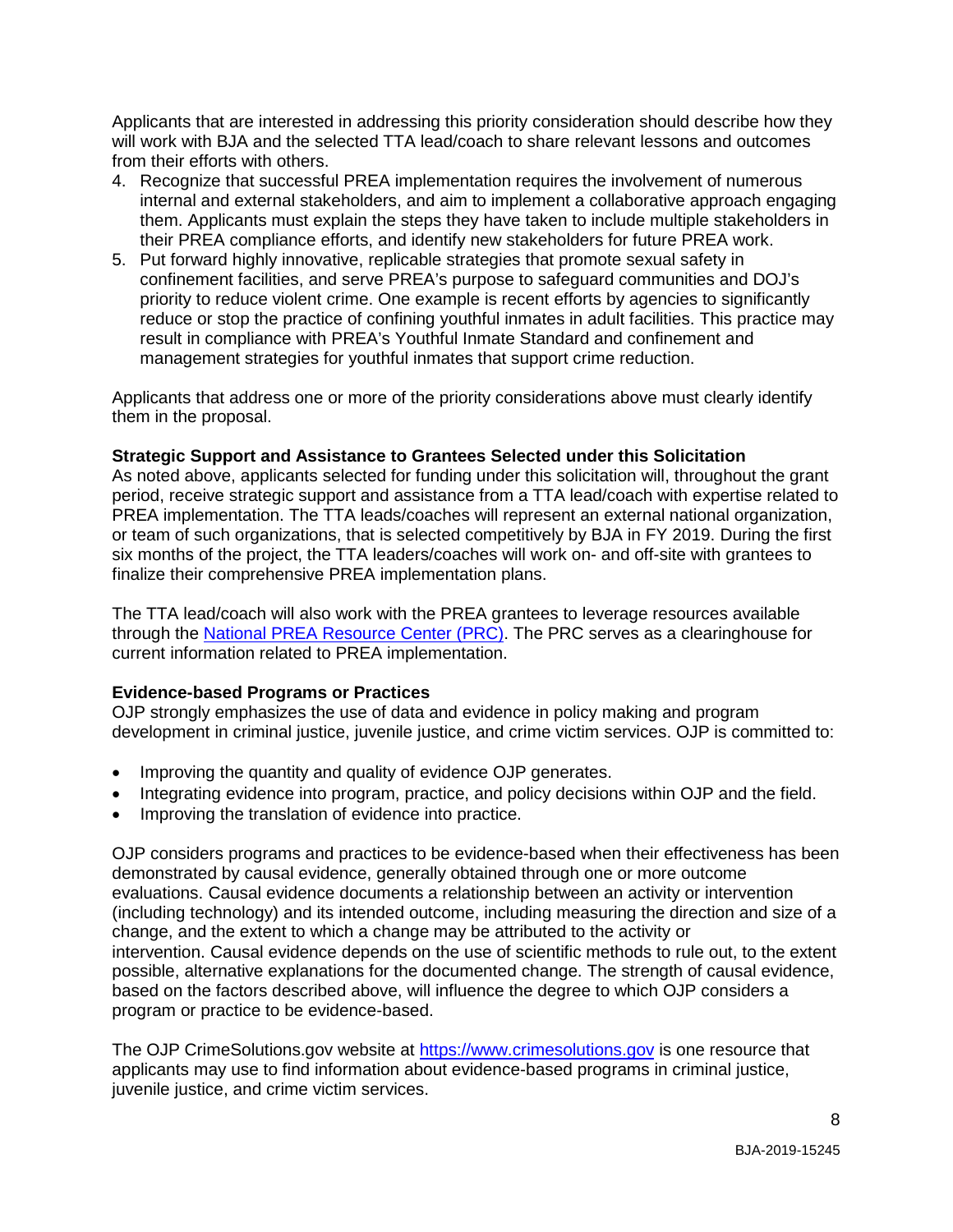Action research partnerships between researchers and practitioners have great potential to improve practice and policy. NIJ's [Recommendations for Collaborating Successfully With](http://www.ncjrs.gov/pdffiles1/nij/grants/243911.pdf)  [Academic Researchers, Findings from the Researcher](http://www.ncjrs.gov/pdffiles1/nij/grants/243911.pdf)‐Practitioner Partnerships Study (RPPS) documents, synthesizes, and shares what makes partnerships between researchers and practitioners successful.

For information related to implementation science, applicants may refer to the [National](http://nirn.fpg.unc.edu/)  [Implementation Research Network](http://nirn.fpg.unc.edu/) website.

## <span id="page-8-0"></span>**Information Regarding Potential Evaluation of Programs and Activities**

The Department of Justice has prioritized the use of evidence-based programming and deems it critical to continue to build and expand the evidence informing criminal and juvenile justice programs to reach the highest level of rigor possible. Therefore, applicants should note that the OJP may conduct or support an evaluation of the programs and activities funded under this solicitation. Recipients and sub-recipients will be expected to cooperate with program-related assessments or evaluation efforts, including through the collection and provision of information or data requested by OJP (or its designee) for the assessment or evaluation of any activities and/or outcomes of those activities funded under this solicitation. The information or data requested may be in addition to any other financial or performance data already required under this program.

# <span id="page-8-1"></span>**B. Federal Award Information**

BJA expects to make up to 10 awards of up to \$250,000 each, with an estimated total amount awarded of up to \$2,500,000. All awards are for a 24-month period of performance to begin on or about October 1, 2019.

The funding during the initial 6-month period should support planning activities, followed by 18 months of implementation activities. Implementation may begin earlier, subject to approval of the PREA implementation plan.

Applicants must apply in one of three categories, depending upon their jurisdictional status:

- **Category 1, Competition ID BJA-2019-15326**: Units of state government agencies.
- **Category 2, Competition ID BJA-2019-15327**: Units of county or city local government agencies.
- **Category 3, Competition ID BJA-2019-15328**: Federally recognized Indian tribes and Alaska Native tribes and/or tribal organizations.

Note: Generally, no more than one no-cost extension may be made to an award and that extension, if granted, may not exceed 12 months. Further guidance related to project extensions can be found in the DOJ Grants Financial Guide at [https://ojp.gov/financialguide/DOJ/PostawardRequirements/chapter3.2a.htm.](https://ojp.gov/financialguide/DOJ/PostawardRequirements/chapter3.2a.htm)

BJA may, in certain cases, provide additional funding in future years to awards made under this solicitation, through continuation awards. In making decisions regarding continuation awards, OJP will consider, among other factors, the availability of appropriations, when the program or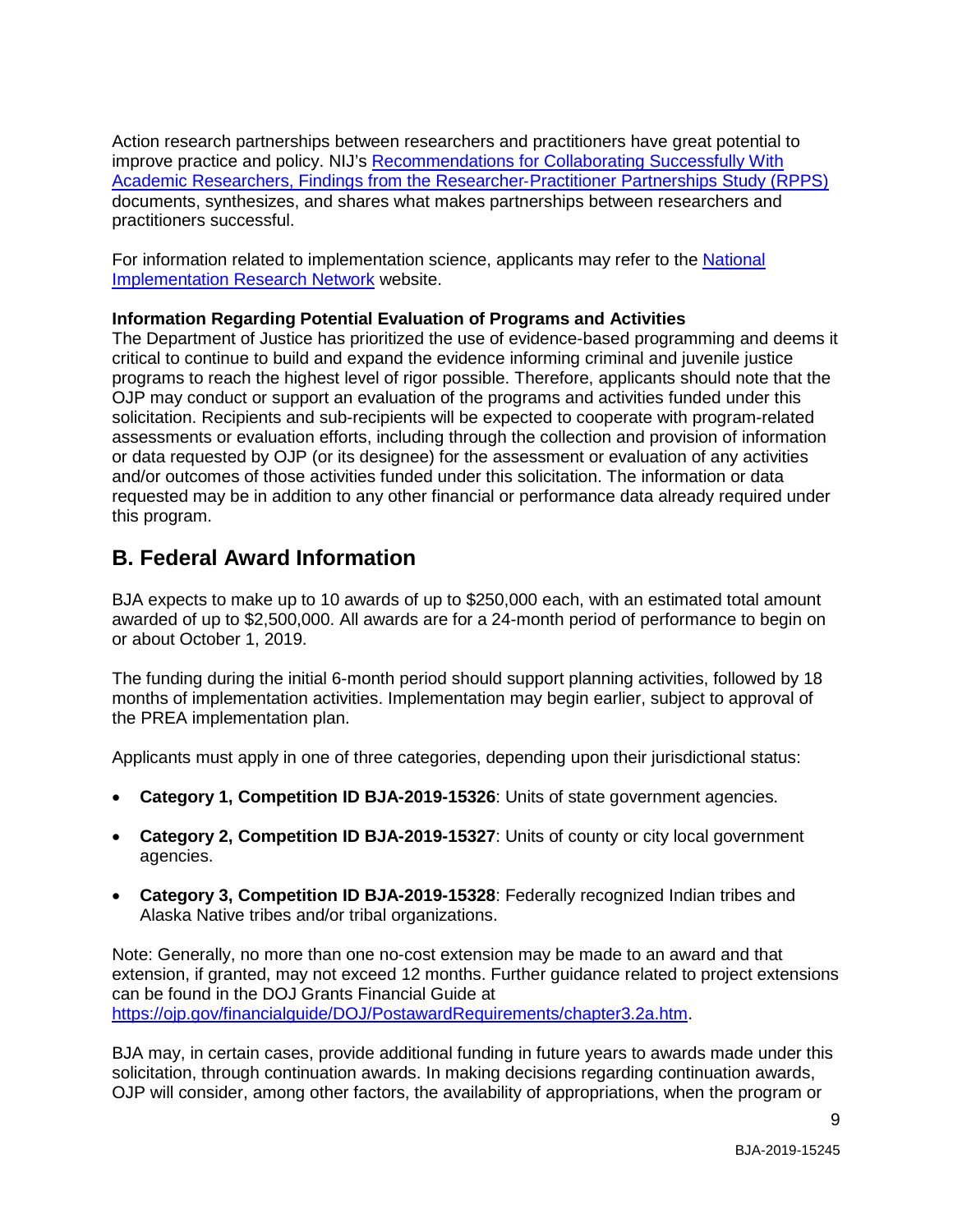project was last competed, OJP's strategic priorities, and OJP's assessment of both the management of the award (for example, timeliness and quality of progress reports), and the progress of the work funded under the award.

All awards are subject to the availability of appropriated funds and to any modifications or additional requirements that may be imposed by law.

#### <span id="page-9-0"></span>**Type of Award**

 $\overline{a}$ 

BJA expects to make any award under this solicitation in the form of a grant. See [Administrative, National Policy, and Other Legal Requirements,](#page-31-2) under [Section F. Federal Award](#page-31-2)  [Administration Information,](#page-31-2) for a brief discussion of important statutes, regulations, and award conditions that apply to many (or in some cases, all) OJP grants.

## <span id="page-9-1"></span>**Financial Management and System of Internal Controls**

Award recipients and subrecipients (including recipients or subrecipients that are pass-through entities<sup>[9](#page-9-2)</sup>) must, as described in the Part 200 Uniform Requirements<sup>[10](#page-9-3)</sup> as set out at 2 C.F.R. 200.303:

- (a) Establish and maintain effective internal control over the Federal award that provides reasonable assurance that [the recipient (and any subrecipient)] is managing the Federal award in compliance with Federal statutes, regulations, and the terms and conditions of the Federal award. These internal controls should be in compliance with guidance in "Standards for Internal Control in the Federal Government" issued by the Comptroller General of the United States and the "Internal Control Integrated Framework", issued by the Committee of Sponsoring Organizations of the Treadway Commission (COSO).
- (b) Comply with Federal statutes, regulations, and the terms and conditions of the Federal awards.
- (c) Evaluate and monitor [the recipient's (and any subrecipient's)] compliance with statutes, regulations, and the terms and conditions of Federal awards.
- (d) Take prompt action when instances of noncompliance are identified including noncompliance identified in audit findings.
- (e) Take reasonable measures to safeguard protected personally identifiable information and other information the Federal awarding agency or pass-through entity designates as sensitive or [the recipient (or any subrecipient)] considers sensitive consistent with applicable Federal, state, local, and tribal laws regarding privacy and obligations of confidentiality.

To help ensure that applicants understand the applicable administrative requirements and cost principles, OJP encourages prospective applicants to enroll, at no charge, in the **DOJ Grants**

<span id="page-9-2"></span><sup>&</sup>lt;sup>9</sup> For purposes of this solicitation, the phrase "pass-through entity" includes any recipient or subrecipient that provides a subaward ("subgrant") to a subrecipient (subgrantee) to carry out part of the funded award or program. Additional information on proposed subawards is listed unde[r What an Application Should Include,](#page-13-1) Section D of this solicitation.

<span id="page-9-3"></span><sup>&</sup>lt;sup>10</sup> The "Part 200 Uniform Requirements" means the DOJ regulation at 2 C.F.R Part 2800, which adopts (with certain modifications) the provisions of 2 C.F.R. Part 200.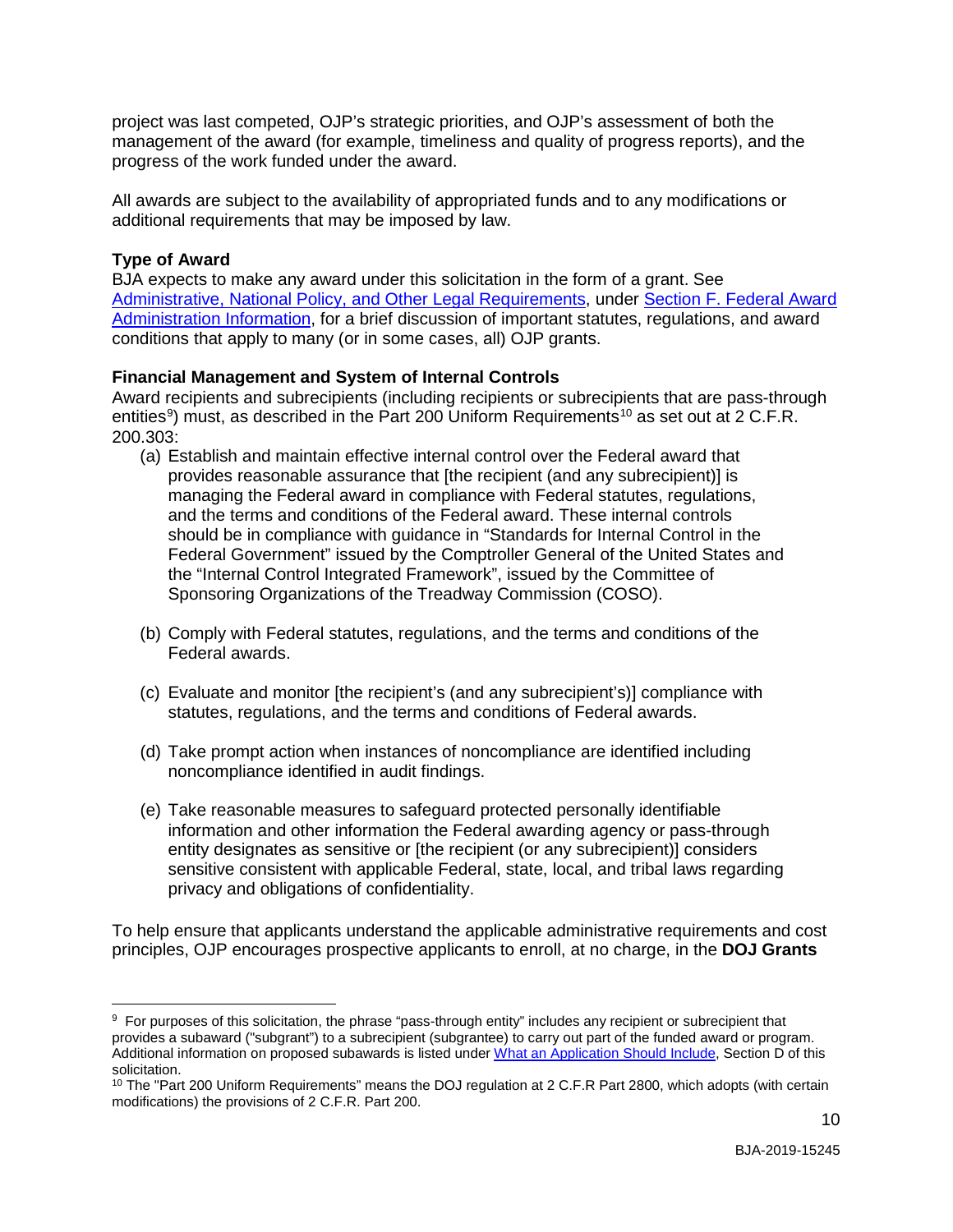**Financial Management Online Training**, available at [https://onlinegfmt.training.ojp.gov.](https://onlinegfmt.training.ojp.gov/) (This training is required for all OJP award recipients.)

Also, applicants should be aware that OJP collects information from applicants on their financial management and systems of internal controls (among other information) which is used to make award decisions. Under [Section D. Application and Submission Information,](#page-13-0) applicants may access and review a questionnaire—the [OJP Financial Management and System of Internal](https://ojp.gov/funding/Apply/Resources/FinancialCapability.pdf)  [Controls Questionnaire—](https://ojp.gov/funding/Apply/Resources/FinancialCapability.pdf)that OJP requires **all** applicants (other than an individual applying in his/her personal capacity) to download, complete, and submit as part of the application.

#### <span id="page-10-0"></span>**Budget Information**

 $\overline{a}$ 

## **Cost Sharing or Matching Requirement (cash or in-kind)**

Federal funds awarded under this solicitation may not cover more than 50 percent of the total costs of the project. An applicant must identify the source of the 50 percent non-federal portion<sup>[11](#page-10-1)</sup> of the total project costs and how it will use match funds. If a successful applicant's proposed match exceeds the required match amount, and OJP approves the budget, the total match amount incorporated into the approved budget becomes mandatory and subject to audit. ("Match" funds may be used only for purposes that would be allowable for the federal funds.) Recipients may satisfy this match requirement with either cash or in-kind services. See the DOJ Grants Financial Guide at

<https://ojp.gov/financialguide/DOJ/PostawardRequirements/chapter3.3b.htm> for examples of "inkind" services. The formula for calculating the match is:

 $Federal Award Amount = Adjusted (Total) Project Costs$ Federal Share Percentage

Required Recipient's Share Percentage x Adjusted Project Cost = Required Match

**Example:** 50% match requirement: for a federal award amount of \$350,000, calculate match as follows:

 $$350,000 = $700,000$  50% x \$700,000 = \$350,000 match 50%

**Award Special Condition – Withholding of Funds Pending PREA Implementation Plan** Once awarded, each grant award will have in place a special condition withholding all but \$25,000 and designating that the grantee finalize a PREA implementation plan within 180 days of receiving final approval of the project's budget from OJP's Office of the Chief Financial Officer. The recipient will not be authorized to obligate, expend, or draw down funds in excess of \$25,000 until BJA has reviewed and approved the implementation plan and a Grant Adjustment Notice has been issued and approved to remove the special condition.

Each grantee will be assigned a TTA lead/coach who will support the finalization of the PREA implementation plan. The TTA leads/coaches will represent the organization, or team of organizations, that is competitively selected by BJA in FY 2019 under its Comprehensive Corrections Training and Technical Assistance solicitation.

<span id="page-10-1"></span> $11$  Indian tribes and tribal organizations that otherwise are eligible for an award may be able to apply certain types of funds received from the federal government (for example, certain funds received under an Indian "self-determination contract") to satisfy all or part of a required "non-federal" match.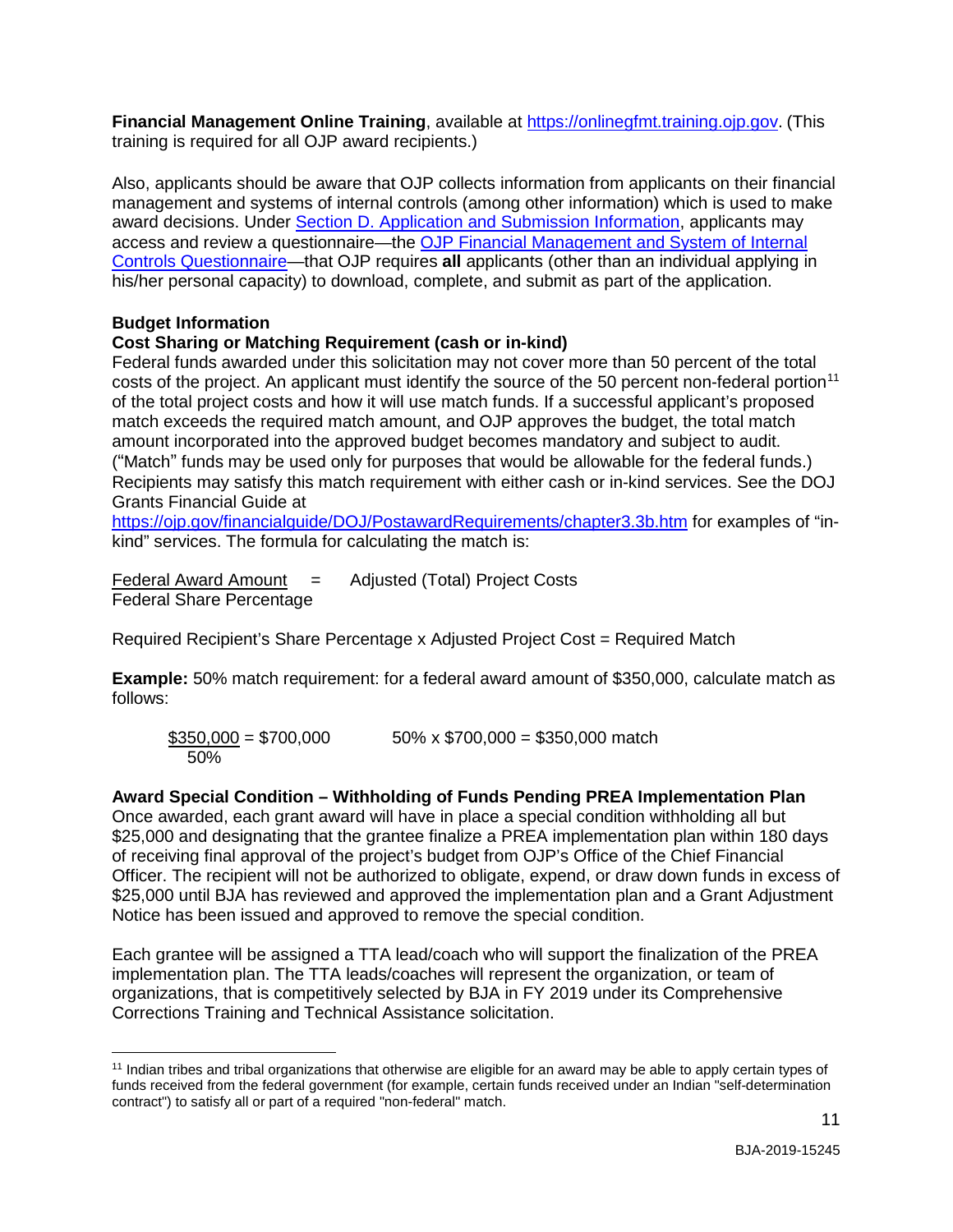Implementation plans must include:

 $\overline{a}$ 

- A description of the high-priority issues and challenges related to preventing, detecting, and responding to sexual abuse in confinement, and to implementing the PREA standards that the grantee has identified.
- A description of how funding will be used to address the priority issues and challenges that have been identified.
- A description of how the the proposed plan will be managed and monitored to support successful implementation.
- Steps to be taken by the grantee to help ensure that the activities supported by program resources are sustained after the project period ends.
- Justifications for any proposed changes to the project budget, if such changes are necessary.
- Demonstrated and continuing support for the project by agency leadership.
- <span id="page-11-0"></span>• Letters of commitment from external organizations that are expected to participate in the project, to the extent that letters have not already been provided.

#### **Pre-agreement Costs (also known as Pre-award Costs)**

Pre-agreement costs are costs incurred by the applicant prior to the start date of the period of performance of the federal award.

OJP does **not** typically approve pre-agreement costs; an applicant must request and obtain the prior written approval of OJP for all such costs. All such costs incurred prior to award and prior to approval of the costs are incurred at the sole risk of the applicant. (Generally, no applicant should incur project costs *before* submitting an application requesting federal funding for those costs.) Should there be extenuating circumstances that make it appropriate for OJP to consider approving pre-agreement costs, the applicant may contact the point of contact listed on the title page of this solicitation for the requirements concerning written requests for approval. If approved in advance by OJP, award funds may be used for pre-agreement costs, consistent with the recipient's approved budget and applicable cost principles. See the section on Costs Requiring Prior Approval in the DOJ Grants Financial Guide at <https://ojp.gov/financialguide/DOJ/index.htm> for more information.

#### <span id="page-11-1"></span>**Limitation on Use of Award Funds for Employee Compensation; Waiver**

With respect to any award of more than \$250,000 made under this solicitation, a recipient may not use federal funds to pay total cash compensation (salary plus cash bonuses) to any employee of the recipient at a rate that exceeds 110 percent of the maximum annual salary payable to a member of the federal government's Senior Executive Service (SES) at an agency with a Certified SES Performance Appraisal System for that year.<sup>[12](#page-11-2)</sup> The 2019 salary table for SES employees is available on the Office of Personnel Management website at [https://www.opm.gov/policy-data-oversight/pay-leave/salaries-wages/salary](https://www.opm.gov/policy-data-oversight/pay-leave/salaries-wages/salary-tables/19Tables/exec/html/ES.aspx)[tables/19Tables/exec/html/ES.aspx.](https://www.opm.gov/policy-data-oversight/pay-leave/salaries-wages/salary-tables/19Tables/exec/html/ES.aspx) Note: A recipient may compensate an employee at a greater rate, provided the amount in excess of this compensation limitation is paid with nonfederal funds. (Non-federal funds used for any such additional compensation will not be considered matching funds, where match requirements apply.) If only a portion of an

12

<span id="page-11-2"></span><sup>&</sup>lt;sup>12</sup> OJP does not apply this limitation on the use of award funds to the nonprofit organizations listed in Appendix VIII to 2 C.F.R. Part 200.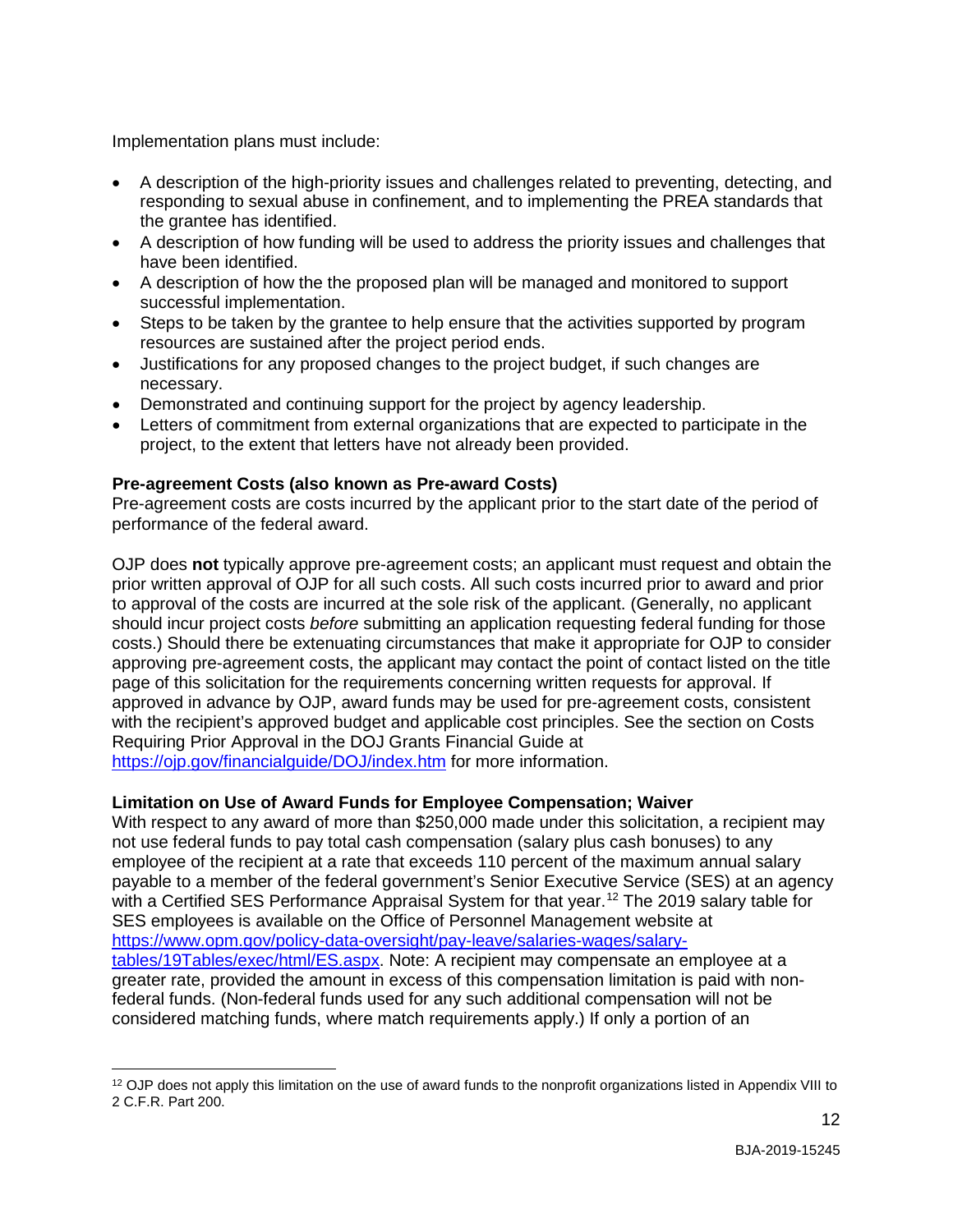employee's time is charged to an OJP award, the maximum allowable compensation is equal to the percentage of time worked times the maximum salary limitation.

The Assistant Attorney General for OJP may exercise discretion to waive, on an individual basis, this limitation on compensation rates allowable under an award. An applicant that requests a waiver should include a detailed justification in the Budget Narrative of its application. An applicant that does not submit a waiver request and justification with its application should anticipate that OJP will require the applicant to adjust and resubmit the budget.

The justification should address, in the context of the work the individual would do under the award, the particular qualifications and expertise of the individual, the uniqueness of a service the individual will provide, the individual's specific knowledge of the proposed program or project, and a statement that explains whether and how the individual's salary under the award would be commensurate with the regular and customary rate for an individual with his/her qualifications and expertise, and for the work he/she would do under the award.

#### <span id="page-12-0"></span>**Prior Approval, Planning, and Reporting of Conference/Meeting/Training Costs**

OJP strongly encourages every applicant that proposes to use award funds for any conference-, meeting-, or training-related activity (or similar event) to review carefully—before submitting an application—the OJP and DOJ policy and guidance on approval, planning, and reporting of such events, available at

[https://www.ojp.gov/financialguide/DOJ/PostawardRequirements/chapter3.10a.htm.](https://www.ojp.gov/financialguide/DOJ/PostawardRequirements/chapter3.10a.htm) OJP policy and guidance (1) encourage minimization of conference, meeting, and training costs; (2) require prior written approval (which may affect project timelines) of most conference, meeting, and training costs for cooperative agreement recipients, as well as some conference, meeting, and training costs for grant recipients; and (3) set cost limits, which include a general prohibition of all food and beverage costs.

#### <span id="page-12-1"></span>**Costs Associated with Language Assistance (if applicable)**

If an applicant proposes a program or activity that would deliver services or benefits to individuals, the costs of taking reasonable steps to provide meaningful access to those services or benefits for individuals with limited English proficiency may be allowable. Reasonable steps to provide meaningful access to services or benefits may include interpretation or translation services, where appropriate.

For additional information, see the "Civil Rights Compliance" section under "Overview of Legal [Requirements Generally Applicable to OJP Grants and Cooperative Agreements - FY 2018](https://ojp.gov/funding/Explore/LegalOverview/index.htm)  [Awards"](https://ojp.gov/funding/Explore/LegalOverview/index.htm) in the OJP Funding Resource Center at [https://ojp.gov/funding/index.htm.](https://ojp.gov/funding/index.htm)

# <span id="page-12-2"></span>**C. Eligibility Information**

For eligibility information, see title page.

For information on cost sharing or match requirements, see Section [B. Federal Award](#page-8-1)  [Information.](#page-8-1)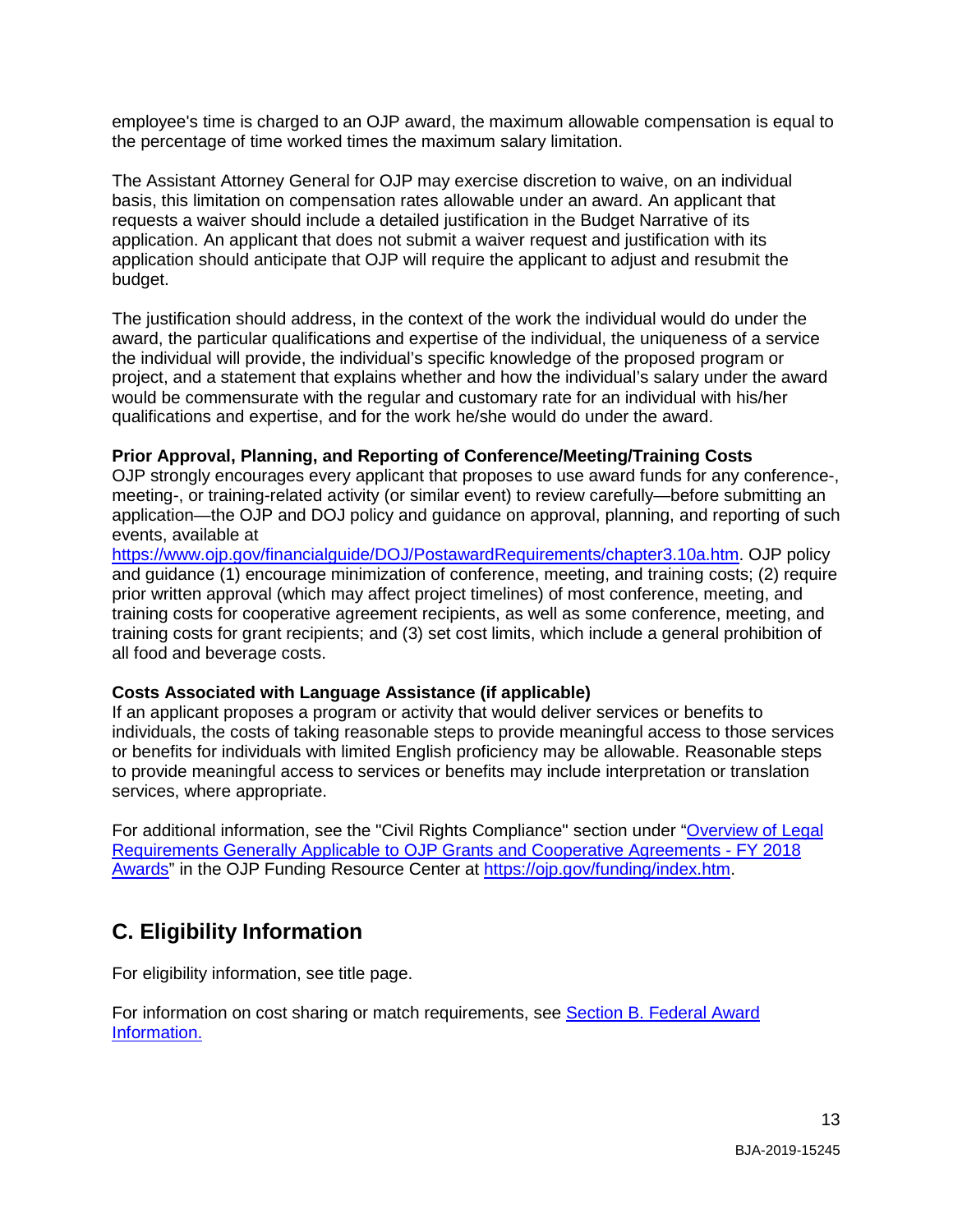# <span id="page-13-0"></span>**D. Application and Submission Information**

#### <span id="page-13-1"></span>**What an Application Should Include**

This section describes in detail what an application should include. An applicant should anticipate that if it fails to submit an application that contains all of the specified elements, it may negatively affect the review of its application; and, should a decision be made to make an award, it may result in the inclusion of award conditions that preclude the recipient from accessing or using award funds until the recipient satisfies the conditions and OJP makes the funds available.

Moreover, an applicant should anticipate that an application that OJP determines is nonresponsive to the scope of the solicitation, or that OJP determines does not include the application elements that BJA has designated to be critical, will neither proceed to peer review, nor receive further consideration. For this solicitation, BJA has designated the following application elements as critical: Program Narrative, Budget Detail Worksheet and Budget Narrative, and executive-level letter(s) of commitment from the agency or agencies that are proposed to receive funding.

**NOTE:** OJP has combined the Budget Detail Worksheet and Budget Narrative in a single document collectively referred to as the Budget Detail Worksheet. See "Budget Information and Associated Documentation" below for more information about the Budget Detail Worksheet and where it can be accessed.

*OJP strongly recommends that applicants use appropriately descriptive file names (e.g*.*, "Program Narrative," "Budget Detail Worksheet," "Timelines," "Memoranda of Understanding," "Résumés") for all attachments. Also, OJP recommends that applicants include résumés in a single file.*

Please review the "Note on File Names and File Types" under [How To Apply](#page-25-0) to be sure applications are submitted in permitted formats.

**1. Information to Complete the Application for Federal Assistance (SF-424)** The SF-424 is a required standard form used as a cover sheet for submission of preapplications, applications, and related information. Grants.gov and the OJP Grants Management System (GMS) take information from the applicant's profile to populate the fields on this form. When selecting "type of applicant," if the applicant is a for-profit entity, select "For-Profit Organization" or "Small Business" (as applicable).

To avoid processing delays, an applicant must include an accurate legal name on its SF-424. On the SF-424, current OJP award recipients, when completing the field for "Legal Name" (box 8a), should use the same legal name that appears on the prior year award document (which is also the legal name stored in OJP's financial system.) Also, current recipients should enter the Employer Identification Number (EIN) in box 8b exactly as it appears on the prior year award document. An applicant with a current, active award(s) must ensure that its GMS profile is current. If the profile is not current, the applicant should submit a Grant Adjustment Notice updating the information on its GMS profile prior to applying under this solicitation.

A new applicant entity should enter its official legal name in box 8a, its address in box 8d, its EIN in box 8b, and its Data Universal Numbering System (DUNS) number in box 8c of the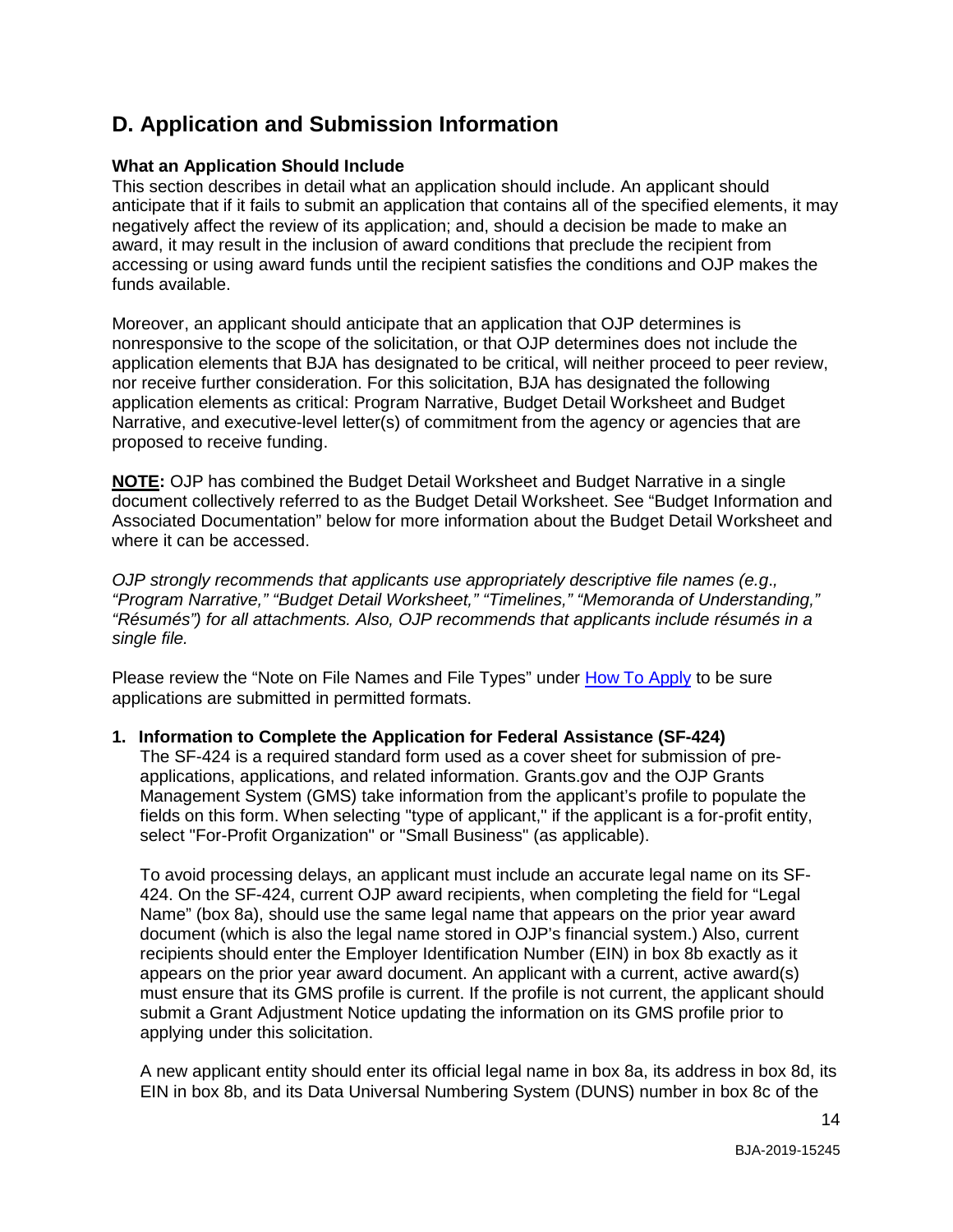SF-424. A new applicant entity should attach official legal documents to its application (e.g., articles of incorporation, 501(c)(3) status documentation, organizational letterhead, etc.) to confirm the legal name, address, and EIN entered into the SF-424. OJP will use the System for Award Management (SAM) to confirm the legal name and DUNS number entered in the SF-424; therefore, an applicant should ensure that the information entered in the SF-424 matches its current registration in SAM. See the [How To Apply](#page-25-0) section for more information on SAM and DUNS numbers.

**Intergovernmental Review:** This solicitation ("funding opportunity") **is not** subject to [Executive Order 12372.](https://www.archives.gov/federal-register/codification/executive-order/12372.html) (In completing the SF-424, an applicant is to answer question 19 by selecting the response that the "Program is not covered by E.O. 12372.")

## **2. Project Abstract**

Applications should include a high quality project abstract that summarizes the proposed project in 400 words or fewer. Project abstracts should be:

- Written for a general public audience.
- Submitted as a separate attachment with "Project Abstract" as part of its file name.
- Single-spaced, using a standard 12-point font (such as Times New Roman) with 1-inch margins.
- Clearly labeled and include the following information:
	- o Legal name of the grant recipient and the title of the project.
	- o Project's proposed objectives and deliverables, as outlined under "Objectives and Deliverables" in [Section A. Program Description.](#page-3-0)
	- o Identification of all priority considerations to be addressed through the grant (if applicable).

As a separate attachment, the project abstract will **not** count against the page limit for the program narrative.

#### **3. Program Narrative**

 $\overline{a}$ 

The program narrative should be double-spaced, using a standard 12-point font (Times New Roman preferred); have 1-inch margins; and should not exceed 15 pages. Pages should be numbered "1 of 15," "2 of 15," etc. If the program narrative fails to comply with these lengthrelated restrictions, BJA may consider such noncompliance in peer review and in final award decisions.

The following sections should be included as part of the program narrative:<sup>[13](#page-14-0)</sup>

- a. Description of the Issue
- b. Project Design and Implementation
- c. Capabilities and Competencies
- d. Plan for Collecting the Data Required for this Solicitation's Performance Measures

<span id="page-14-0"></span> $13$  For information on subawards (including the details on proposed subawards that should be included in the application), see "Budget and Associated Documentation" under [Section D. Application and Submission Information.](#page-13-0)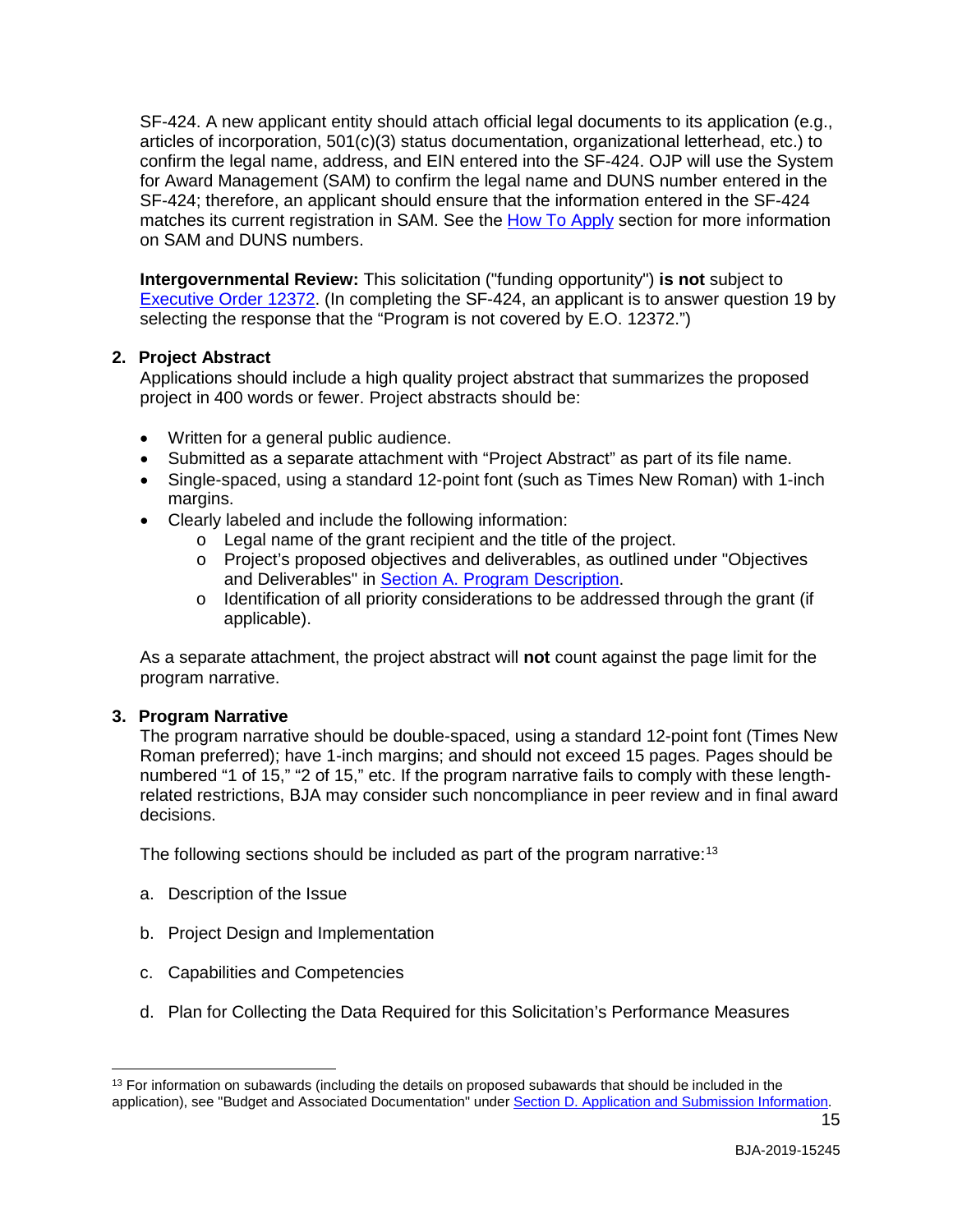OJP will require each successful applicant to submit regular performance data that demonstrate the results of the work carried out under the award (see ["General](#page-32-1)  [Information about Post-Federal Award Reporting Requirements"](#page-32-1) in [Section F. Federal](#page-31-2)  [Award Administration Information\)](#page-31-2). The performance data directly relate to the objectives and deliverables identified under "Objectives and Deliverables" in [Section A. Program](#page-3-0)  [Description.](#page-3-0)

Applicants should visit OJP's performance measurement page at [www.ojp.gov/performance](https://www.ojp.gov/performance) for an overview of performance measurement activities at OJP.

Post award, recipients will be required to submit quarterly performance metrics through BJA's online Performance Measurement Tool (PMT), located at [https://bjapmt.ojp.gov.](https://bjapmt.ojp.gov/) Applicants should review the complete list of PREA performance measures at: [https://bjapmt.ojp.gov/help/PREAMeasures.pdf.](https://bjapmt.ojp.gov/help/PREAMeasures.pdf)

The application should demonstrate the applicant's understanding of the performance data reporting requirements for this grant program and detail how the applicant will gather the required data should it receive funding.

Please note that applicants are **not** required to submit performance data with the application. Performance measures information is included as an alert that successful applicants will be required to submit performance data as part of the reporting requirements under an award.

#### **Note on Project Evaluations**

An applicant that proposes to use award funds through this solicitation to conduct project evaluations should be aware that certain project evaluations (such as systematic investigations designed to develop or contribute to generalizable knowledge) may constitute "research" for purposes of applicable DOJ human subjects protection regulations. However, project evaluations that are intended only to generate internal improvements to a program or service, or are conducted only to meet OJP's performance measure data reporting requirements, likely do not constitute "research." Each applicant should provide sufficient information for OJP to determine whether the particular project it proposes would either intentionally or unintentionally collect and/or use information in such a way that it meets the DOJ definition of research that appears at 28 C.F.R. Part 46 ("Protection of Human Subjects").

"Research," for purposes of human subjects protection for OJP-funded programs, is defined as "a systematic investigation, including research development, testing and evaluation, designed to develop or contribute to generalizable knowledge." 28 C.F.R. 46.102(d).

For additional information on determining whether a proposed activity would constitute research for purposes of human subjects protection, applicants should consult the decision tree in the "Research and the protection of human subjects" section of the ["Requirements related to Research"](https://ojp.gov/funding/Explore/SolicitationRequirements/EvidenceResearchEvaluationRequirements.htm) webpage of the "Overview of Legal Requirements [Generally Applicable to OJP Grants and Cooperative Agreements -](https://ojp.gov/funding/Explore/LegalOverview/index.htm) FY 2018 Awards," available through the OJP Funding Resource Center at [https://ojp.gov/funding/index.htm.](https://ojp.gov/funding/index.htm)

16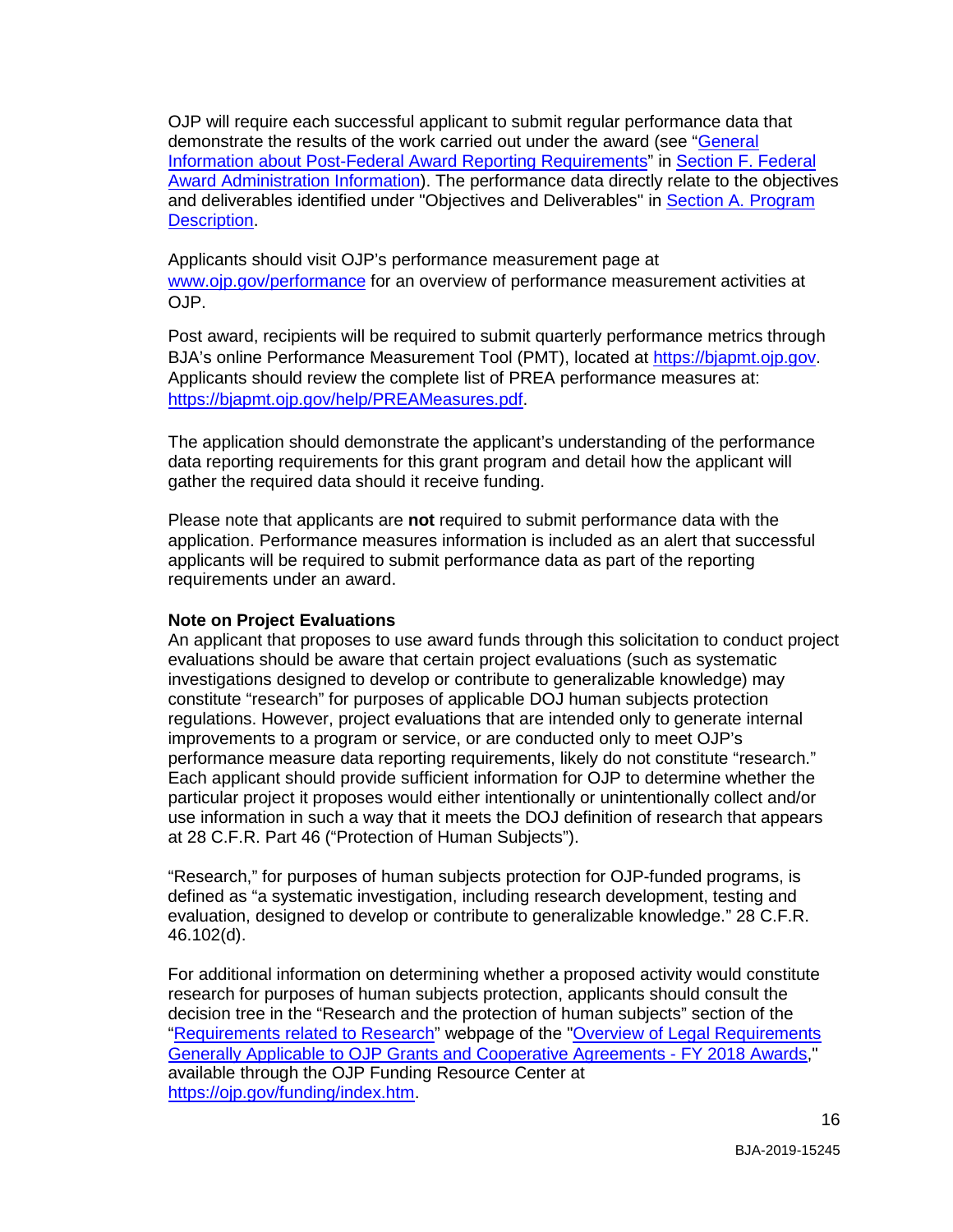Every prospective applicant whose application may propose a research or statistical component also should review the "Data Privacy and Confidentiality Requirements" section on that webpage.

#### **4. Budget and Associated Documentation**

The Budget Detail Worksheet and the Budget Narrative are now combined in a single document collectively referred to as the Budget Detail Worksheet. The Budget Detail Worksheet is a user-friendly, fillable, Microsoft Excel-based document designed to calculate totals. Additionally, the Excel workbook contains worksheets for multiple budget years that can be completed as necessary. **All applicants should use the Excel version when completing the proposed budget in an application, except in cases where the applicant does not have access to Microsoft Excel or experiences technical difficulties.** If an applicant does not have access to Microsoft Excel or experiences technical difficulties with the Excel version, then the applicant should use the 508-compliant accessible Adobe Portable Document Format (PDF) version.

Both versions of the Budget Detail Worksheet can be accessed at [https://ojp.gov/funding/Apply/Forms/BudgetDetailWorksheet.htm.](https://ojp.gov/funding/Apply/Forms/BudgetDetailWorksheet.htm)

#### **a. Budget Detail Worksheet**

The Budget Detail Worksheet should provide the detailed computation for each budget line item, listing the total cost of each and showing how it was calculated by the applicant. For example, costs for personnel should show the annual salary rate and the percentage of time devoted to the project for each employee paid with grant funds. The Budget Detail Worksheet should present a complete itemization of all proposed costs.

For questions pertaining to budget and examples of allowable and unallowable costs, see the DOJ Grants Financial Guide at [https://ojp.gov/financialguide/DOJ/index.htm.](https://ojp.gov/financialguide/DOJ/index.htm)

#### **Unallowable Uses for Award Funds**

In addition to the unallowable costs identified in the [DOJ Grants Financial Guide,](http://ojp.gov/financialguide/DOJ/index.htm) award funds may not be used for the following:

- Prizes, rewards, entertainment, trinkets (or any type of monetary incentive)
- Client stipends
- Gift cards
- Vehicles
- Food and beverages

As described above, in FY 2019 BJA is issuing another competitive program solicitation entitled "Comprehensive Corrections Training and Technical Assistance," designed to provide training and technical assistance (TTA) on a number of justice-related topics. One category in BJA's "Comprehensive Corrections Training and Technical Assistance" solicitation focuses on selecting a national TTA provider to assist state, local, and tribal jurisdictions in their efforts to prevent, detect, and respond to sexual abuse and sexual harassment in confinement facilities. The selected TTA provider will deliver PREAspecific strategic support and assistance to the applicants funded under this solicitation. To prevent potential conflicts of interest, national TTA provider organizations that are selected as recipients or subrecipients under Categories 3 or 4 of the Comprehensive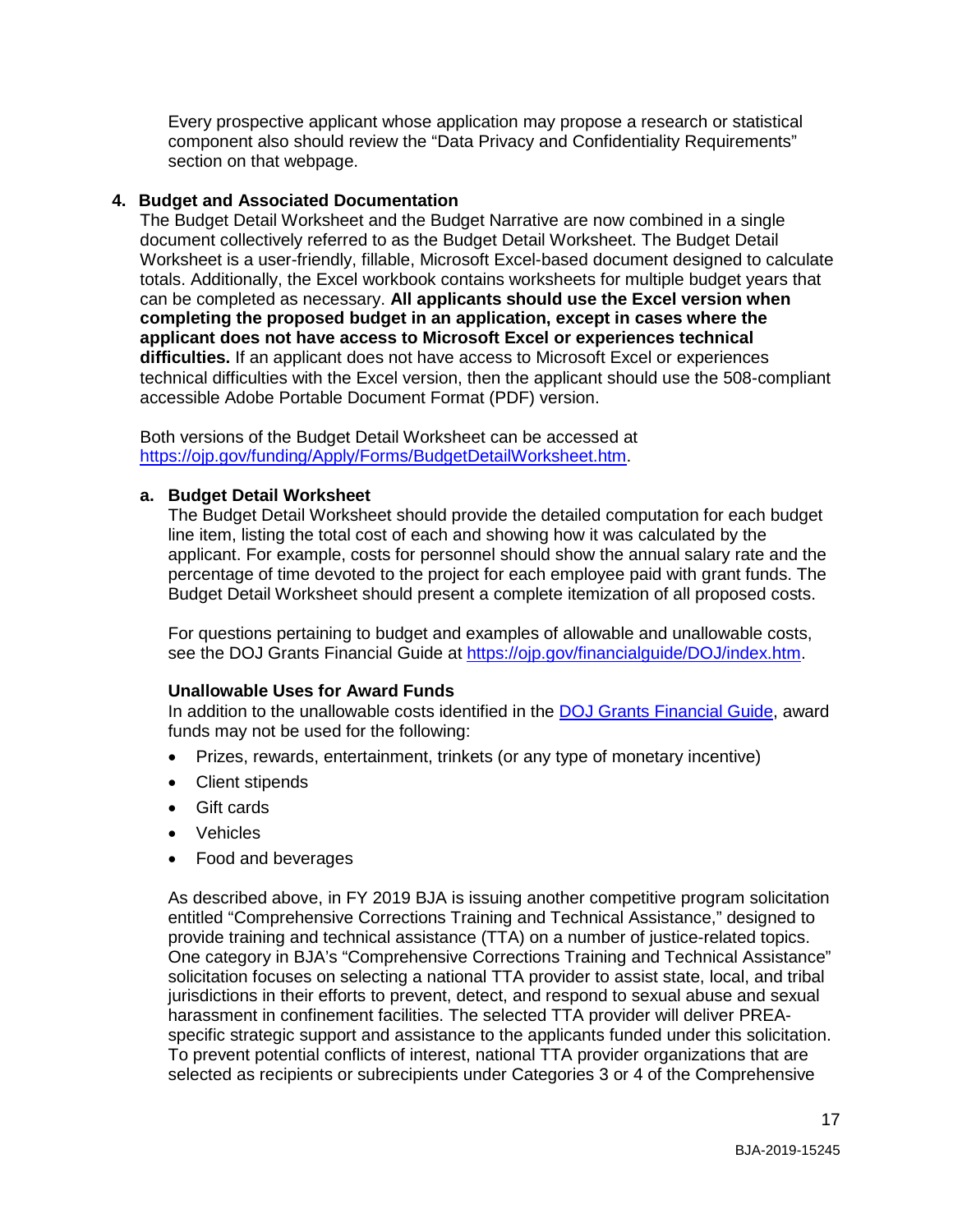Corrections Training and Technical Assistance solicitation will not be eligible to receive subawards (subgrants) under this solicitation.

#### **b. Budget Narrative**

The budget narrative should thoroughly and clearly describe every category of expense listed in the Budget Detail Worksheet. OJP expects proposed budgets to be complete, cost effective, and allowable (e.g., reasonable, allocable, and necessary for project activities).

An applicant should demonstrate in its budget narrative how it will maximize cost effectiveness of award expenditures. Budget narratives should generally describe cost effectiveness in relation to potential alternatives and the objectives of the project. For example, a budget narrative should detail why planned in-person meetings are necessary, or how technology and collaboration with outside organizations could be used to reduce costs, without compromising quality.

The budget narrative should be mathematically sound and correspond clearly with the information and figures provided in the Budget Detail Worksheet. The narrative should explain how the applicant estimated and calculated all costs, and how those costs are necessary to the completion of the proposed project. The narrative may include tables for clarification purposes, but need not be in a spreadsheet format. As with the Budget Detail Worksheet, the Budget Narrative should describe costs by year.

#### **c. Information on Proposed Subawards (if any) and on Proposed Procurement Contracts (if any)**

Applicants for OJP awards typically may propose to make *subawards*. Applicants also may propose to enter into procurement *contracts* under the award.

Whether an action—for federal grants administrative purposes—is a subaward or procurement contract is a critical distinction as significantly different rules apply to subawards and procurement contracts. If a recipient enters into an agreement that is a subaward of an OJP award, specific rules apply—many of which are set by federal statutes and DOJ regulations; others by award conditions. These rules place particular responsibilities on an OJP recipient for any subawards the OJP recipient may make. The rules determine much of what the written subaward agreement itself must require or provide. The rules also determine much of what an OJP recipient must do both before and after it makes a subaward. If a recipient enters into an agreement that is a procurement contract under an OJP award, a substantially different set of federal rules applies.

OJP has developed the following guidance documents to help clarify the differences between subawards and procurement contracts under an OJP award and outline the compliance and reporting requirements for each. This information can be accessed online at [https://ojp.gov/training/training.htm.](http://links.govdelivery.com/track?type=click&enid=ZWFzPTEmbXNpZD0mYXVpZD0mbWFpbGluZ2lkPTIwMTcwNzE3Ljc1OTkyNjAxJm1lc3NhZ2VpZD1NREItUFJELUJVTC0yMDE3MDcxNy43NTk5MjYwMSZkYXRhYmFzZWlkPTEwMDEmc2VyaWFsPTE3MDc5NDk3JmVtYWlsaWQ9bHVjeS5tdW5nbGVAb2pwLnVzZG9qLmdvdiZ1c2VyaWQ9bHVjeS5tdW5nbGVAb2pwLnVzZG9qLmdvdiZ0YXJnZXRpZD0mZmw9Jm12aWQ9JmV4dHJhPSYmJg==&&&100&&&https://ojp.gov/training/training.htm)

- [Subawards under OJP Awards and Procurement Contracts under Awards: A Toolkit](http://links.govdelivery.com/track?type=click&enid=ZWFzPTEmbXNpZD0mYXVpZD0mbWFpbGluZ2lkPTIwMTcwNzE3Ljc1OTkyNjAxJm1lc3NhZ2VpZD1NREItUFJELUJVTC0yMDE3MDcxNy43NTk5MjYwMSZkYXRhYmFzZWlkPTEwMDEmc2VyaWFsPTE3MDc5NDk3JmVtYWlsaWQ9bHVjeS5tdW5nbGVAb2pwLnVzZG9qLmdvdiZ1c2VyaWQ9bHVjeS5tdW5nbGVAb2pwLnVzZG9qLmdvdiZ0YXJnZXRpZD0mZmw9Jm12aWQ9JmV4dHJhPSYmJg==&&&101&&&https://ojp.gov/training/pdfs/Subaward-Procure-Toolkit-D.pdf)  [for OJP Recipients.](http://links.govdelivery.com/track?type=click&enid=ZWFzPTEmbXNpZD0mYXVpZD0mbWFpbGluZ2lkPTIwMTcwNzE3Ljc1OTkyNjAxJm1lc3NhZ2VpZD1NREItUFJELUJVTC0yMDE3MDcxNy43NTk5MjYwMSZkYXRhYmFzZWlkPTEwMDEmc2VyaWFsPTE3MDc5NDk3JmVtYWlsaWQ9bHVjeS5tdW5nbGVAb2pwLnVzZG9qLmdvdiZ1c2VyaWQ9bHVjeS5tdW5nbGVAb2pwLnVzZG9qLmdvdiZ0YXJnZXRpZD0mZmw9Jm12aWQ9JmV4dHJhPSYmJg==&&&101&&&https://ojp.gov/training/pdfs/Subaward-Procure-Toolkit-D.pdf)
- [Checklist to Determine Subrecipient or Contractor Classification.](http://links.govdelivery.com/track?type=click&enid=ZWFzPTEmbXNpZD0mYXVpZD0mbWFpbGluZ2lkPTIwMTcwNzE3Ljc1OTkyNjAxJm1lc3NhZ2VpZD1NREItUFJELUJVTC0yMDE3MDcxNy43NTk5MjYwMSZkYXRhYmFzZWlkPTEwMDEmc2VyaWFsPTE3MDc5NDk3JmVtYWlsaWQ9bHVjeS5tdW5nbGVAb2pwLnVzZG9qLmdvdiZ1c2VyaWQ9bHVjeS5tdW5nbGVAb2pwLnVzZG9qLmdvdiZ0YXJnZXRpZD0mZmw9Jm12aWQ9JmV4dHJhPSYmJg==&&&102&&&https://ojp.gov/training/pdfs/Subrecipient-Procure-cklist-B.pdf)
- [Sole Source Justification Fact Sheet and Sole Source Review Checklist.](http://links.govdelivery.com/track?type=click&enid=ZWFzPTEmbXNpZD0mYXVpZD0mbWFpbGluZ2lkPTIwMTcwNzE3Ljc1OTkyNjAxJm1lc3NhZ2VpZD1NREItUFJELUJVTC0yMDE3MDcxNy43NTk5MjYwMSZkYXRhYmFzZWlkPTEwMDEmc2VyaWFsPTE3MDc5NDk3JmVtYWlsaWQ9bHVjeS5tdW5nbGVAb2pwLnVzZG9qLmdvdiZ1c2VyaWQ9bHVjeS5tdW5nbGVAb2pwLnVzZG9qLmdvdiZ0YXJnZXRpZD0mZmw9Jm12aWQ9JmV4dHJhPSYmJg==&&&103&&&https://ojp.gov/training/pdfs/Sole-Source-FactSheet-C.pdf)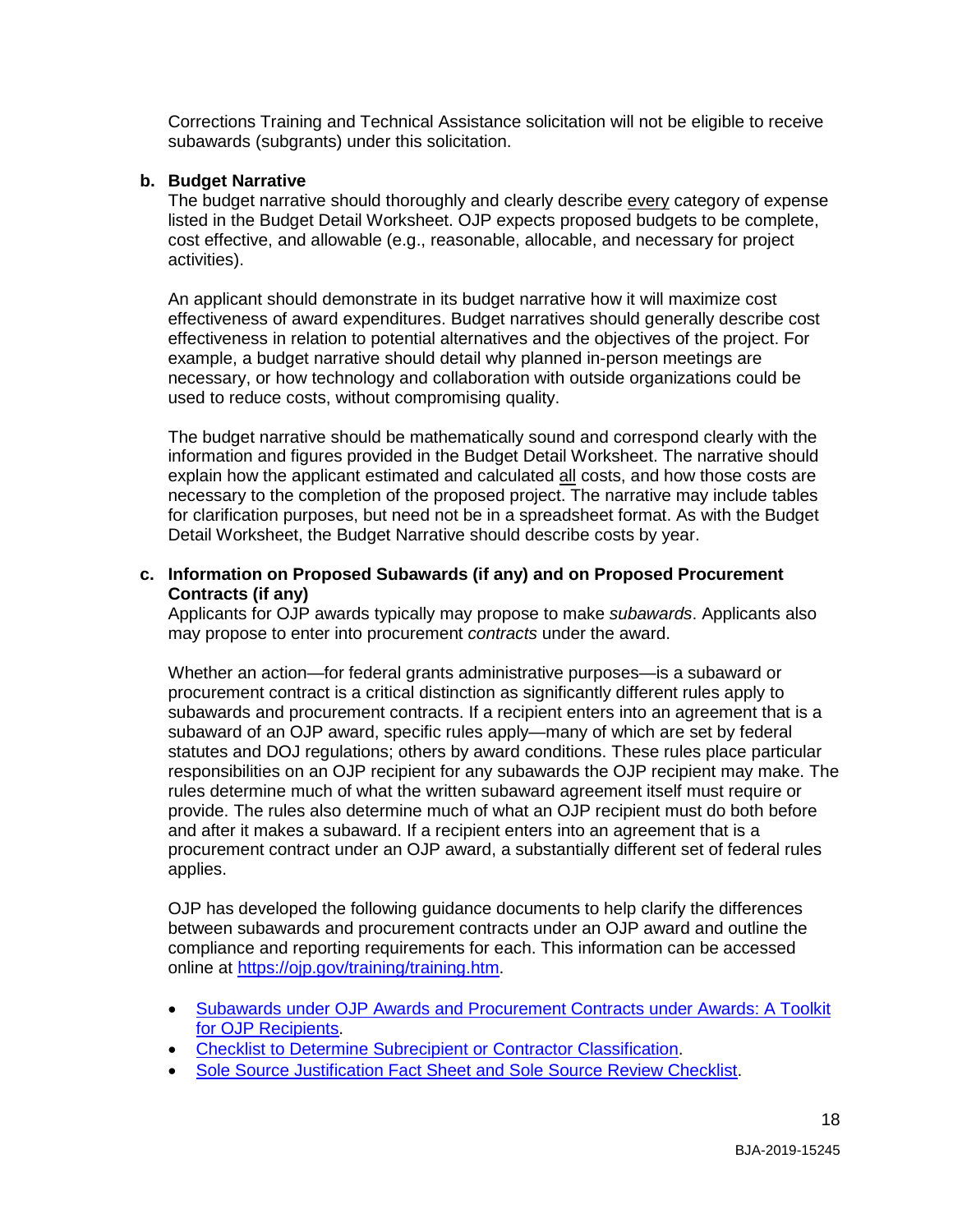In general, the central question is the relationship between what the third-party will do under its agreement with the recipient and what the recipient has committed (to OJP) to do under its award to further a public purpose (e.g., services the recipient will provide, products it will develop or modify, research or evaluation it will conduct). If a third party will provide some of the services the recipient has committed (to OJP) to provide, will develop or modify all or part of a product the recipient has committed (to OJP) to develop or modify, or will conduct part of the research or evaluation the recipient has committed (to OJP) to conduct, OJP will consider the agreement with the third party a *subaward* for purposes of federal grants administrative requirements.

This will be true **even if** the recipient, for internal or other non-federal purposes, labels or treats its agreement as a procurement, a contract, or a procurement contract. Neither the title nor the structure of an agreement determines whether the agreement—for purposes of federal grants administrative requirements—is a *subaward* or is instead a procurement *contract* under an award. The substance of the relationship should be given greater consideration than the form of agreement between the recipient and the outside entity.

#### **1. Information on proposed subawards**

A recipient of an OJP award may not make subawards ("subgrants") unless the recipient has specific federal authorization to do so. Unless an applicable statute or DOJ regulation specifically authorizes (or requires) subawards, a recipient must have authorization from OJP before it may make a subaward.

A particular subaward may be authorized by OJP because the recipient included a sufficiently detailed description and justification of the proposed subaward in the Program Narrative, Budget Detail Worksheet, and Budget Narrative as approved by OJP. If, however, a particular subaward is not authorized by federal statute or regulation, and is not approved by OJP, the recipient will be required, post-award, to request and obtain written authorization from OJP before it may make the subaward.

If an applicant proposes to make one or more subawards to carry out the federal award and program, the applicant should: (1) identify (if known) the proposed subrecipient(s), (2) describe in detail what each subrecipient will do to carry out the federal award and federal program, and (3) provide a justification for the subaward(s), with details on pertinent matters such as special qualifications and areas of expertise. Pertinent information on subawards should appear not only in the Program Narrative, but also in the Budget Detail Worksheet and Budget Narrative.

#### **2. Information on proposed procurement contracts (with specific justification for proposed noncompetitive contracts over \$250,000)**

Unlike a recipient contemplating a subaward, a recipient of an OJP award generally does not need specific prior federal authorization to enter into an agreement that—for purposes of federal grants administrative requirements—is considered a procurement contract, **provided that** (1) the recipient uses its own documented procurement procedures and (2) those procedures conform to applicable federal law, including the Procurement Standards of the (DOJ) Part 200 Uniform Requirements (as set out at 2 C.F.R. 200.317 - 200.326). The Budget Detail Worksheet and Budget Narrative should identify proposed procurement contracts. (As discussed above, subawards must be identified and described separately from procurement contracts.)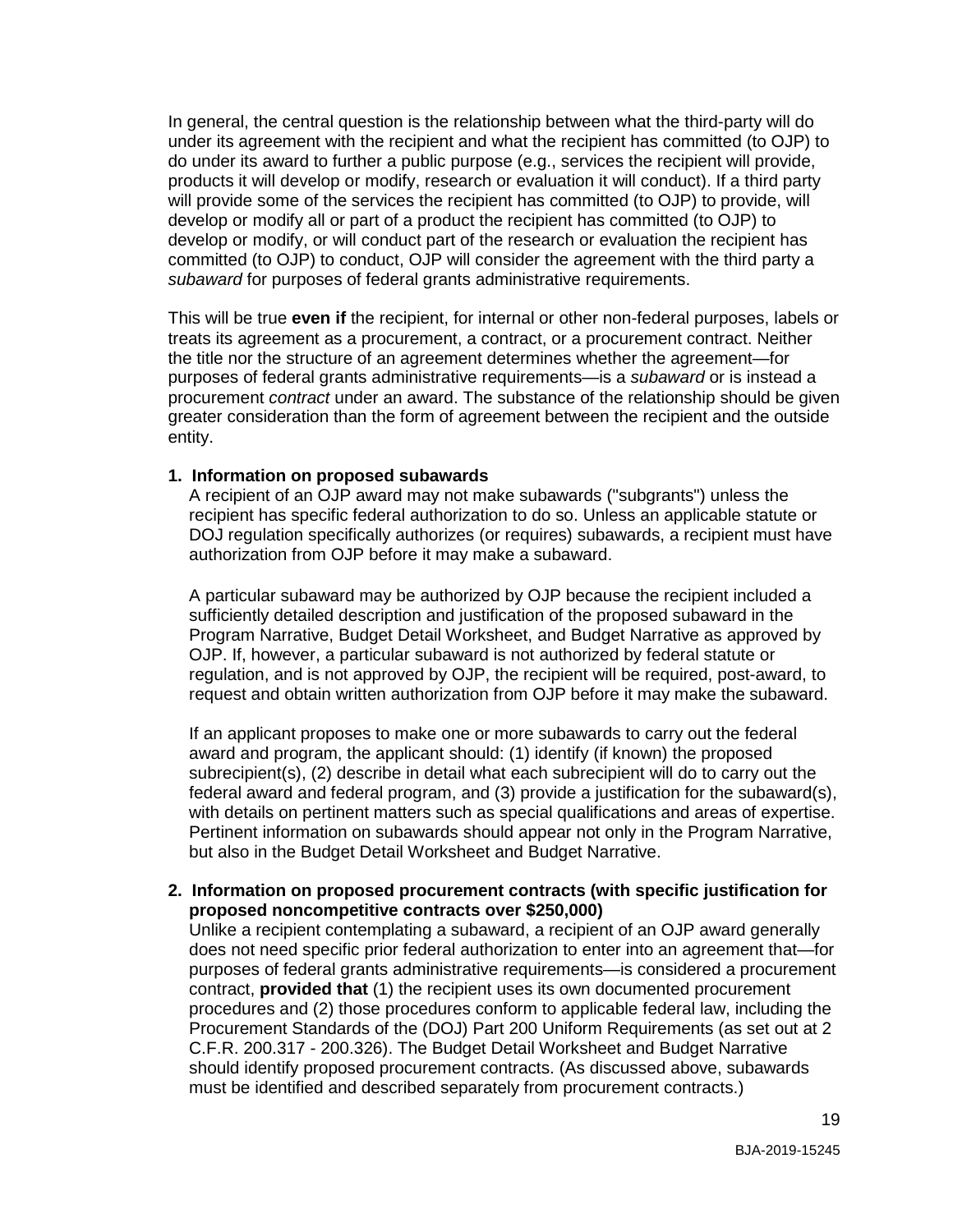The Procurement Standards in the Part 200 Uniform Requirements, however, reflect a general expectation that agreements that (for purposes of federal grants administrative requirements) constitute procurement "contracts" under awards will be entered into on the basis of full and open competition. All noncompetitive (sole source) procurement contracts must meet the OJP requirements outlined at [https://ojp.gov/training/subawards-procurement.htm.](https://ojp.gov/training/subawards-procurement.htm) If a proposed procurement contract would exceed the Simplified Acquisition Threshold—currently, \$250,000—a recipient of an OJP award may not proceed without competition unless and until the recipient receives specific advance authorization from OJP to use a non-competitive approach for the procurement. An applicant that (at the time of its application) intends—without competition—to enter into a procurement contract that would exceed \$250,000 should include a detailed justification that explains to OJP why, in the particular circumstances, it is appropriate to proceed without competition.

If the applicant receives an award, sole source procurements that do not exceed the Simplified Acquisition Threshold (currently \$250,000) must have written justification for the noncompetitive procurement action maintained in the procurement file. If a procurement file does not have the documentation that meets the criteria outlined in 2 C.F.R. 200, the procurement expenditures may not be allowable. Sole source procurement over the \$250,000 Simplified Acquisition Threshold must have prior approval from OJP using a Sole Source Grant Adjustment Notice (GAN). Written documentation justifying the noncompetitive procurement must be submitted with the GAN and maintained in the procurement file.

### **d. Pre-Agreement Costs**

For information on pre-agreement costs, see [Section B. Federal Award Information.](#page-8-1)

#### **5. Indirect Cost Rate Agreement (if applicable)**

Indirect costs may be charged to an award only if:

- (a) The recipient has a current (unexpired), federally approved indirect cost rate; or
- (b) The recipient is eligible to use, and elects to use, the "de minimis" indirect cost rate described in the Part 200 Uniform Requirements, as set out at 2 C.F.R. 200.414(f).

An applicant with a current (unexpired) federally approved indirect cost rate is to attach a copy of the indirect cost rate agreement to the application. An applicant that does not have a current federally approved rate may request one through its cognizant federal agency, which will review all documentation and approve a rate for the applicant entity, or, if the applicant's accounting system permits, applicants may propose to allocate costs in the direct cost categories.

For assistance with identifying the appropriate cognizant federal agency for indirect costs, please contact the Office of the Chief Financial Officer (OCFO) Customer Service Center at 1–800–458–0786 or at [ask.ocfo@usdoj.gov.](mailto:ask.ocfo@usdoj.gov) If DOJ is the cognizant federal agency, applicants may obtain information needed to submit an indirect cost rate proposal at [https://www.ojp.gov/funding/Apply/Resources/IndirectCosts.pdf.](https://www.ojp.gov/funding/Apply/Resources/IndirectCosts.pdf)

Certain OJP recipients have the option of electing to use the "de minimis" indirect cost rate. An applicant that is eligible to use the "de minimis" rate that wishes to use the "de minimis"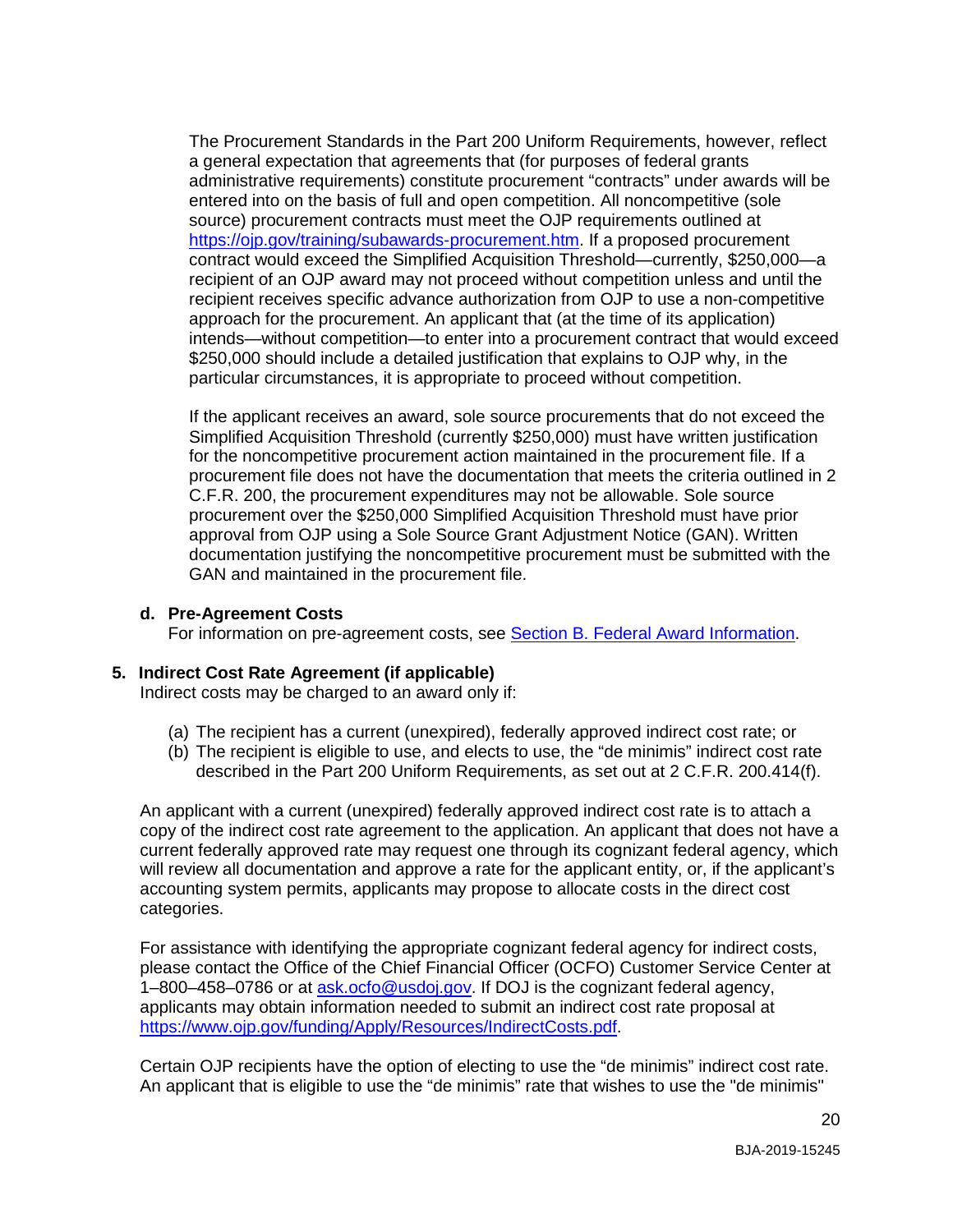rate should attach written documentation to the application that advises OJP of both—(1) the applicant's eligibility to use the "de minimis" rate, and (2) its election to do so. If an eligible applicant elects the "de minimis" rate, costs must be consistently charged as either indirect or direct costs, but may not be double charged or inconsistently charged as both. The "de minimis" rate may no longer be used once an approved federally negotiated indirect cost rate is in place. (No entity that ever has had a federally approved negotiated indirect cost rate is eligible to use the "de minimis" rate.) For the "de minimis" rate requirements (including information on eligibility to elect to use the rate), see the Part 200 Uniform Requirements, at 2 C.F.R. 200.414(f).

## **6. Tribal Authorizing Resolution (if applicable)**

A tribe, tribal organization, or third party that proposes to provide direct services or assistance to residents on tribal lands should include in its application a resolution, letter, affidavit, or other documentation, as appropriate, that demonstrates (as a legal matter) that the applicant has the requisite authorization from the tribe(s) to implement the proposed project on tribal lands. In those instances when an organization or consortium of tribes applies for an award on behalf of a tribe or multiple specific tribes, the application should include appropriate legal documentation, as described above, from all tribes that would receive services or assistance under the award. A consortium of tribes for which existing consortium bylaws allow action without support from all tribes in the consortium (i.e., without an authorizing resolution or comparable legal documentation from each tribal governing body) may submit, instead, a copy of its consortium bylaws with the application.

#### **7. Financial Management and System of Internal Controls Questionnaire (including applicant disclosure of high risk status)**

Every OJP applicant is required to download, complete, and submit the OJP Financial Management and System of Internal Controls Questionnaire (Questionnaire) at <https://ojp.gov/funding/Apply/Resources/FinancialCapability.pdf> as part of its application. The Questionnaire helps OJP assess the financial management and internal control systems, and the associated potential risks of an applicant as part of the pre-award risk assessment process.

The Questionnaire should only be completed by financial staff most familiar with the applicant's systems, policies, and procedures in order to ensure that the correct responses are recorded and submitted to OJP. The responses on the Questionnaire directly impact the pre-award risk assessment and should accurately reflect the applicant's financial management and internal control system at the time of the application. The pre-award risk assessment is only one of multiple factors and criteria used in determining funding. However, a pre-award risk assessment that indicates that an applicant poses a higher risk to OJP may affect the funding decision and/or result in additional reporting requirements, monitoring, special conditions, withholding of award funds, or other additional award requirements.

Among other things, the form requires each applicant to disclose whether it currently is designated "high risk" by a federal grant-making agency outside of DOJ. For purposes of this disclosure, high risk includes any status under which a federal awarding agency provides additional oversight due to the applicant's past performance, or other programmatic or financial concerns with the applicant. If an applicant is designated high risk by another federal awarding agency, the applicant must provide the following information: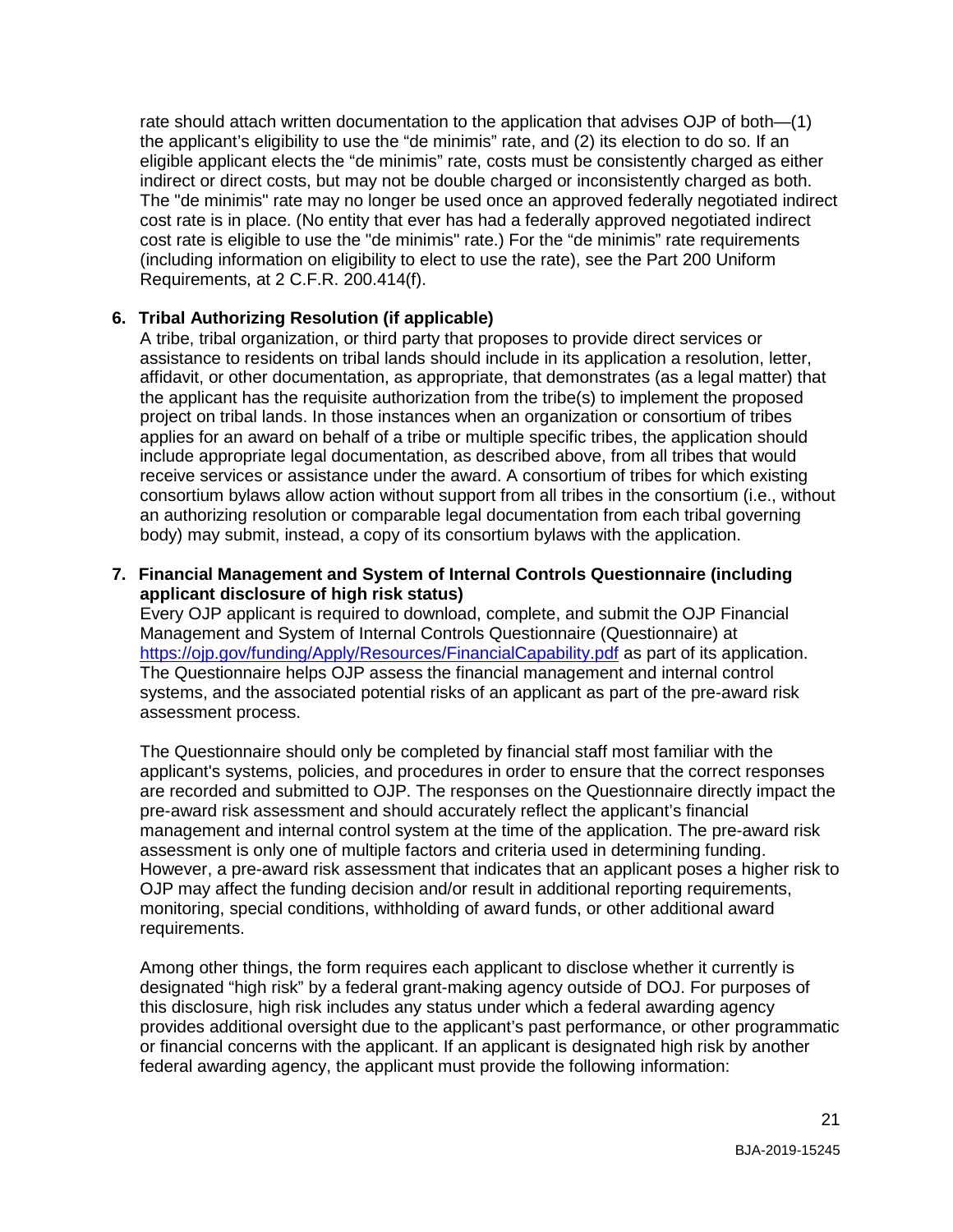- The federal awarding agency that currently designates the applicant high risk
- The date the applicant was designated high risk
- The high risk point of contact at that federal awarding agency (name, phone number, and email address)
- The reasons for the high risk status, as set out by the federal awarding agency

OJP seeks this information to help ensure appropriate federal oversight of OJP awards. An applicant that is considered "high risk" by another federal awarding agency is not automatically disqualified from receiving an OJP award. OJP may, however, consider the information in award decisions, and may impose additional OJP oversight of any award under this solicitation (including through the conditions that accompany the award document).

#### **8. Disclosure of Lobbying Activities**

Each applicant must complete and submit this information. An applicant that expends any funds for lobbying activities is to provide all of the information requested on the form Disclosure of Lobbying Activities (SF-LLL) posted at [https://ojp.gov/funding/Apply/Resources/Disclosure.pdf.](https://ojp.gov/funding/Apply/Resources/Disclosure.pdf) An applicant that does not expend any funds for lobbying activities is to enter "N/A" in the text boxes for item 10 ("a. Name and Address of Lobbying Registrant" and "b. Individuals Performing Services").

#### **9. Additional Attachments**

- <span id="page-21-0"></span>**a. Timeline/Project Plan** outlining key tasks, benchmarks, and persons or entities responsible.
- **b. Letter(s) of Commitment** from the leader(s) of the agency or agencies that are proposed to receive funding.
- <span id="page-21-1"></span>**c. Position Descriptions** for key roles and **résumés** for personnel in those roles. Position descriptions should relate to the role on the proposed project, not the person's role within the applicant organization, and describe critical competencies and expectations regarding project responsibilities.

#### **d. Applicant Disclosure of Pending Applications**

Each applicant is to disclose whether it has (or is proposed as a subrecipient under) any pending applications for federally funded grants or cooperative agreements that (1) include requests for funding to support the same project being proposed in the application under this solicitation, and (2) would cover any identical cost items outlined in the budget submitted to OJP as part of the application under this solicitation. The applicant is to disclose applications made directly to federal awarding agencies, and also applications for subawards of federal funds (e.g., applications to state agencies that will subaward ("subgrant") federal funds).

OJP seeks this information to help avoid inappropriate duplication of funding. Leveraging multiple funding sources in a complementary manner to implement comprehensive programs or projects is encouraged and is not seen as inappropriate duplication.

Each applicant that has one or more pending applications as described above is to provide the following information about pending applications submitted within the last 12 months: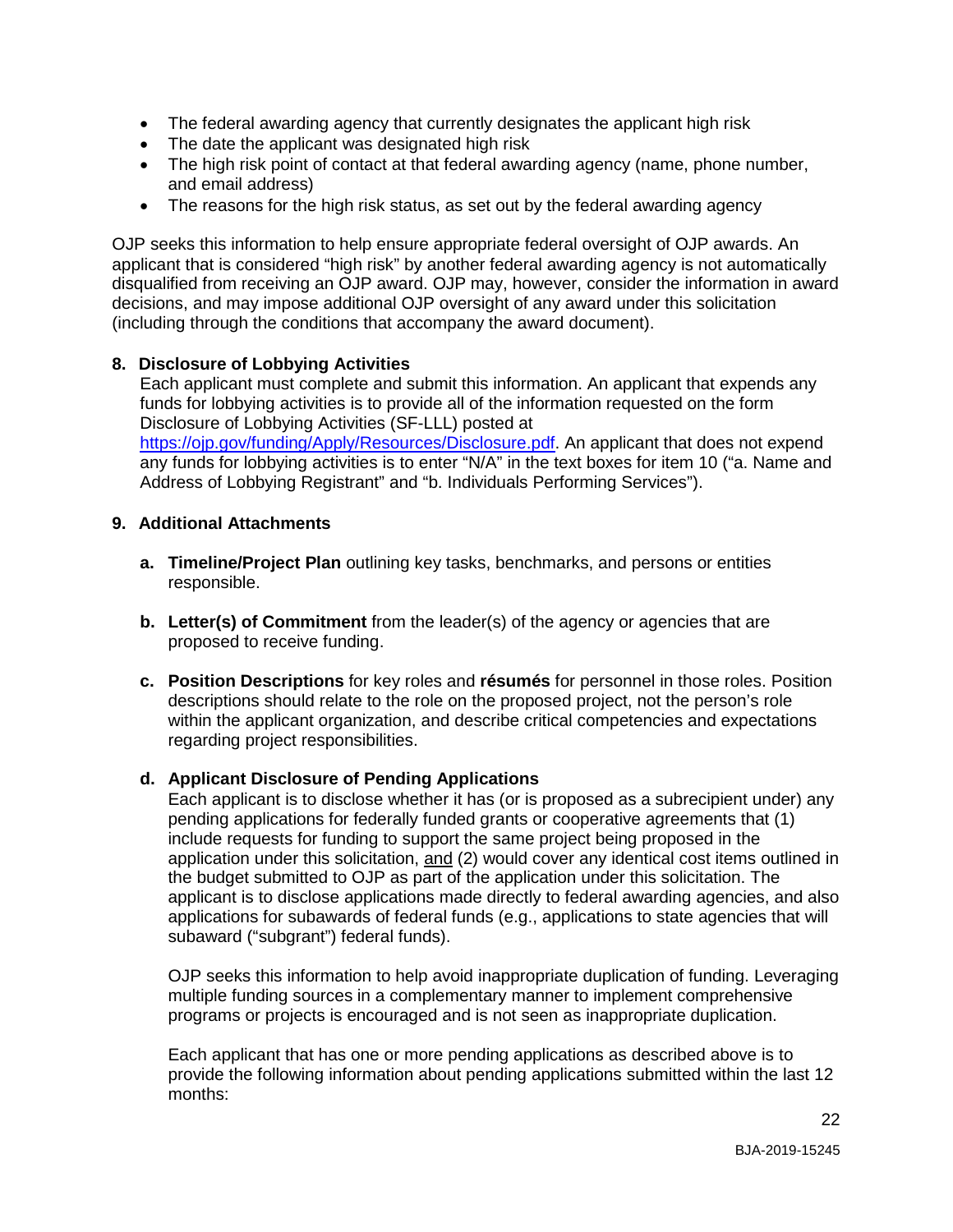- The federal or state funding agency
- The solicitation name/project name
- The point of contact information at the applicable federal or state funding agency

| <b>Federal or State</b><br><b>Funding Agency</b>                                                              | <b>Solicitation</b><br>Name/Project<br><b>Name</b>                                               | Name/Phone/Email for Point of Contact<br>at Federal or State Funding Agency |
|---------------------------------------------------------------------------------------------------------------|--------------------------------------------------------------------------------------------------|-----------------------------------------------------------------------------|
| DOJ/Office of<br><b>Community Oriented</b>                                                                    | <b>COPS Hiring</b><br>Program                                                                    | Jane Doe, 202/000-0000;<br>jane.doe@usdoj.gov                               |
| <b>Policing Services</b><br>(COPS Office)                                                                     |                                                                                                  |                                                                             |
| <b>Health and Human</b><br>Services/Substance<br>Abuse and Mental<br><b>Health Services</b><br>Administration | Drug-Free<br>Communities<br>Mentoring Program/<br>North County Youth<br><b>Mentoring Program</b> | John Doe, 202/000-0000;<br>john.doe@hhs.gov                                 |

Each applicant should include the table as a separate attachment to its application. The file should be named "Disclosure of Pending Applications." The applicant's Legal Name on the application must match the entity named on the disclosure of pending applications statement.

Any applicant that does not have any pending applications as described above is to submit, as a separate attachment, a statement to this effect: "[Applicant Name on SF-424] does not have (and is not proposed as a subrecipient under) any pending applications submitted within the last 12 months for federally funded grants or cooperative agreements (or for subawards under federal grants or cooperative agreements) that request funding to support the same project being proposed in this application to OJP and that would cover any identical cost items outlined in the budget submitted as part of this application."

#### e. **Applicant Disclosure and Justification – DOJ High Risk Grantees[14](#page-22-0)**

An applicant that is designated as a DOJ High Risk Grantee is to submit, as a separate attachment to its application, information that OJP will use, among other pertinent information, to determine whether it will consider or select the application for an award under this solicitation. The file should be named "DOJ High Risk Grantee Applicant Disclosure and Justification." (See, also, Application Review Information, for a brief discussion of how such information may considered in the application review process.)

OJP constantly seeks to optimize its investments in criminal- and juvenile justice-focused programs and activities, increase program effectiveness, and maximize the return – and program impact – from limited programmatic resources. Therefore, OJP may remove from consideration or not select for award a "DOJ High Risk Grantee" applicant that is

23

<span id="page-22-0"></span> $14$  A "DOJ High Risk Grantee" is a recipient that has received a DOJ High-Risk designation based on a documented history of unsatisfactory performance, financial instability, management system or other internal control deficiencies, or noncompliance with award terms and conditions on prior awards, or that is otherwise not responsible.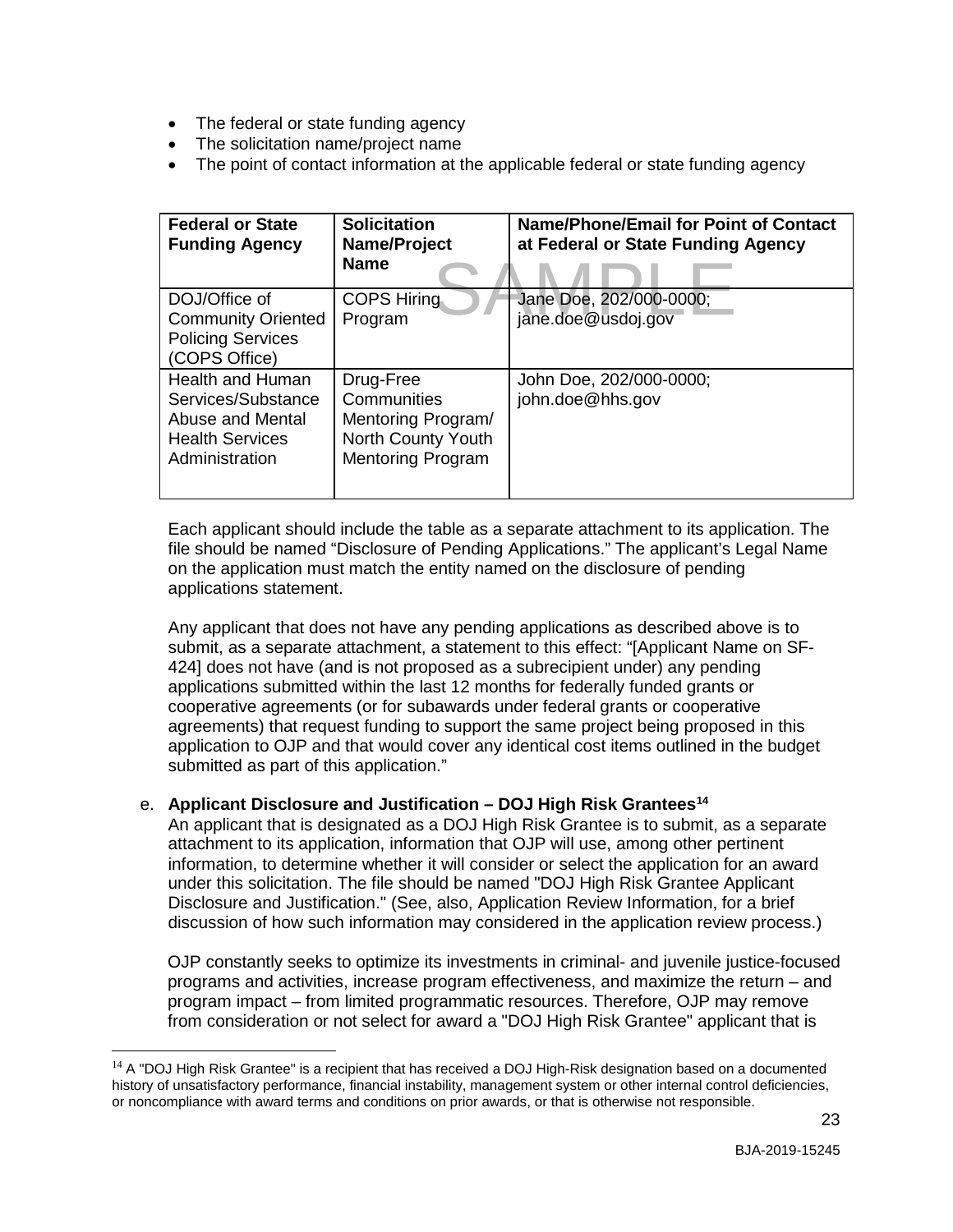determined to pose a substantial risk of program implementation failure. In making such determinations, OJP will consider one or more of the following factors: the applicant's lack of sufficient progress in addressing required corrective actions necessary for removal of the DOJ High Risk Grantee designation; the nature and severity of the issues leading to or accompanying the applicant's DOJ High Risk Grantee designation; or the applicant's expected ability to manage grant funds and achieve grant goals and objectives.

In this attachment, the applicant is to provide any additional information or justification – especially with regard to corrective actions yet to be implemented (as of the application date) – that may help demonstrate how the applicant has addressed or otherwise mitigated such uncorrected matters, such that any negative impact on the proposed program and its implementation would be immaterial or would be significantly reduced or eliminated. (To the extent that the applicant believes that any of the information provided pursuant to this disclosure may be confidential in nature, the applicant should specifically identify it.)

#### **e. Research and Evaluation Independence and Integrity**

If an application proposes research (including research and development) and/or evaluation, the applicant must demonstrate research/evaluation independence and integrity, including appropriate safeguards, before it may receive award funds. The applicant must demonstrate independence and integrity regarding both this proposed research and/or evaluation, and any current or prior related projects.

Each application should include an attachment that addresses **both** i. and ii. below:

- i. For purposes of this solicitation, each applicant is to document research and evaluation independence and integrity by including one of the following two items:
	- a. A specific assurance that the applicant has reviewed its application to identify any actual or potential apparent conflicts of interest (including through review of pertinent information on the principal investigator, any co-principal investigators, and any subrecipients), and that the applicant has identified no such conflicts of interest—whether personal or financial or organizational (including on the part of the applicant entity or on the part of staff, investigators, or subrecipients)—that could affect the independence or integrity of the research, including the design, conduct, and reporting of the research.

#### OR

b. A specific description of actual or potential apparent conflicts of interest that the applicant has identified—including through review of pertinent information on the principal investigator, any co-principal investigators, and any subrecipients—that could affect the independence or integrity of the research, including the design, conduct, or reporting of the research. These conflicts may be personal (e.g., on the part of investigators or other staff), financial, or organizational (related to the applicant or any subrecipient entity). Some examples of potential investigator (or other personal) conflict situations are those in which an investigator would be in a position to evaluate a spouse's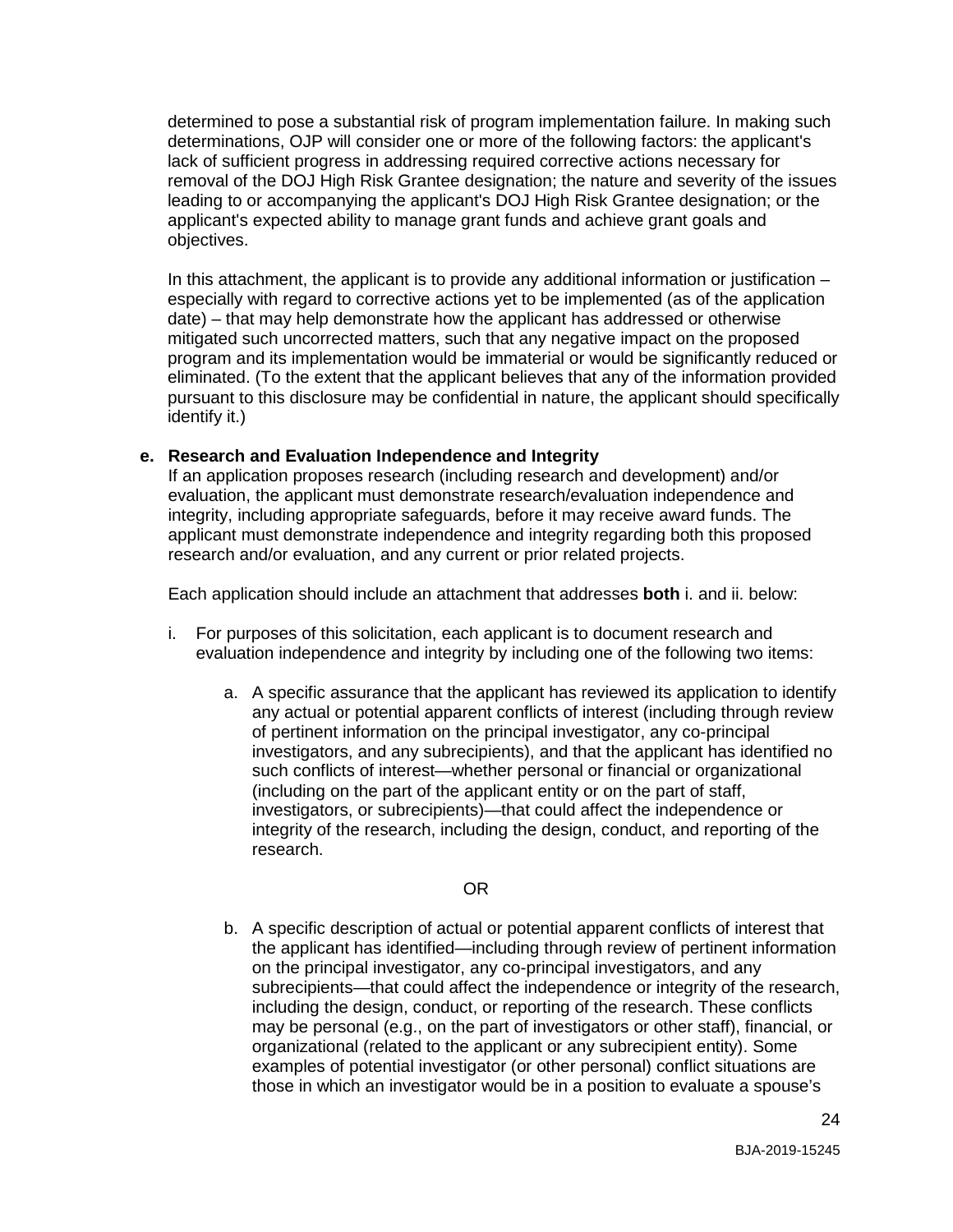work product (actual conflict), or an investigator would be in a position to evaluate the work of a former or current colleague (potential apparent conflict). With regard to potential organizational conflicts of interest, as one example, generally an organization would not be given an award to evaluate a project, if that organization had itself provided substantial prior technical assistance to that specific project or a location implementing the project (whether funded by OJP or other sources), because the organization in such an instance might appear to be evaluating the effectiveness of its own prior work. The key is whether a reasonable person understanding all of the facts would be able to have confidence that the results of any research or evaluation project are objective and reliable. Any outside personal or financial interest that casts doubt on that objectivity and reliability of an evaluation or research product is a problem and must be disclosed.

- ii. In addition, for purposes of this solicitation, each applicant is to address possible mitigation of research integrity concerns by including, at a minimum, one of the following two items:
	- a. If an applicant reasonably believes that no actual or potential apparent conflicts of interest (personal, financial, or organizational) exist, then the applicant should provide a brief narrative explanation of how and why it reached that conclusion. The applicant also is to include an explanation of the specific processes and procedures that the applicant has in place, or will put in place, to identify and prevent (or, at the very least, mitigate) any such conflicts of interest pertinent to the funded project during the period of performance. Documentation that may be helpful in this regard may include organizational codes of ethics/conduct and policies regarding organizational, personal, and financial conflicts of interest. There is no guarantee that the plan, if any, will be accepted as proposed.

OR

b. If the applicant has identified actual or potential apparent conflicts of interest (personal, financial, or organizational) that could affect the independence and integrity of the research, including the design, conduct, or reporting of the research, the applicant is to provide a specific and robust mitigation plan to address each of those conflicts. At a minimum, the applicant is expected to explain the specific processes and procedures that the applicant has in place, or will put in place, to identify and eliminate (or, at the very least, mitigate) any such conflicts of interest pertinent to the funded project during the period of performance. Documentation that may be helpful in this regard may include organizational codes of ethics/conduct and policies regarding organizational, personal, and financial conflicts of interest. There is no guarantee that the plan, if any, will be accepted as proposed.

OJP will assess research and evaluation independence and integrity based on considerations such as the adequacy of the applicant's efforts to identify factors that could affect the objectivity or integrity of the proposed staff and/or the applicant entity (and any subrecipients) in carrying out the research, development, or evaluation activity;

25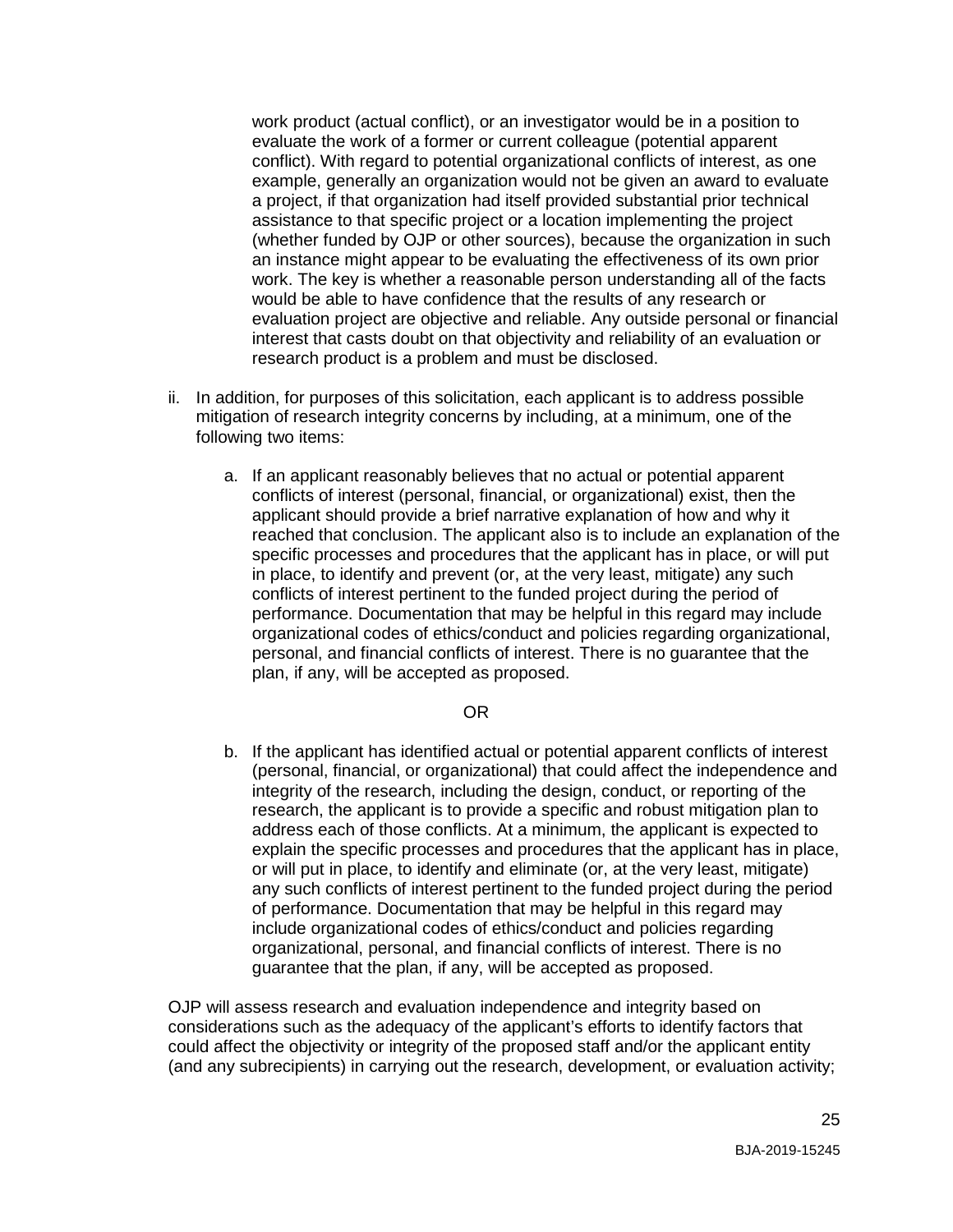and the adequacy of the applicant's existing or proposed remedies to control any such factors.

#### <span id="page-25-0"></span>**How To Apply**

Applicants must register in and submit applications through [Grants.gov,](https://www.grants.gov/) a primary source to find federal funding opportunities and apply for funding. Find complete instructions on how to register and submit an application at [https://www.grants.gov/web/grants/support.html.](https://www.grants.gov/web/grants/support.html) Applicants that experience technical difficulties during this process should call the Grants.gov Customer Support Hotline at **800–518–4726** or **606–545–5035**, which operates 24 hours a day, 7 days a week, except on federal holidays.

Registering with Grants.gov is a one-time process; however, **processing delays may occur, and it can take several weeks** for first-time registrants to receive confirmation of registration and a user password. OJP encourages applicants to **register several weeks before** the application submission deadline. In addition, OJP urges applicants to submit applications at least 72 hours prior to the application due date, in order to allow time for the applicant to receive validation messages or rejection notifications from Grants.gov, and to correct in a timely fashion any problems that may have caused a rejection notification.

OJP strongly encourages all prospective applicants to sign up for Grants.gov email notifications regarding this solicitation at [https://www.grants.gov/web/grants/manage-subscriptions.html.](https://www.grants.gov/web/grants/manage-subscriptions.html) If this solicitation is cancelled or modified, individuals who sign up with Grants.gov for updates will be automatically notified.

**Browser Information:** Grants.gov was built to be compatible with Internet Explorer. For technical assistance with Google Chrome, or another browser, contact Grants.gov Customer Support.

**Note on Attachments:** Grants.gov has two categories of files for attachments: "mandatory" and "optional." OJP receives all files attached in both categories. Attachments are also labeled to describe the file being attached (e.g., Project Narrative, Budget Narrative, Other). Please ensure that all required documents are attached in the correct Grants.gov category and are labeled correctly. Do not embed "mandatory" attachments within another file.

An applicant must use the **Add Attachment** button to attach a file to its application. Do not click the paperclip icon to attach files. This action will not attach the files to the application. After adding an attachment, select the **View Attachment** button to confirm you attached the correct file. To remove the file, select the **Delete Attachment** button.

An application can be checked for errors via the **Check Application** button on the **Forms** tab of the **Manage Workspace** page. The button is active if the set of forms in the workspace matches those required in the application package. If you receive a **Cross-Form Errors** message after clicking the **Check Application** button, refer to the Cross-Form Errors help article for more detailed information about this validation error.

**Note on File Names and File Types:** Grants.gov **only** permits the use of **certain specific** characters in the file names of attachments. Valid file names may include **only** the characters shown in the table below. Grants.gov rejects any application that includes an attachment(s) with a file name that contains **any** characters not shown in the table below. Grants.gov forwards successfully submitted applications to the OJP Grants Management System (GMS).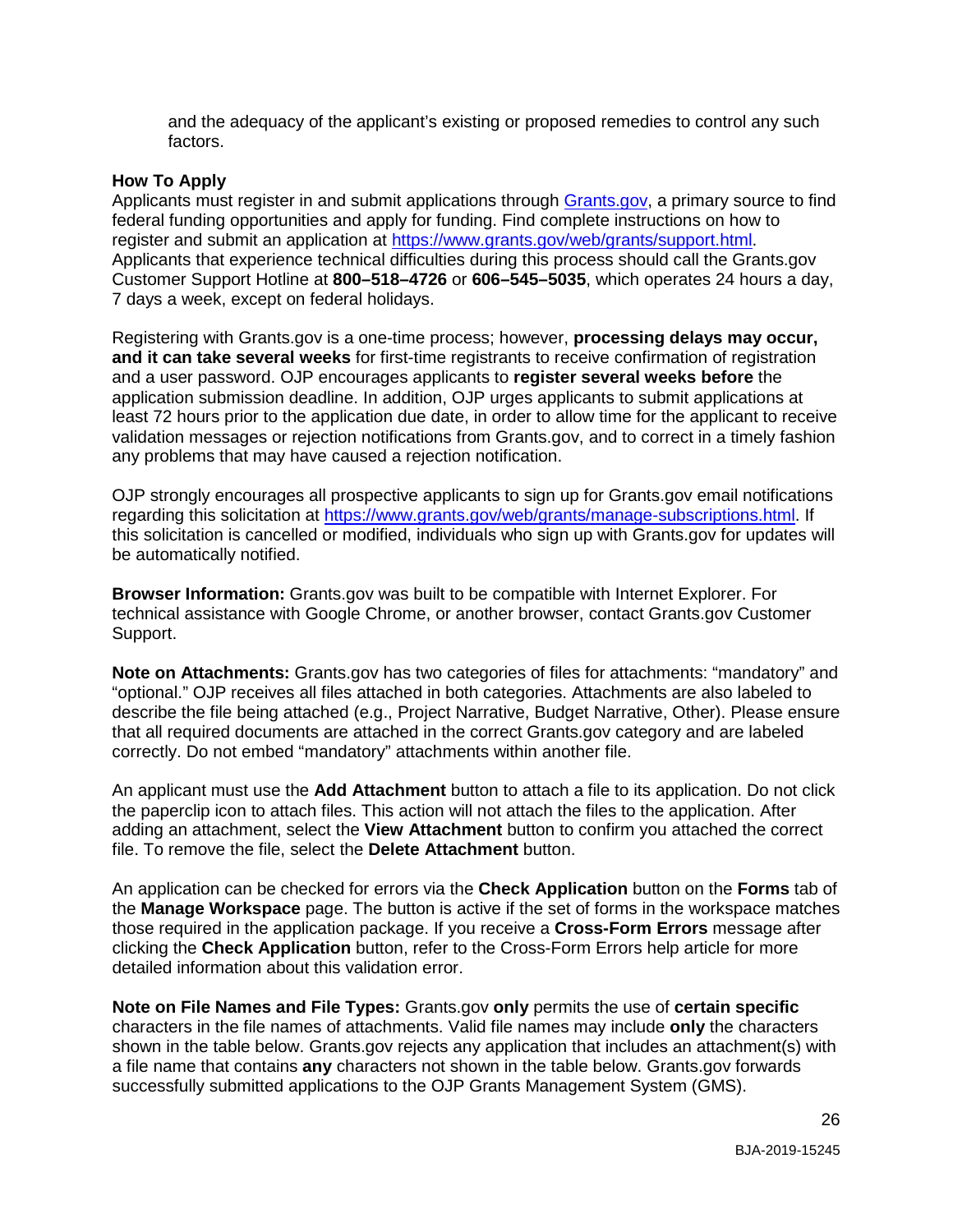| <b>Characters</b>    |                         |                           |                       |  |
|----------------------|-------------------------|---------------------------|-----------------------|--|
|                      |                         | <b>Special Characters</b> |                       |  |
| Upper case $(A - Z)$ | Parenthesis (           | Curly braces $\{ \}$      | Square brackets [     |  |
| Lower case $(a - z)$ | Ampersand (&)*          | Tilde $(-)$               | Exclamation point (!) |  |
| Underscore (         | Comma (,                | Semicolon (:              | Apostrophe (          |  |
| Hyphen (-            | At sign $(\mathcal{Q})$ | Number sign (#)           | Dollar sign (\$)      |  |
| Space                | Percent sign (%)        | Plus sign $(+)$           | Equal sign $(=)$      |  |
| Period (.            |                         |                           |                       |  |

#### \*When using the ampersand (&) in XML, applicants must use the "&" format.

**GMS does not accept executable file types as application attachments**. These disallowed file types include, but are not limited to, the following extensions: ".com," ".bat," ".exe," ".vbs," ".cfg," ".dat," ".db," ".dbf," ".dll," ".ini," ".log," ".ora," ".sys," and ".zip." GMS may reject applications with files that use these extensions. It is important to allow time to change the type of file(s) if the application is rejected.

All applicants are required to complete the following steps:

**Unique Entity Identifier (DUNS Number) and System for Award Management (SAM)** Every applicant entity must comply with all applicable SAM and unique entity identifier (currently, a DUNS number) requirements. SAM is the repository for certain standard information about federal financial assistance applicants, recipients, and subrecipients. A DUNS number is a unique nine-digit identification number provided by the commercial company Dun and Bradstreet. More detailed information about SAM and the DUNS number is in the numbered sections below.

If an applicant entity has not fully complied with the applicable SAM and unique identifier requirements by the time OJP makes award decisions, OJP may determine that the applicant is not qualified to receive an award and may use that determination as a basis for making the award to a different applicant.

#### **Registration and Submission Steps**

**1. Acquire a unique entity identifier (currently, a DUNS number).** The Office of Management and Budget requires every applicant for a federal award to include a "unique entity identifier" in each application, including an application for a supplemental award. Currently, a DUNS number is the required unique entity identifier.

This unique entity identifier is used for tracking purposes, and to validate address and point of contact information for applicants, recipients, and subrecipients. It will be used throughout the life cycle of an OJP award. Obtaining a DUNS number is a free, one-time activity. Call Dun and Bradstreet at 866–705–5711 to obtain a DUNS number or apply online at [https://www.dnb.com/.](https://www.dnb.com/) A DUNS number is usually received within 2 business days.

**2. Acquire or maintain registration with SAM.** Any applicant for an OJP award creating a new entity registration (or updating or renewing a registration) in SAM.gov must submit an original, signed notarized letter appointing the authorized Entity Administrator within thirty (30) days of the registration activation. **Notarized letters must be submitted via U.S. Postal Service Mail.** Read the Alert at [sam.gov/SAM/](https://sam.gov/SAM/) to learn more about what is required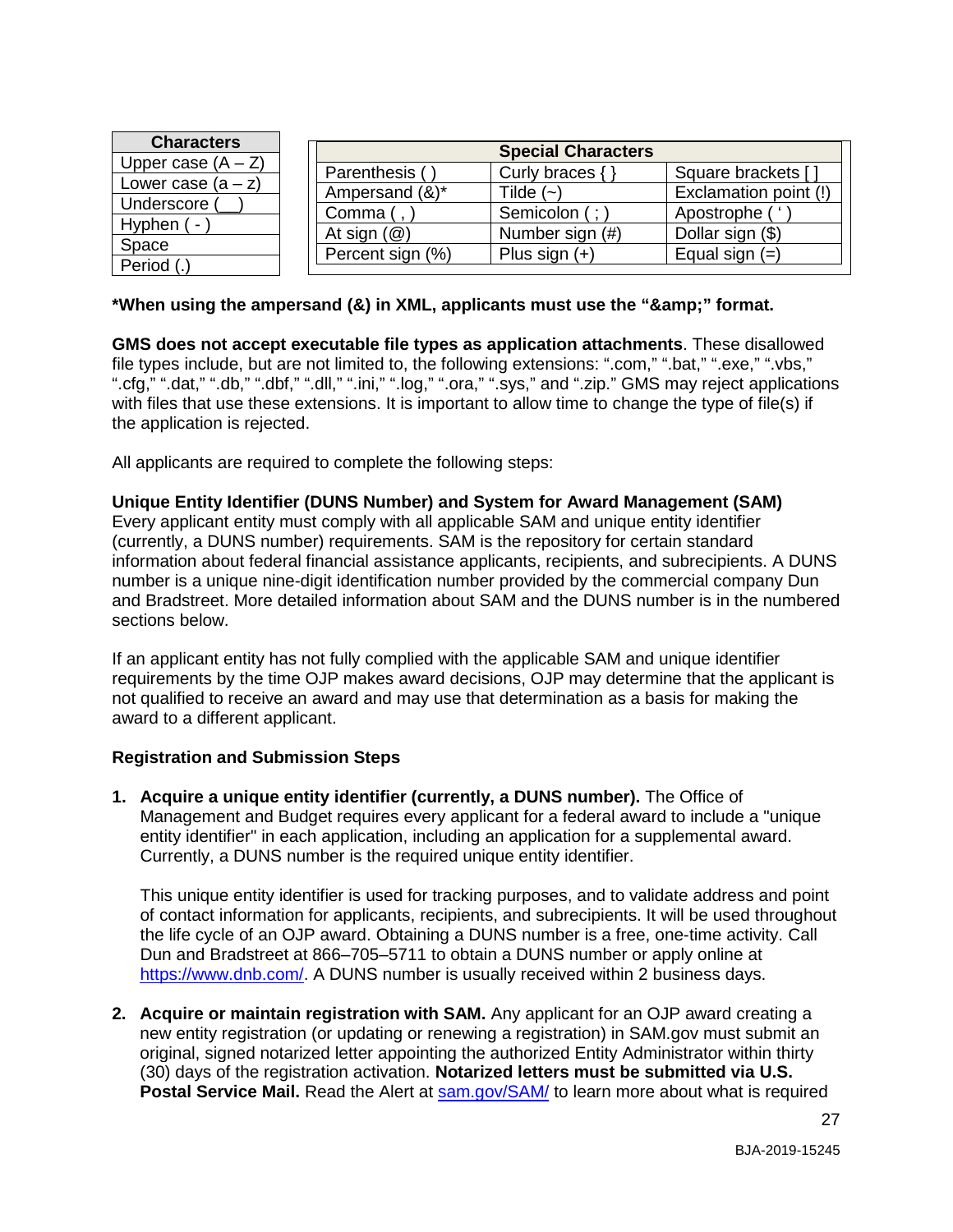in the notarized letter, and read the Frequently Asked Questions (FAQs) at [www.gsa.gov/samupdate](https://www.gsa.gov/samupdate) to learn more about this process change. All applicants for OJP awards must maintain current registrations in the SAM database. Applicants will need the authorizing official of the organization and an Employer Identification Number (EIN). Information about SAM registration procedures can be accessed at [sam.gov/SAM/.](https://sam.gov/SAM/)

An application cannot be successfully submitted in Grants.gov until Grants.gov receives the SAM registration information. Once the SAM registration/renewal is complete, **the information transfer from SAM to Grants.gov can take as long as 48 hours.** OJP recommends that the applicant register or renew registration with SAM as early as possible.

- **3. Acquire an Authorized Organization Representative (AOR) and a Grants.gov username and password**. Complete the AOR profile on Grants.gov and create a username and password. An applicant entity's "unique entity identifier" (DUNS number) must be used to complete this step. For more information about the registration process for organizations and other entities, go to [https://www.grants.gov/web/grants/applicants/organization](https://www.grants.gov/web/grants/applicants/organization-registration.html)[registration.html.](https://www.grants.gov/web/grants/applicants/organization-registration.html)
- **4. Acquire confirmation for the AOR from the E-Business Point of Contact (E-Biz POC).**  The E-Biz POC at the applicant organization must log into Grants.gov to confirm the applicant organization's AOR. The E-Biz POC will need the Marketing Partner Identification Number (MPIN) password obtained when registering with SAM to complete this step. Note that an organization can have more than one AOR.
- **5. Search for the funding opportunity on Grants.gov.** Use the following identifying information when searching for the funding opportunity on Grants.gov. The Catalog of Federal Domestic Assistance (CFDA) number for this solicitation is 16.828 titled *"*Innovative Responses to Behavior in the Community: Swift, Certain, and Fair Supervision."
- **6. Select the correct Competition ID.** Some OJP solicitations posted to Grants.gov contain multiple purpose areas, denoted by the individual Competition ID. If applying to a solicitation with multiple Competition IDs, select the appropriate Competition ID for the intended purpose area of the application:
- **Category 1, Competition ID BJA-2019-15326**: Units of state government agencies.
- **Category 2, Competition ID BJA-2019-15327**: Units of county or city local government agencies.
- **Category 3, Competition ID BJA-2019-15328**: Federally recognized Indian tribes and Alaska Native tribes and/or tribal organizations.
- **7. Access Funding Opportunity and Application Package from Grants.gov**. Select "Apply for Grants" under the "Applicants" column. Enter your email address to be notified of any changes to the opportunity package before the closing date. Click the Workspace icon to use Grants.gov Workspace.
- **8. Submit a valid application consistent with this solicitation by following the directions in Grants.gov.** To preview the application prior to (or after) submitting, go to the **View Application** tab in Workspace. For additional information, review the [View Application Tab](https://www.grants.gov/help/html/help/ManageWorkspaces/ViewApplicationTab.htm) help article and **Attachments Tab** help article. Within 24–48 hours after submitting the electronic application, the applicant should receive two notifications from Grants.gov. The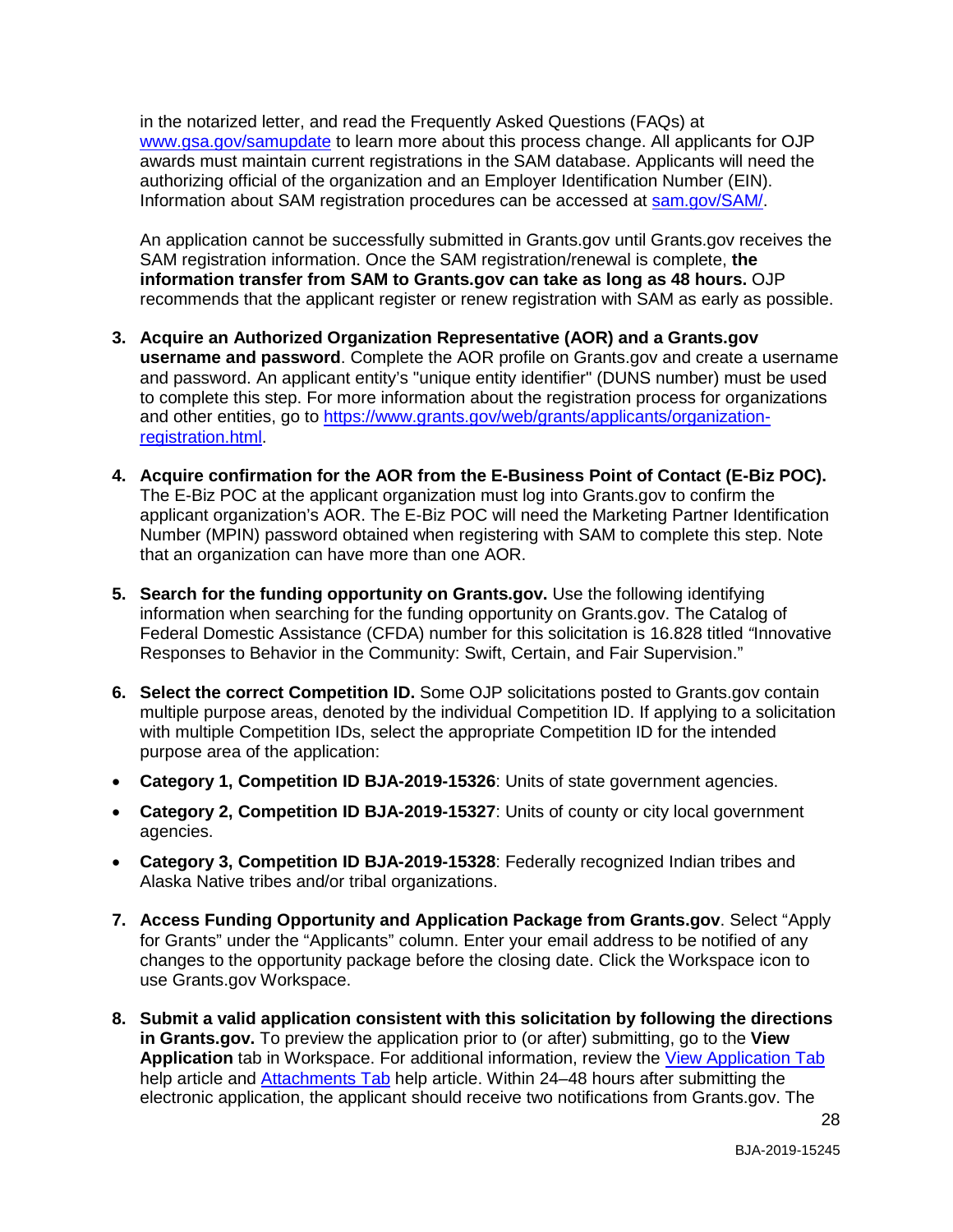first will confirm the receipt of the application. The second will state whether the application has been validated and successfully submitted, or whether it has been rejected due to errors, with an explanation. It is possible to first receive a message indicating that the application is received, and then receive a rejection notice a few minutes or hours later. Submitting an application well ahead of the deadline provides time to correct the problem(s) that caused the rejection. **Important:** OJP urges each applicant to submit its application **at least 72 hours prior** to the application due date, to allow time to receive validation messages or rejection notifications from Grants.gov, and to correct in a timely fashion any problems that may have caused a rejection notification. Applications must be successfully submitted through Grants.gov by 11:59 p.m. eastern time on May 22, 2019.

Go to<https://www.grants.gov/web/grants/applicants/organization-registration.html>for further details on DUNS numbers, SAM, and Grants.gov registration steps and timeframes.

#### **Note: Application Versions**

 recent system-validated version submitted. If an applicant submits multiple versions of the same application, OJP will review only the most

#### **Experiencing Unforeseen Grants.gov Technical Issues**

Support Hotline at<https://www.grants.gov/web/grants/support.html>or the SAM Help Desk An applicant that experiences unforeseen Grants.gov technical issues beyond its control that prevent it from submitting its application by the deadline must contact the Grants.gov Customer (Federal Service Desk) at<https://www.fsd.gov/fsd-gov/home.do>to report the technical issue and receive a tracking number. The applicant must email the contact identified in the Contact Information section on the title page **within 24 hours after the application deadline** to request approval to submit its application after the deadline. The applicant's email must describe the technical difficulties, and must include a timeline of the applicant's submission efforts, the complete grant application, the applicant's DUNS number, and any Grants.gov Help Desk or SAM tracking number(s).

#### **Note: OJP does not automatically approve requests to submit a late application***.* After

 applicant's request to submit its application. OJP reviews the applicant's request, and contacts the Grants.gov or SAM Help Desks to verify the reported technical issues, OJP will inform the applicant whether the request to submit a late application has been approved or denied. If OJP determines that the untimely application submission was due to the applicant's failure to follow all required procedures, OJP will deny the

The following conditions generally are insufficient to justify late submissions:

- take as long as 10 business days to complete. The information transfer from SAM to • Failure to register in SAM or Grants.gov in sufficient time (SAM registration and renewal can Grants.gov can take up to 48 hours.)
- Failure to follow Grants.gov instructions on how to register and apply as posted on its website
- Failure to follow each instruction in the OJP solicitation
- Technical issues with the applicant's computer or information technology environment, such as issues with firewalls or browser incompatibility

 **the top of the OJP Funding Resource Center at [https://ojp.gov/funding/index.htm.](https://ojp.gov/funding/index.htm) Notifications regarding known technical problems with Grants.gov, if any, are posted at**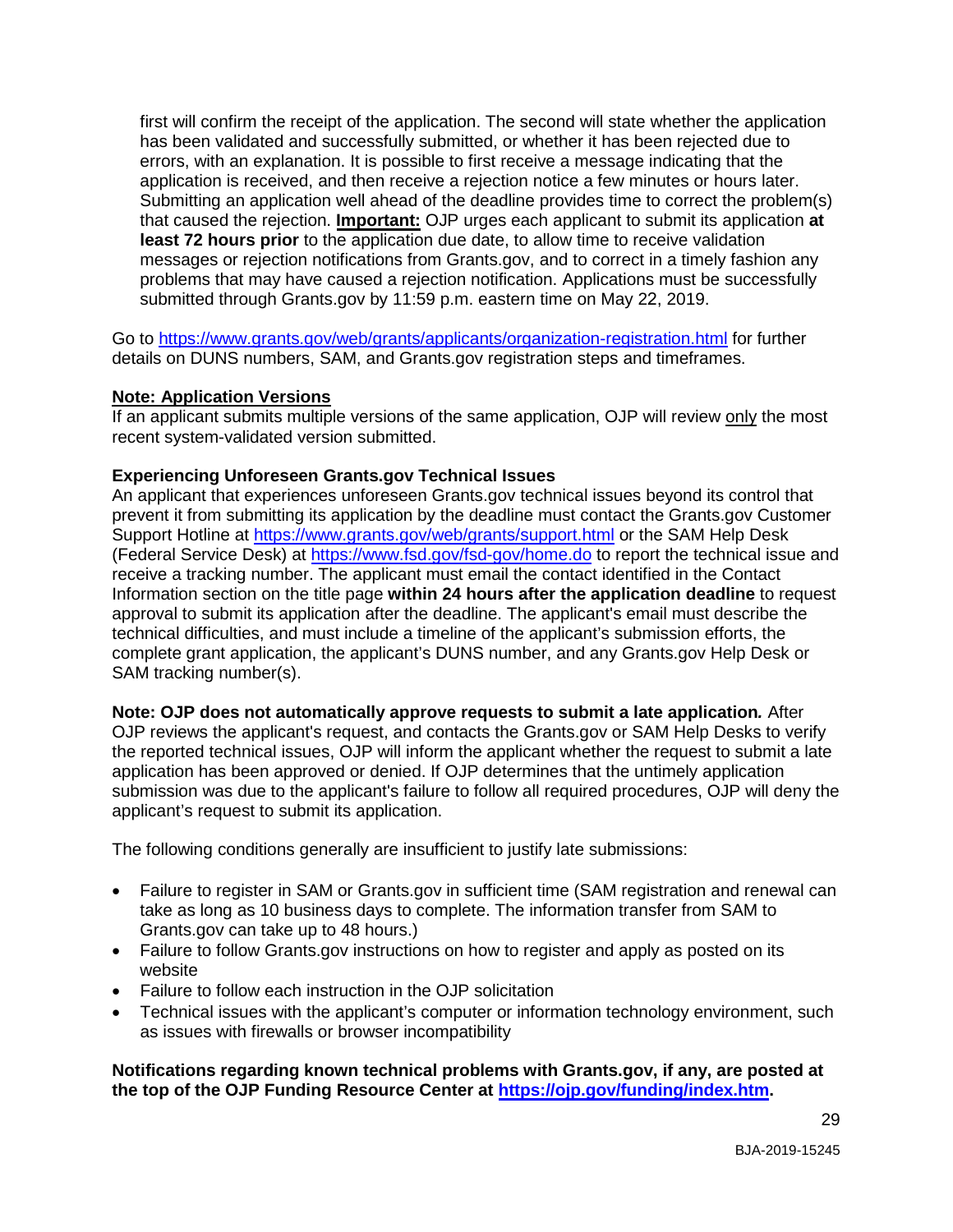# <span id="page-29-0"></span>**E. Application Review Information**

#### <span id="page-29-1"></span>**Review Criteria**

Applications that meet basic minimum requirements will be evaluated by peer reviewers using the following review criteria.

- **1. Description of the Issue (20 percent)**
	- Identify the category of this solicitation, by number and name, under which the applicant is applying.
	- Describe and demonstrate understanding of the nature and scope of the problem to be addressed, using data and research as support.
	- Describe successful efforts to date to address the needs identified.
	- Describe the need for assistance and resources to address the problem.
	- Briefly introduce how the applicant proposes to address the problem.

#### **2. Project Design and Implementation (35 percent)**

- Address in detail how the applicant proposes to accomplish each of the objectives and deliverables (see pages 5–7).
- Applicants may propose other items or deliverables in addition to the ones listed on page 5, and should provide detailed information about them.
- Identify the priority considerations to be addressed through the grant (if applicable).
- Include a timeline/project plan that identifies the major objectives and deliverables of the project and who is responsible for each activity (see page [22\)](#page-21-0).

#### **3. Capabilities and Competencies (30 percent)**

- Provide a detailed description of the capacity of the agency and key personnel to achieve the project goals and complete the project deliverables discussed on pages 5–7.
- Describe how the proposed management structure and staffing of the project will facilitate the achievement of the project goals and completion of project deliverables. These should match the staffing needs necessary to accomplish the tasks outlined in the timeline/project plan.
- Provide information regarding the personnel assigned to these tasks included in the role descriptions (see page [22\)](#page-21-1).
- **4. Plan for Collecting the Data Required for this Solicitation's Performance Measures (5 percent)**
	- Describe how data required for performance measures will be collected, including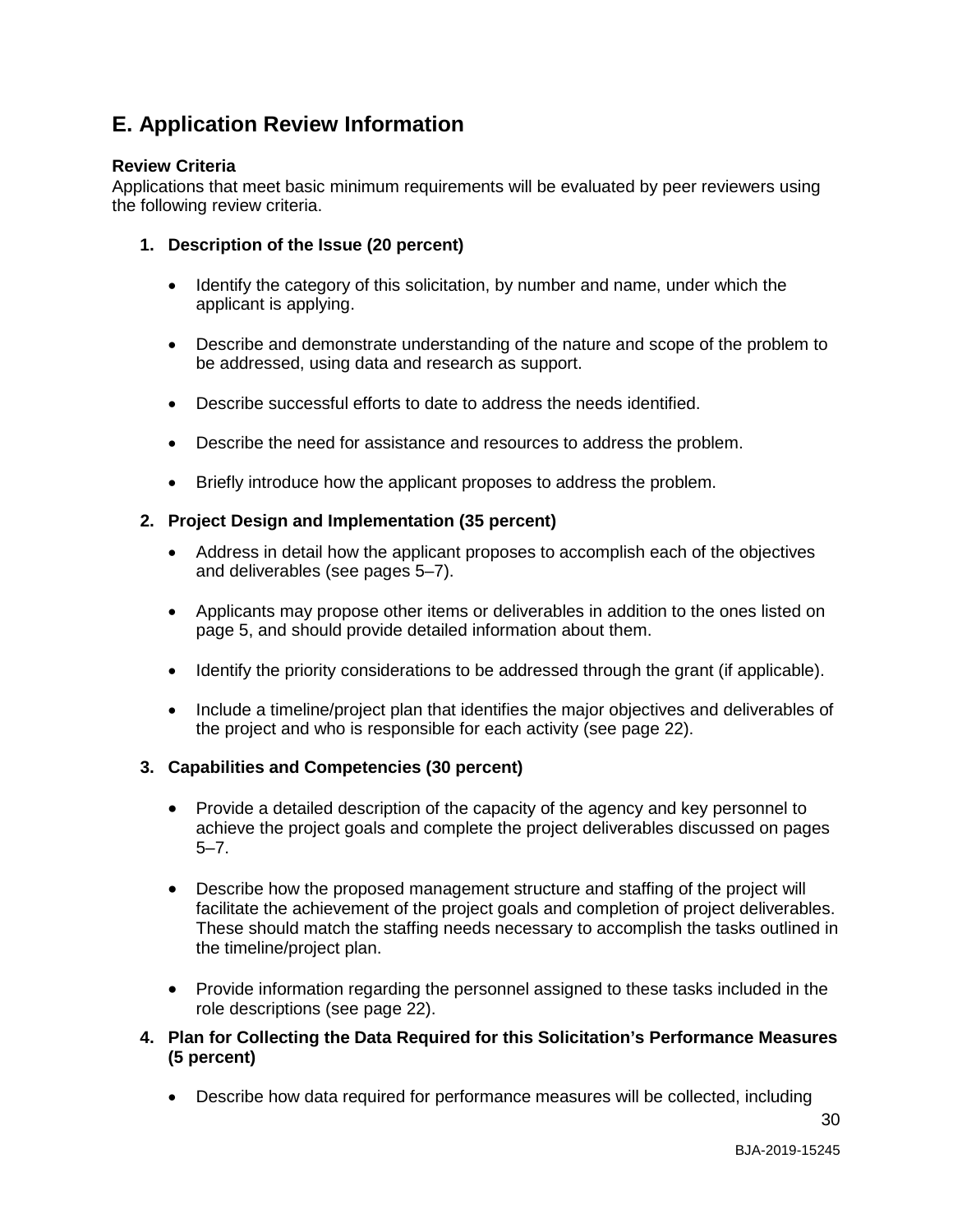the system(s) used and the person(s) responsible.

• Describe whether and how other relevant performance metrics will be documented, monitored, and evaluated.

## **5. Budget (10 percent)**

- Submit a budget that is complete, cost effective, and allowable (e.g., reasonable, allocable, and necessary for project activities).
- The budget narrative should demonstrate generally how the applicant will maximize cost effectiveness of grant expenditures. The budget narrative should demonstrate cost effectiveness in relation to potential alternatives and the objectives of the project. [15](#page-30-1)

#### <span id="page-30-0"></span>**Review Process**

 $\overline{a}$ 

OJP is committed to ensuring a fair and open process for making awards. BJA reviews the application to make sure that the information presented is reasonable, understandable, measurable, and achievable, as well as consistent with the solicitation.

Peer reviewers will review the applications submitted under this solicitation that meet basic minimum requirements. For purposes of assessing whether an application meets basic minimum requirements and should proceed to further consideration, OJP screens applications for compliance with those requirements. Although specific requirements may vary, the following are common requirements applicable to all solicitations for funding under OJP programs:

- The application must be submitted by an eligible type of applicant.
- The application must request funding within programmatic funding constraints (if applicable).
- The application must be responsive to the scope of the solicitation.
- The application must include all items designated as "critical elements."

For a list of the critical elements for this solicitation, see "What an Application Should Include" under [Section D. Application and Submission Information.](#page-13-0)

Peer review panels will evaluate, score, and rate applications that meet basic minimum requirements. BJA may use internal peer reviewers, external peer reviewers, or a combination, to assess applications on technical merit using the solicitation's review criteria. An internal reviewer is a current DOJ employee who is well-versed or has expertise in the subject matter of this solicitation. An external peer reviewer is an expert in the subject matter of a given solicitation who is not a current DOJ employee. Peer reviewers' ratings and any resulting recommendations are advisory only, although reviewer views are considered carefully. Other important considerations for BJA include geographic diversity, strategic priorities, and available funding, as well as the extent to which the Budget Detail Worksheet and Budget Narrative accurately explain project costs that are reasonable, necessary, and otherwise allowable under federal law and applicable federal cost principles.

31

<span id="page-30-1"></span> $15$  Generally speaking, a reasonable cost is a cost that, in its nature or amount, does not exceed that which would be incurred by a prudent person under the circumstances prevailing at the time the decision was made to incur the costs.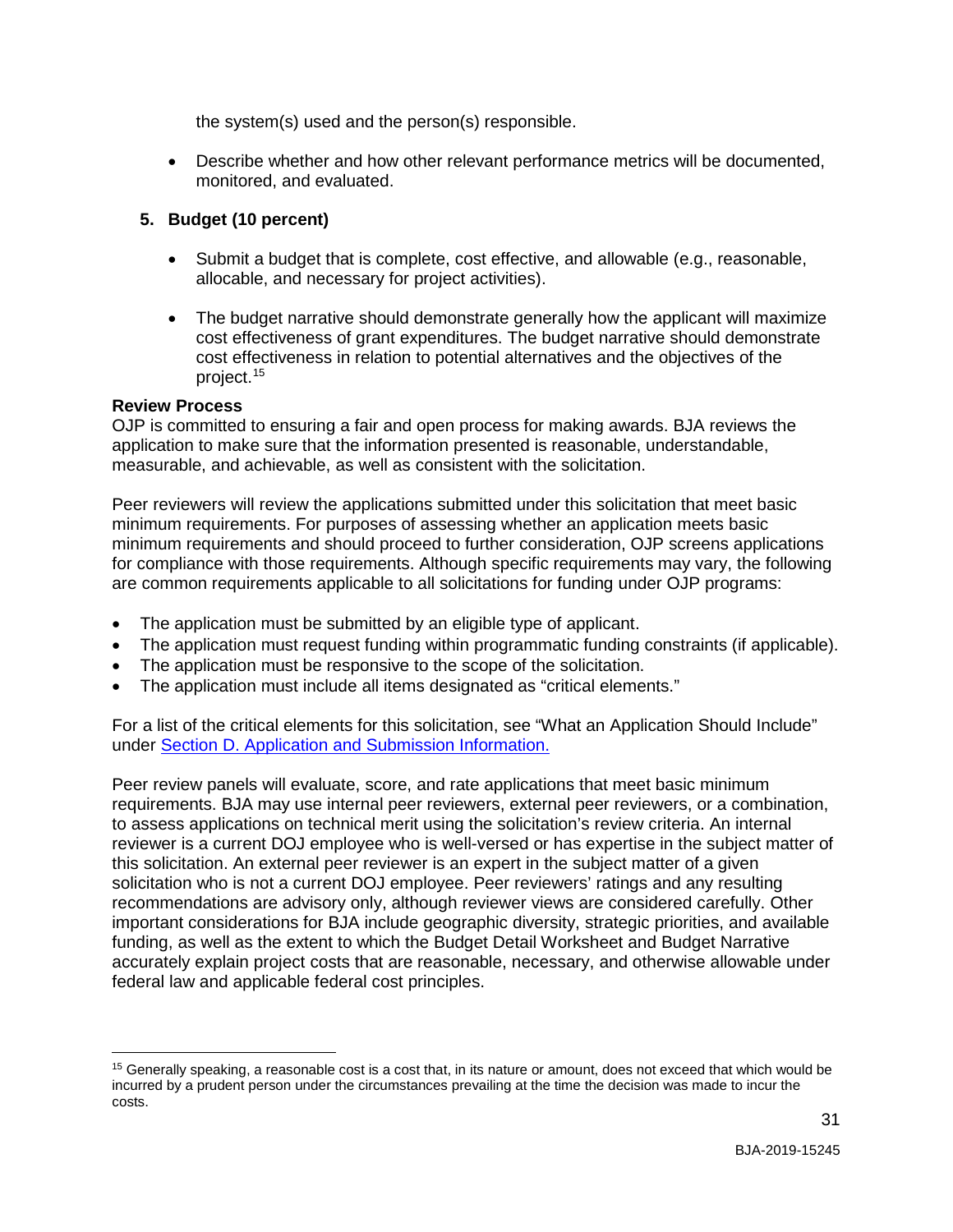Pursuant to the Part 200 Uniform Requirements, before award decisions are made, OJP also reviews information related to the degree of risk posed by the applicant. Among other things to help assess whether an applicant that has one or more prior federal awards has a satisfactory record with respect to performance, integrity, and business ethics, OJP checks whether the applicant is listed in SAM as excluded from receiving a federal award.

In addition, if OJP anticipates that an award will exceed \$250,000 in federal funds, OJP also must review and consider any information about the applicant that appears in the non-public segment of the integrity and performance system accessible through SAM (currently, the Federal Awardee Performance and Integrity Information System, FAPIIS).

**Important note on FAPIIS:** An applicant, at its option, may review and comment on any information about itself that currently appears in FAPIIS and was entered by a federal awarding agency. OJP will consider any such comments by the applicant, in addition to the other information in FAPIIS, in its assessment of the risk posed by the applicant.

The evaluation of risks goes beyond information in SAM, however. OJP itself has in place a framework for evaluating risks posed by applicants for competitive awards. OJP takes into account information pertinent to matters such as:

- 1. Applicant financial stability and fiscal integrity.
- 2. Quality of the applicant's management systems, and the applicant's ability to meet prescribed management standards, including those outlined in the DOJ Grants Financial Guide.
- 3. Applicant's history of performance under OJP and other DOJ awards (including compliance with reporting requirements and award conditions), as well as awards from other federal agencies.
- 4. Reports and findings from audits of the applicant, including audits under the Part 200 Uniform Requirements.
- 5. Applicant's ability to comply with statutory and regulatory requirements, and to effectively implement other award requirements.

Absent explicit statutory authorization or written delegation of authority to the contrary, all final award decisions will be made by the Assistant Attorney General, who may take into account not only peer review ratings and BJA recommendations, but also other factors as indicated in this section.

# <span id="page-31-2"></span><span id="page-31-0"></span>**F. Federal Award Administration Information**

## <span id="page-31-1"></span>**Federal Award Notices**

Award notifications will be made by September 30, 2019. OJP sends award notifications by email through GMS to the individuals listed in the application as the point of contact and the authorizing official (E-Biz POC and AOR). The email notification includes detailed instructions on how to access and view the award documents, and steps to take in GMS to start the award acceptance process. GMS automatically issues the notifications at 9:00 p.m. eastern time on the award date.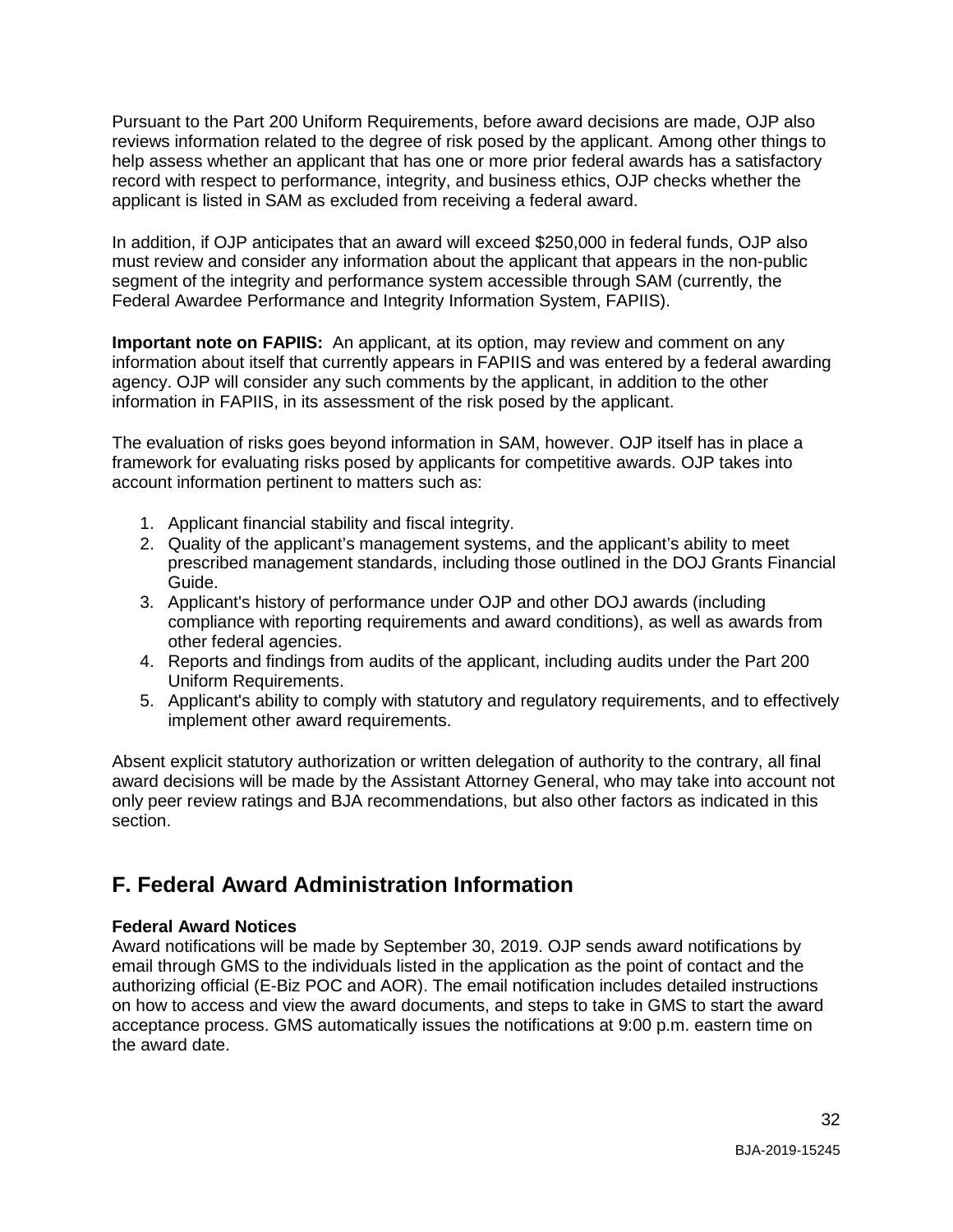For each successful applicant, an individual with the necessary authority to bind the applicant will be required to log in; execute a set of legal certifications and a set of legal assurances; designate a financial point of contact; thoroughly review the award, including all award conditions; and sign and accept the award. The award acceptance process requires a physical signature on the award document by the authorized representative. The fully executed award document must then be scanned and submitted to OJP.

#### <span id="page-32-0"></span>**Administrative, National Policy, and Other Legal Requirements**

If selected for funding, in addition to implementing the funded project consistent with the OJPapproved application, the recipient must comply with all award conditions, as well as all applicable requirements of federal statutes and regulations (including applicable requirements referred to in the assurances and certifications executed in connection with award acceptance). OJP strongly encourages prospective applicants to review information on post-award legal requirements and common OJP award conditions **prior** to submitting an application.

Applicants should consult the ["Overview of Legal Requirements Generally Applicable to OJP](https://ojp.gov/funding/Explore/LegalOverview/index.htm)  [Grants and Cooperative Agreements -](https://ojp.gov/funding/Explore/LegalOverview/index.htm) FY 2018 Awards," available in the OJP Funding Resource Center at [https://ojp.gov/funding/index.htm.](https://ojp.gov/funding/index.htm) In addition, applicants should examine the following two legal documents, as each successful applicant must execute both documents before it may receive any award funds. (An applicant is not required to submit these documents as part of an application.)

- [Certifications Regarding Lobbying; Debarment, Suspension and Other Responsibility](https://ojp.gov/funding/Apply/Resources/Certifications.pdf)  [Matters; and Drug-Free Workplace Requirements](https://ojp.gov/funding/Apply/Resources/Certifications.pdf)
- [Certified Standard Assurances](https://ojp.gov/funding/Apply/Resources/StandardAssurances.pdf)

The webpages accessible through the ["Overview of Legal Requirements Generally Applicable to](https://ojp.gov/funding/Explore/LegalOverview/index.htm)  [OJP Grants and Cooperative Agreements -](https://ojp.gov/funding/Explore/LegalOverview/index.htm) FY 2018 Awards" are intended to give applicants for OJP awards a general overview of important statutes, regulations, and award conditions that apply to many (or in some cases, all) OJP grants and cooperative agreements awarded in FY 2019. Individual OJP awards typically also will include additional award conditions. Those additional conditions may relate to the particular statute, program, or solicitation under which the award is made; to the substance of the funded application; to the recipient's performance under other federal awards; to the recipient's legal status (e.g., as a for-profit entity); or to other pertinent considerations.

Awards under this solicitation will include a condition (the specific terms of which will govern the award) related to verification of employment eligibility. The condition will, generally speaking, require the recipient (and any subrecipient) that accepts the award to verify the employment eligibility of any individual hired under the award, consonant with 8 U.S.C. § 1324a(a)(1).

<span id="page-32-1"></span>Awards under this solicitation will include a condition (the specific terms of which will govern the award) related to competition requirements set forth at 2 C.F.R. § 200.319. The condition will, generally speaking, prohibit recipients (and any subrecipients) from procuring goods and services with award funds by means of any competition that disadvantages or excludes vendors on the basis of their having (or their having had) a prior or existing contractual relationship with the federal government.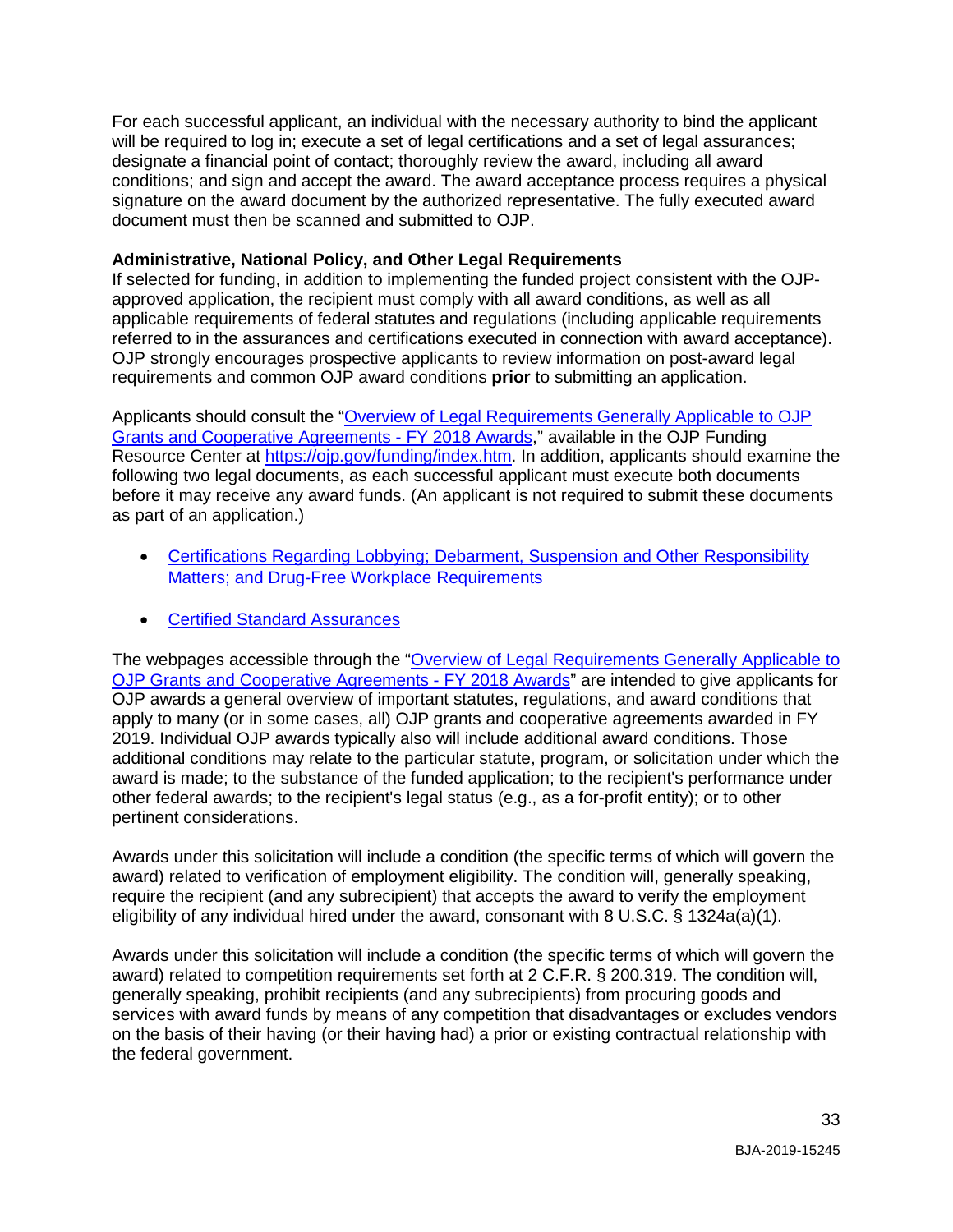#### **General Information about Post-Federal Award Reporting Requirements**

In addition to the deliverables described in [Section A. Program Description,](#page-3-0) any recipient of an award under this solicitation will be required to submit the following reports and data.

Required reports. Recipients typically must submit quarterly financial reports, semi-annual progress reports, final financial and progress reports, and, if applicable, an annual audit report in accordance with the Part 200 Uniform Requirements or specific award conditions. Future awards and fund drawdowns may be withheld if reports are delinquent. (In appropriate cases, OJP may require additional reports.)

Awards that exceed \$500,000 will include an additional condition that, under specific circumstances, will require the recipient to report (to FAPIIS) information on civil, criminal, and administrative proceedings connected with (or connected to the performance of) either the OJP award or any other grant, cooperative agreement, or procurement contract from the federal government. Additional information on this reporting requirement appears in the text of the award condition posted on the OJP webpage at [https://ojp.gov/funding/FAPIIS.htm.](https://ojp.gov/funding/FAPIIS.htm)

Data on performance measures. In addition to required reports, each award recipient also must provide data that measure the results of the work done under the award. To demonstrate program progress and success, as well as to assist DOJ in fulfilling its responsibilities under the Government Performance and Results Act of 1993 (GPRA), Public Law 103–62, and the GPRA Modernization Act of 2010, Public Law 111–352, OJP will require any award recipient, post award, to provide performance data as part of regular progress reporting. Successful applicants will be required to access OJP's performance measurement page at oip.gov/performance for an overview of performance measurement activities at OJP.

# <span id="page-33-0"></span>**G. Federal Awarding Agency Contact(s)**

For OJP contact(s), see the title page.

For contact information for Grants.gov, see the title page.

# <span id="page-33-1"></span>**H. Other Information**

#### <span id="page-33-2"></span>**Freedom of Information Act and Privacy Act (5 U.S.C. 552 and 5 U.S.C. 552a)**

All applications submitted to OJP (including all attachments to applications) are subject to the federal Freedom of Information Act (FOIA) and to the Privacy Act. By law, DOJ may withhold information that is responsive to a request pursuant to FOIA if DOJ determines that the responsive information either is protected under the Privacy Act or falls within the scope of one of nine statutory exemptions under FOIA. DOJ cannot agree in advance of a request pursuant to FOIA not to release some or all portions of an application.

In its review of records that are responsive to a FOIA request, OJP will withhold information in those records that plainly falls within the scope of the Privacy Act or one of the statutory exemptions under FOIA. (Some examples include certain types of information in budgets, and names and contact information for project staff other than certain key personnel.) In appropriate circumstances, OJP will request the views of the applicant/recipient that submitted a responsive document.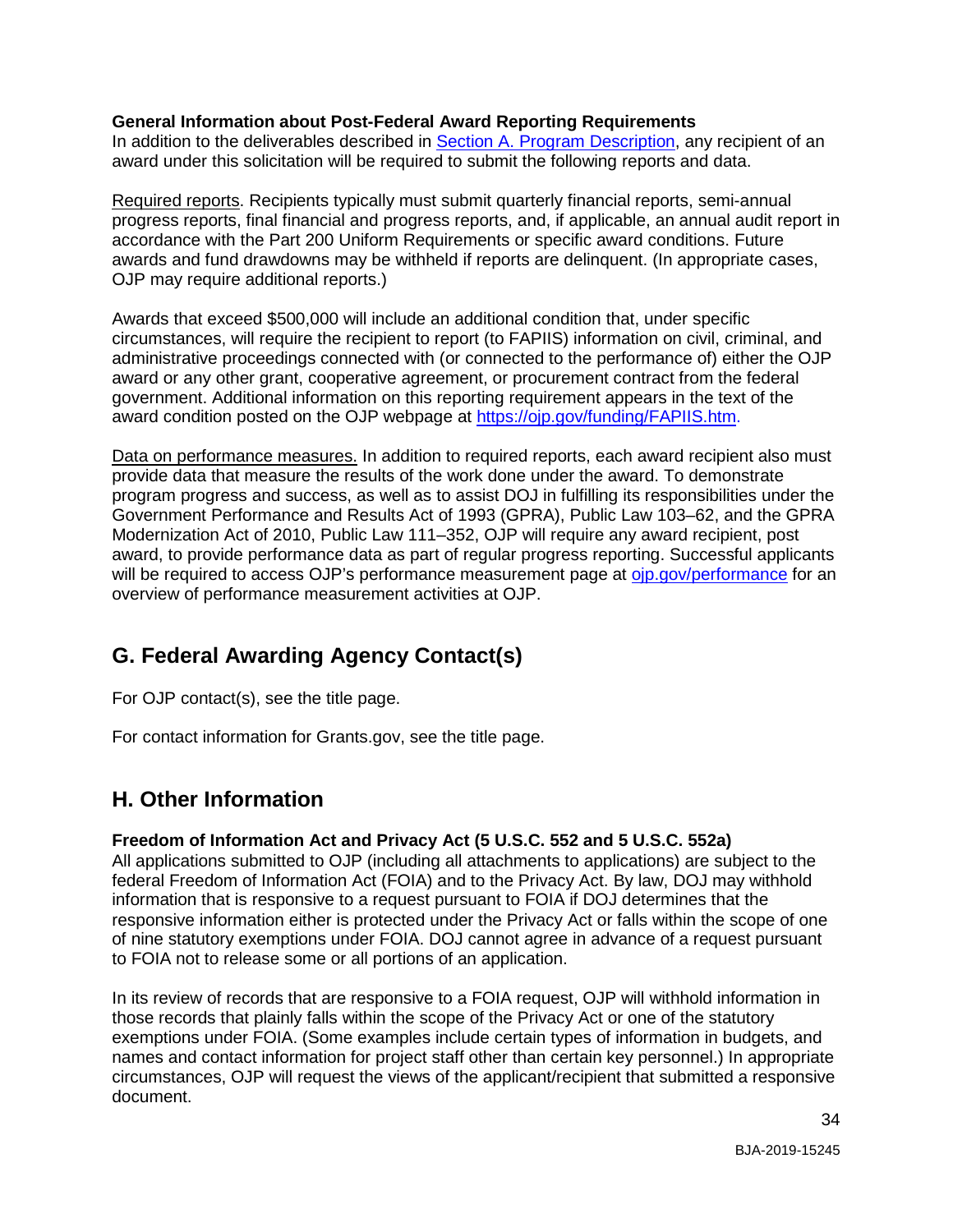For example, if OJP receives a request pursuant to FOIA for an application submitted by a nonprofit or for-profit organization or an institution of higher education, or for an application that involves research, OJP typically will contact the applicant/recipient that submitted the application and ask it to identify—quite precisely—any particular information in the application that the applicant/recipient believes falls under a FOIA exemption, the specific exemption it believes applies, and why. After considering the submission by the applicant/recipient, OJP makes an independent assessment regarding withholding information. OJP generally follows a similar process for requests pursuant to FOIA for applications that may contain law-enforcement sensitive information.

#### <span id="page-34-0"></span>**Provide Feedback to OJP**

To assist OJP in improving its application and award processes, OJP encourages applicants to provide feedback on this solicitation, the application submission process, and/or the application review process. Provide feedback to [OJPSolicitationFeedback@usdoj.gov.](mailto:OJPSolicitationFeedback@usdoj.gov)

**IMPORTANT:** This email is for feedback and suggestions only. OJP does **not** reply from this mailbox to messages it receives in this mailbox. Any prospective applicant that has specific questions on any program or technical aspect of the solicitation **must** use the appropriate telephone number or email listed on the front of this document to obtain information. These contacts are provided to help ensure that prospective applicants can directly reach an individual who can address specific questions in a timely manner.

If you are interested in being a reviewer for other OJP grant applications, please email your résumé to [ojpprsupport@usdoj.gov.](mailto:ojpprsupport@usdoj.gov) (Do not send your résumé to the OJP Solicitation Feedback email account.) **Note:** Neither you nor anyone else from your organization or entity can be a peer reviewer in a competition in which you or your organization/entity has submitted an application.

35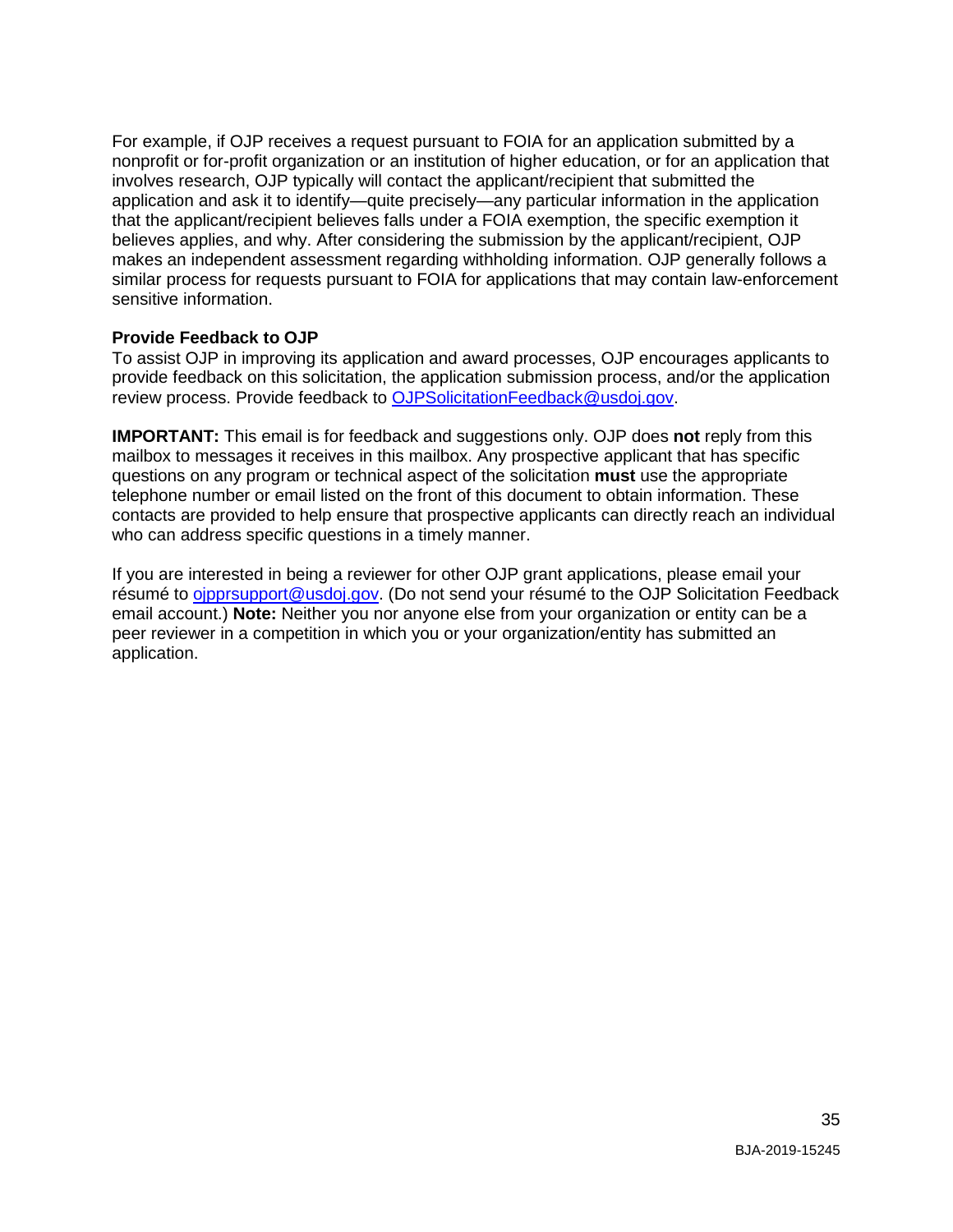#### **Appendix A: Application Checklist**

<span id="page-35-0"></span>Implementing the PREA Standards, Protecting Inmates, and Safeguarding Communities

This application checklist has been created as an aid in developing an application.

#### **What an Applicant Should Do:**

| Prior to Registering in Grants.gov:<br>____ Acquire a DUNS Number<br>Acquire or renew registration with SAM                                                                                                                                                                                                                                                                                                                                                               | (see page 27)<br>(see page 27)                                   |
|---------------------------------------------------------------------------------------------------------------------------------------------------------------------------------------------------------------------------------------------------------------------------------------------------------------------------------------------------------------------------------------------------------------------------------------------------------------------------|------------------------------------------------------------------|
| To Register with Grants.gov.<br>Acquire AOR and Grants.gov username/password<br>Acquire AOR confirmation from the E-Biz POC                                                                                                                                                                                                                                                                                                                                               | (see page 28)<br>(see page 28)                                   |
| To Find Funding Opportunity:<br>Search for the Funding Opportunity on Grants.gov<br>Select the correct Competition ID<br>Access Funding Opportunity and Application Package<br>Sign up for Grants.gov email notifications (optional)<br>Read <b>Important Notice: Applying for Grants in Grants.gov</b><br>Read OJP policy and guidance on conference approval, planning, and reporting<br>available at ojp.gov/financialguide/DOJ/PostawardRequirements/chapter3.10a.htm | (see page 28)<br>(see page 28)<br>(see page 28)<br>(see page 26) |
| After Application Submission, Receive Grants.gov Email Notifications That:<br>(1) application has been received,<br>(2) application has either been successfully validated or rejected with errors                                                                                                                                                                                                                                                                        | (see page 13)                                                    |
| If No Grants.gov Receipt, and Validation or Error Notifications are Received:<br>contact NCJRS regarding experiencing technical difficulties                                                                                                                                                                                                                                                                                                                              | (see page 28)<br>(see page 2)                                    |

#### **Overview of Post-Award Legal Requirements**:

Review the "Overview of Legal Requirements Generally Applicable to OJP Grants and [Cooperative Agreements -](https://ojp.gov/funding/Explore/LegalOverview/index.htm) FY 2018 Awards" in the OJP Funding Resource Center at [https://ojp.gov/funding/index.htm.](https://ojp.gov/funding/index.htm)

#### **Scope Requirement:**

\_\_\_\_\_ The federal amount requested is within the allowable limit of \$600,000.

#### **Eligibility Requirement:**

Eligible applicants are states, units of local government, and federally recognized Indian tribal governments (as determined by the Secretary of the Interior).